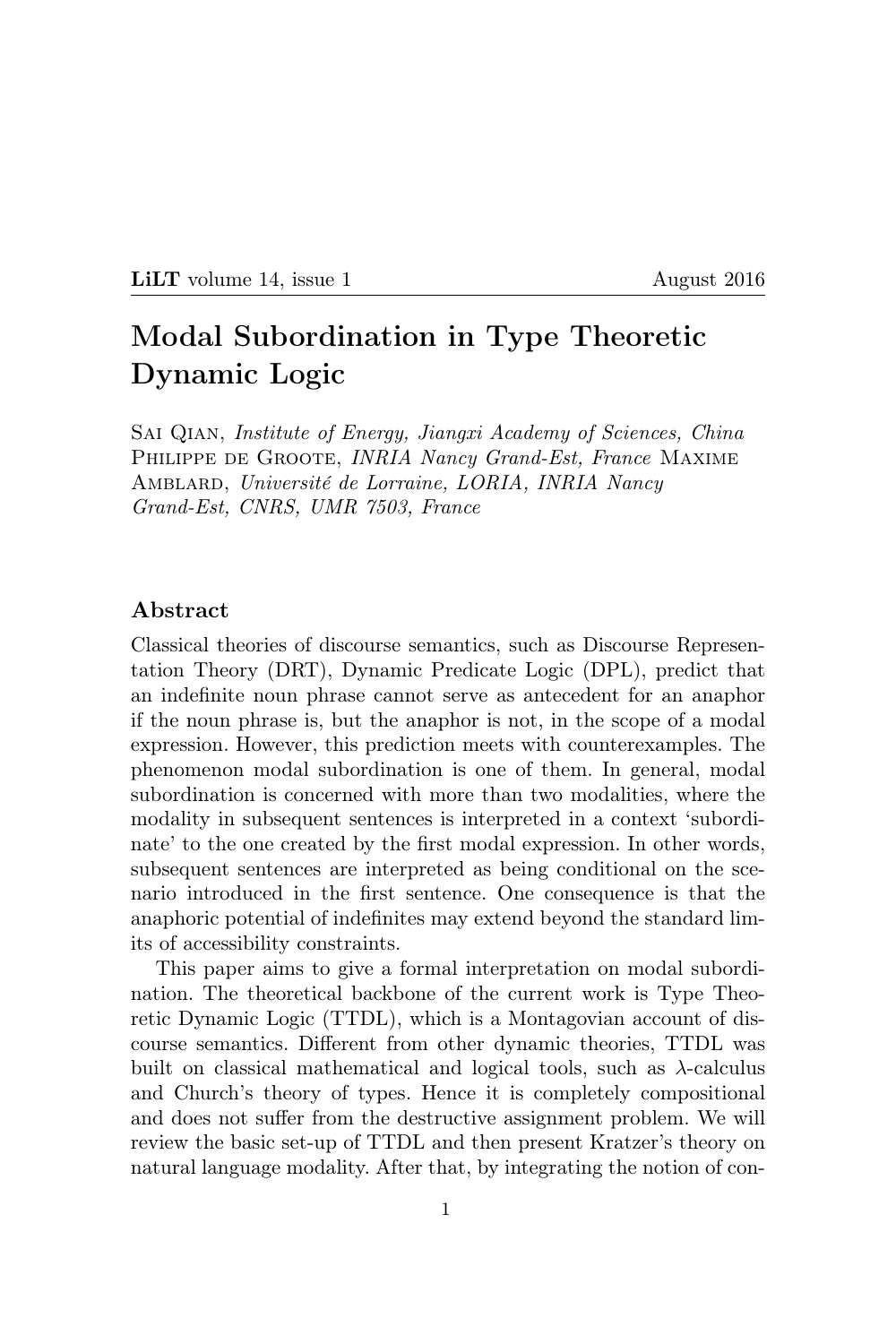versation background, in particular, the modal base usage, we offer an extension of TTDL (called Modal-TTDL, or M-TTDL in short) which properly deals with anaphora across modality. The formal relation between Modal-TTDL and TTDL will be discussed as well.

# 1 Modal Subordination

#### 1.1 Dynamic Semantics

Around the middle of the last century, Alfred Tarski investigated the semantics of formal languages by defining the notion of truth [\(Tarski,](#page-38-0) [1944,](#page-38-0) [1956\)](#page-38-1). Later on in the 1970s, his student Richard Montague established a model-theoretic semantics for natural language [\(Montague,](#page-38-2) [1970b](#page-38-2)[,a,](#page-38-3) [1973\)](#page-38-4) by using the mathematic tools of that time, e.g., higherorder predicate logic,  $\lambda$ -calculus, type theory, intensional logic, etc. This work is known as the Montague Grammar (MG), which makes the possibility to interpret natural language, in particular English, as a formal language. Under MG, linguistic expressions are interpreted in terms of their contributions to the truth conditions of the sentences where they occur. This is recognized as the static view on meaning. Despite its prevailing influence in the field of logical semantics, MG was designed to account for the meaning of isolated sentences. Thus, linguistic phenomena that cross sentence boundaries, such as inter-sentential anaphora, donkey anaphora, presupposition, etc., lack proper explanations in MG.

Since the 1980s, in order to overcome the empirical problems arising from MG, a number of semantic theories have been established from the discourse perspective. Representative works include Discourse Representation Theory (DRT) [\(Kamp, 1981\)](#page-37-0), File Change Semantics (FCS) [\(Heim, 1982\)](#page-37-1), and Dynamic Predicate Logic (DPL) [\(Groenendijk and](#page-37-2) [Stokhof, 1991\)](#page-37-2). In contrast with classical logical semantics such as MG, these theories are subsumed under the label dynamic semantics, where the meaning of a linguistic expression is identified with its potential to change the context, rather than the truth conditions. More specifically, the meaning of a sentence is the change it brings about to an existing discourse where it occurs; the meaning of a non-sentential expression equals its contribution to that change. Summarized in a slogan, meaning is the "context change potential" [\(Heim, 1983\)](#page-37-3). The notion of context in dynamic semantics denotes what gets changed during the interpretation. It is subject to the particular domain of research. For instance, when analyzing anaphoric relations between noun phrases and pronominal anaphors, the context resides in the discourse referents which have been introduced, namely the objects being talked about, and the possibilities that they are to be retrieved by anaphoric terms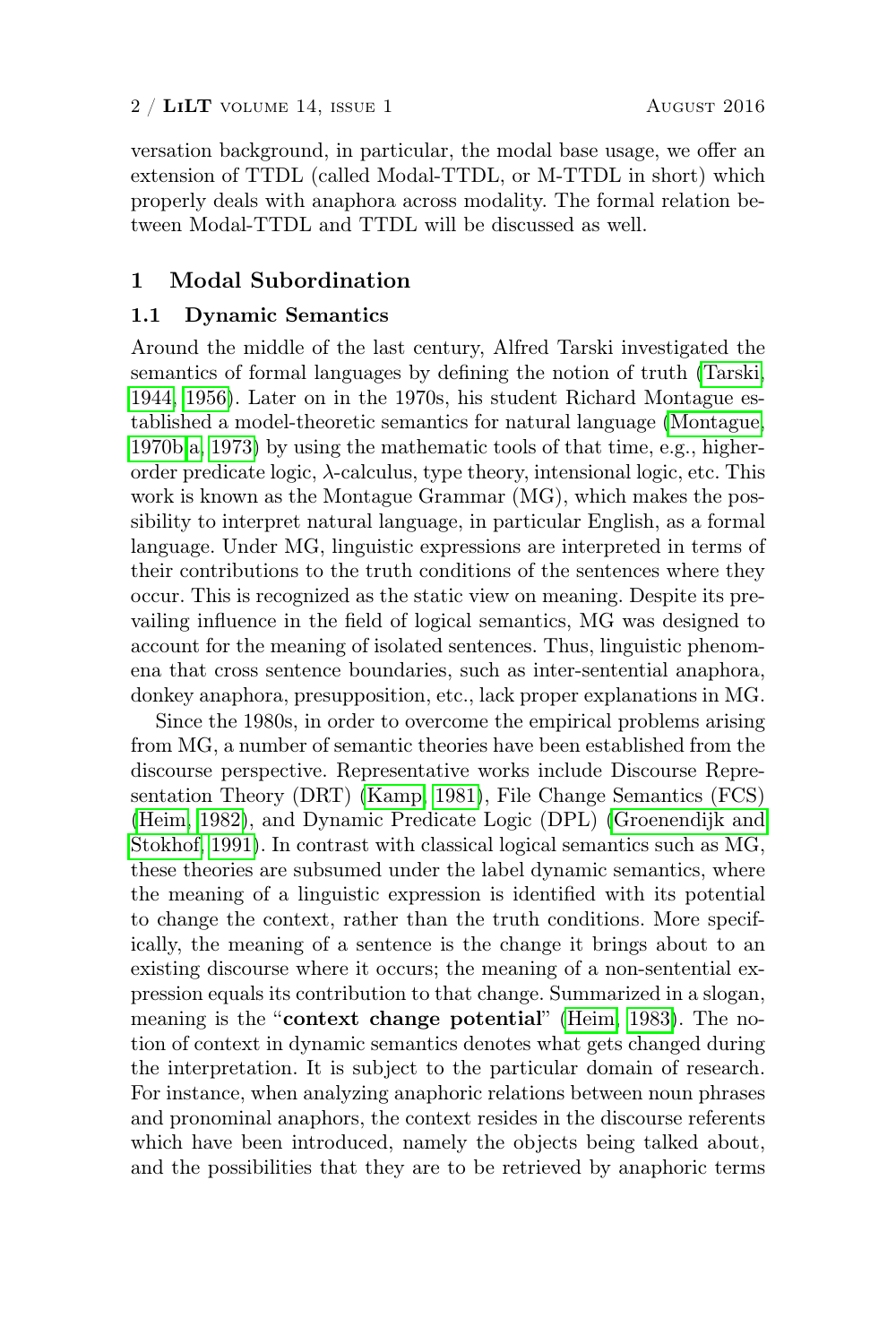in subsequent discourse.

Per contrast to static semantics, the above mentioned dynamic theories manage to give an account for the inter-sentential anaphora and donkey anaphora. At the same time, they help to constrain a number of infelicitous anaphors as well. Take the following discourses:

- <span id="page-2-1"></span><span id="page-2-0"></span>(1) Bill doesn't have  $\underline{\text{a car}}_i$ . \*It<sub>i</sub> is black. [\(Karttunen, 1969\)](#page-37-4)
- (2) a. \*Either Jones owns <u>a bicycle</u><sub>i</sub>, or  $\underline{it}_i$ 's broken.
	- b. Jane either borrowed a car<sub>i</sub> or rented a truck<sub>i</sub> to get to Boston.  $*It_{i/j}$  broke down on the way. [\(Simons, 1996\)](#page-38-5)
- <span id="page-2-2"></span>(3) Every man<sub>i</sub> walks in the park. \*He<sub>i</sub> whistles. [\(Groenendijk and](#page-37-2) [Stokhof, 1991\)](#page-37-2)

As indicated in each example, all anaphoric relations are problematic, and these anomalies can be correctly captured in dynamic semantics. According to the classical dynamic frameworks, negation blocks the accessibility of discourse referents within its scope, which explains example [\(1\);](#page-2-0) disjunction blocks the accessibility of discourse referents from either disjunct, as well as from outside its scope, which explains example [\(2\);](#page-2-1) and implication admits the accessibility of discourse referents in the antecedent from the consequent, but not from outside its scope, which explains example [\(3\).](#page-2-2)

#### <span id="page-2-6"></span>1.2 Anaphora under Modality

Although the well-established constraints in dynamic semantics can account for a wide range of empirical data concerning the accessibility of discourse anaphora, there are a number of exceptional linguistic examples, where the life-span of a discourse referent is longer than expected. The perspective of this section is to sketch one specific case: modal subordination, which is also the main problem that we are trying to investigate in the current paper.

At first glance, modality has a similar effect as negation in blocking discourse referent. That is to say, if an indefinite noun phrase (NP) occurs in the scope of some modal operator, e.g., must, can, shall, etc., its discourse referent cannot be anaphorically linked to expressions in subsequent discourse. For instance:

- <span id="page-2-5"></span><span id="page-2-4"></span><span id="page-2-3"></span>(4) a. You must write a letter, to your parents. \*They are expecting the letter<sub>i</sub>.
	- b. Bill can make <u>a kite</u><sub>i</sub>. \*The kite<sub>i</sub> has a long string. [\(Kart](#page-37-4)[tunen, 1969\)](#page-37-4)

In the above discourses, neither of the anaphoric expressions: the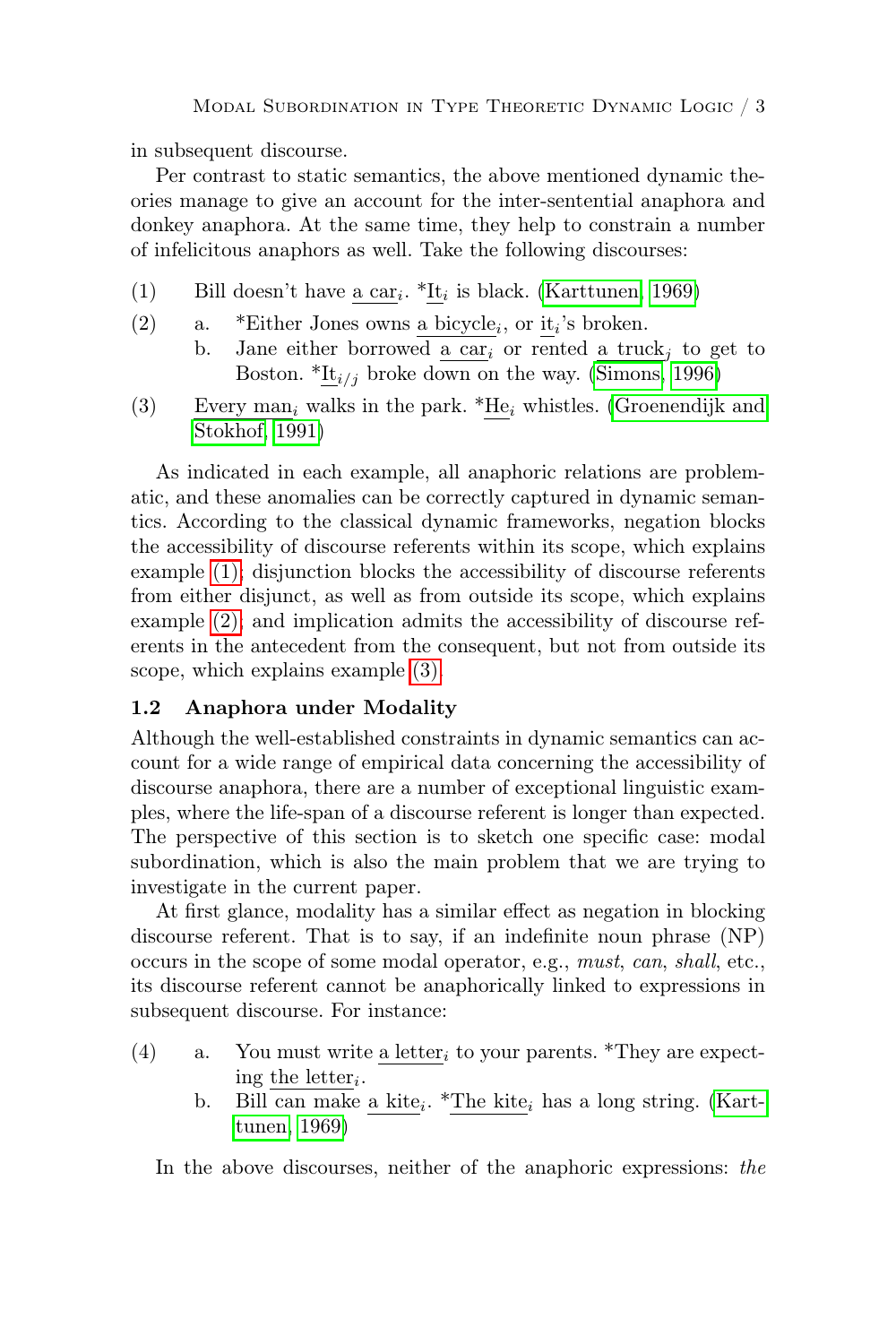letter and the kite, can refer back to the corresponding indefinite NP. That is because both indefinites are located in the complement clauses governed by model auxiliaries, i.e., must in  $(4-a)$ , can in  $(4-b)$ . To account for examples as such in dynamic semantics, a basic strategy is to integrate two modal logic operators, namely the possibility operator  $\diamond$ and the necessity operator  $\Box$ , in the syntactic and semantic systems of the original theories. Modal operators are treated in a similar way as negation, which blocks discourse referents within its scope. We will not go further into this point since it is not the focus of the current paper.

Despite the observation drawn from example [\(4\),](#page-2-5) the following data suggest that anaphoric references are not always impossible across modality.

- <span id="page-3-0"></span>(5) If John bought <u>a book</u><sub>i</sub>, he'll be home reading  $\underline{\mathbf{i}t}_i$  by now.  $\underline{\mathbf{i}t}_i$ 'll be a murder mystery. [\(Roberts, 1989\)](#page-38-6)
- <span id="page-3-1"></span>(6) A thief<sub>i</sub> might break into the house. He<sub>i</sub> would take the silver. [\(Roberts, 1989\)](#page-38-6)

In both above examples, the anaphoric expressions, namely the second it in  $(5)$  and he in  $(6)$ , are interpreted as depending on the indefinites introduced under preceding modalities. These examples are different from [\(4\)](#page-2-5) in the sense that the second sentences are not in the factual mood, rather, they contain modals of their own. Furthermore, in each case of  $(5)$  and  $(6)$ , the modal in the second sentence is interpreted in a context 'subordinate' to that created by the first modal. In other words, successive non-factual discourse is interpreted as being conditional on the scenario introduced in the first sentence. Standard dynamic frameworks fail to give an explanation of examples of this sort no discourse referent can survive outside the scope of modal operators. This phenomenon, where the accessibility barriers assumed in classical dynamic semantics are broken down by continuous modals, is known as modal subordination [\(Roberts, 1987,](#page-38-7) [1989\)](#page-38-6).

To account for such examples [\(5\)](#page-3-0) and [\(6\),](#page-3-1) Roberts combines Kratzer's theory of modality and DRT, where the blocked discourse referents are made available by repeating the whole sub-DRS into the DRS of the subordinate modal. However, Robert's approach is not completely satisfactory. On the one hand, although this combination is straightforward, it has to be accompanied with several constraints. Otherwise, this approach, namely accommodation of antecedent, is too powerful so it overgenerates and predicts that all referents introduced under modality will be accessible to subsequent discourse. On the other hand, the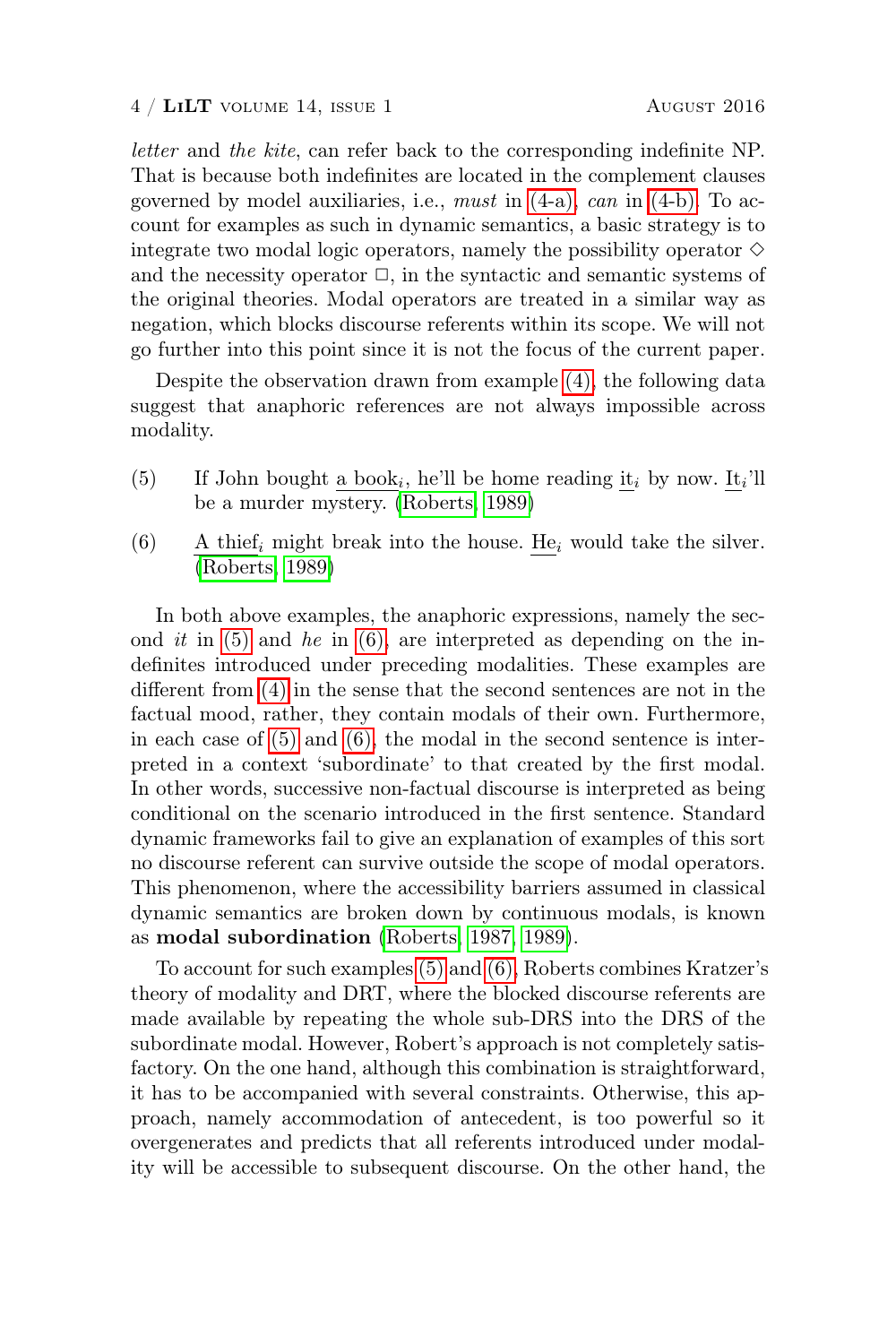classical theory DRT is often criticized for lacking compositionality<sup>[1](#page-4-0)</sup>. Furthermore, it suffers from the so-called destructive assignment problem. Hence, we will try to resolve the modal subordination problem based on a more recently proposed dynamic theory.

In the following section, we introduce the theoretical foundation of the current paper, namely Type Theoretic Dynamic Logic. In section [3,](#page-8-0) we present some preliminary notions on natural language modality, as well as a now classical theory about modality in the linguistic perspective. Next, section [4](#page-13-0) will focus on presenting our specific solution of modal subordination. Finally, in the last section we will delete out some general conclusions and further suggestions.

# <span id="page-4-2"></span>2 Type Theoretic Dynamic Logic

Around a decade ago, de Groote proposed a new dynamic framework Type Theoretic Dynamic Logic (TTDL) [\(de Groote, 2006\)](#page-37-5). This framework aims to study the semantics of sentences and discourses in a uniform and classical way. In order to achieve dynamics, TTDL integrates the notion of left and right contexts into MG: given a sentence, its left context denotes the discourse that precedes it, namely what has already been processed; its right context is the continuation [\(Strachey](#page-38-8) [and Wadsworth, 1974\)](#page-38-8), denoting the discourse that follows it, namely what will be processed in future. A sentence is interpreted with respect to both its left and right contexts, and its semantics is abstracted over the two contexts.

Technically, TTDL sticks to the tradition of MG. It only makes use of standard mathematical and logical tools, such as  $\lambda$ -calculus and theory of types. Logical notions such as free and bound variables, quantifier scopes, are as usual. And the only operations involved are standard  $\alpha$ conversions and β-reductions. This property enables it to inherit all nice properties of well-established mathematics and logics. In what follows, we present the formal details of TTDL.

Akin to other systems based on the simply typed  $\lambda$ -calculus, the syntax of TTDL can be defined in terms of the notion of higher order signature [\(de Groote, 2001\)](#page-37-6), which is a triplet consisting of a finite set of atomic types, a finite set of constant symbols, and a function that assigns each constant a type.

<span id="page-4-1"></span>**Definition 2.1.** The signature of TTDL, in notation  $\Sigma_{TTDL}$ , is defined

<span id="page-4-0"></span><sup>&</sup>lt;sup>1</sup>The notion of compositionality has been successfully integrated in some later versions of DRT.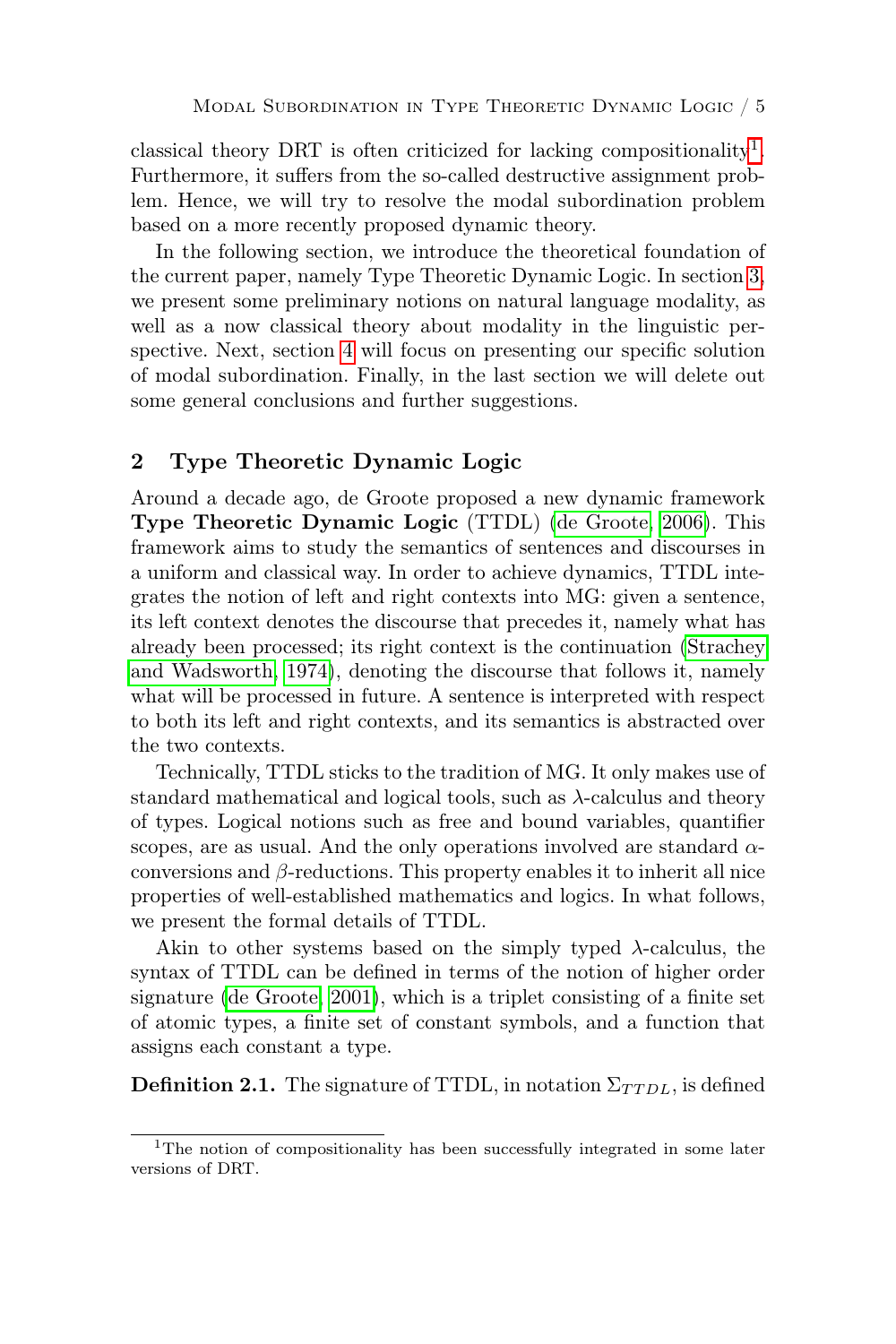#### $6 / LiLT$  volume 14, issue 1 August 2016

as follows:

$$
\Sigma_{TTDL} = \langle \{i, o, \gamma\},\
$$
  

$$
\{\top, \land, \neg, \exists, \_\colon \_\text{S} \in \text{Inil}\},\
$$
  

$$
\{\top : o, \land : o \to o \to o, \neg : o \to o, \exists : (i \to o) \to o, \_\colon \exists : (i \to o) \to o, \_\colon \_\colon \bot : i \to \gamma \to \gamma, \text{sel} : \gamma \to i, \text{nil} : \gamma\} \rangle
$$

Logical constants such as  $\top$  (tautology),  $\wedge$  (conjunction),  $\neg$  (negation) and ∃ (existential quantifier) are exactly the same as in First Order Logic (FOL). However, besides the two atomic types in Church's simple type theory [\(Church, 1940\)](#page-37-7):  $\iota$  denoting the type of individuals and o denoting the type of propositions, there is a third one in TTDL:  $\gamma$  denoting the type of left contexts. The right context, which is interpreted as the continuation of the sentence, is a function from left contexts to truth values. So its type is  $\gamma \to o$ . For instance, assume e is a left-context variable, then the empty right context can be defined in the compact term stop as follows:

<span id="page-5-0"></span>
$$
stop \triangleq \lambda e.\top \tag{2.1}
$$

In order to solve pronominal anaphora in TTDL, the left context is modeled as a list of individuals. This explains the type of the empty context "nil" in  $\Sigma_{TTDL}$ . In addition to that, two operators are introduced in definition [2.1.](#page-4-1) The first is the list constructor "::". Its function is to add new individuals (of type  $\iota$ ) into existing contexts (of type  $\gamma$ ). Hence the type of "::" is  $\iota \to \gamma \to \gamma$ . The second is the choice operator "sel", it takes a left context (of type  $\gamma$ ) as argument and yields back an individual (of type  $\iota$ ). Hence its type is  $\gamma \to \iota$ .

In standard truth-conditional semantics, a sentence expresses a proposition, which is of type o. While in TTDL, a sentence will be interpreted with respect to both its left and right contexts, which are of type  $\gamma$  and  $\gamma \to o$ , respectively. If we use s to denote the syntactic category of sentences,  $\llbracket \ \rrbracket_{TTDL}$  to denote the semantic interpretation under TTDL, then:

<span id="page-5-1"></span>
$$
[\![s]\!]_{TTDL} = \gamma \to (\gamma \to o) \to o \tag{2.2}
$$

Discourses, which also express propositions, are interpreted in the same way as single sentences. So, letting d be the syntactic category of discourses, we have:

<span id="page-5-2"></span>
$$
\llbracket d \rrbracket_{TTDL} = \gamma \to (\gamma \to o) \to o \tag{2.3}
$$

In order to contrast with  $o$ , which is the type of (standard/static) propositions, we call  $\gamma \to (\gamma \to o) \to o$  the type of dynamic proposi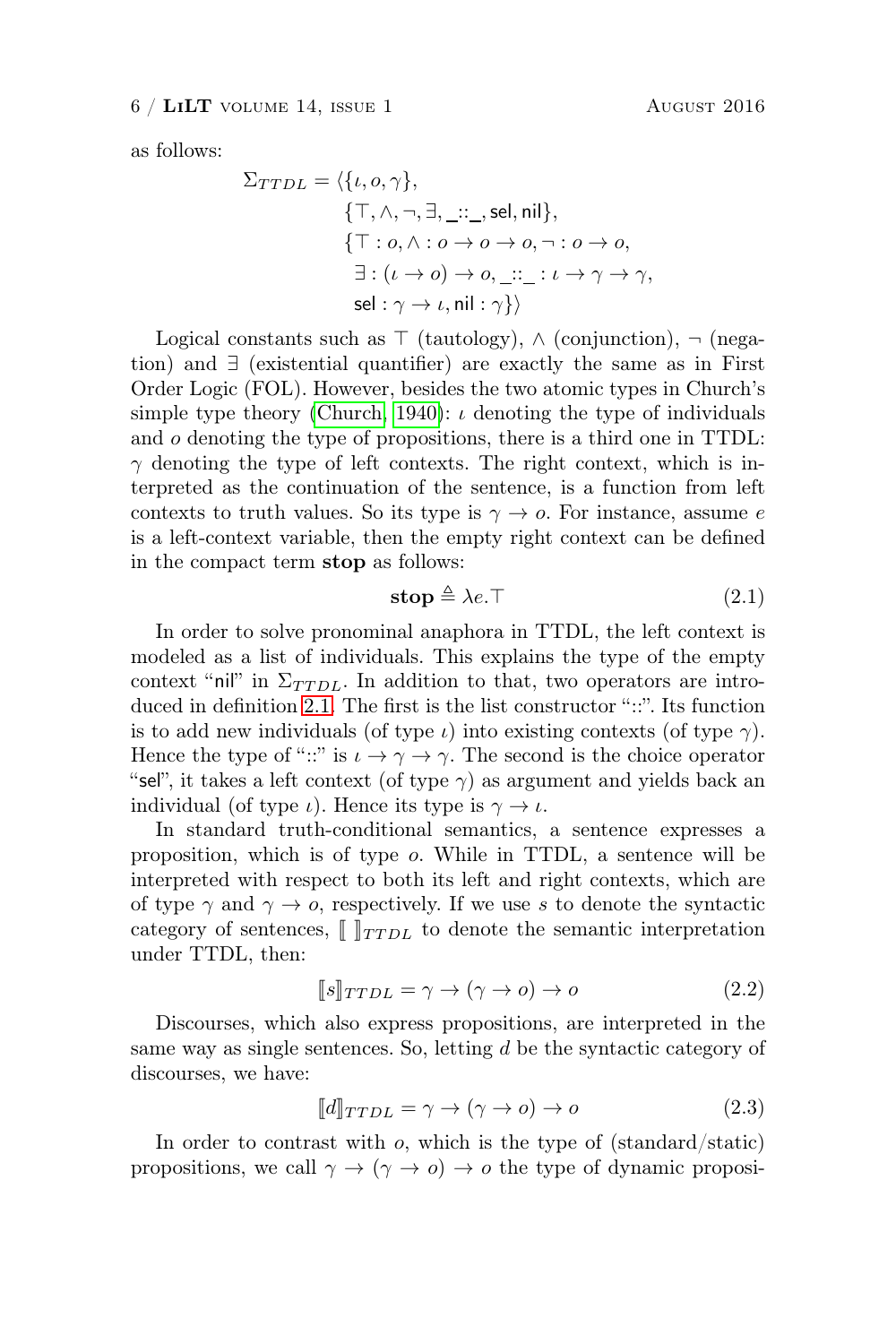tions. Hereinafter, we will use  $\Omega$  as an abbreviation for  $\gamma \to (\gamma \to o) \to$ o, namely:

$$
\Omega \triangleq \gamma \to (\gamma \to o) \to o \tag{2.4}
$$

After presenting the typing information in TTDL, let us proceed to the logics of the framework. Let  $A$  and  $B$  be variables denoting dynamic propositions, e and e' be variables denoting left contexts,  $\phi$ be a variable denoting the right context, then the dynamic conjunction  $\wedge_{TTDL}^{d}$  in TTDL, which conjoins two dynamic propositions, is defined as follows<sup>[2](#page-6-0)</sup>:

<span id="page-6-1"></span>
$$
\wedge_{TTDL}^d \triangleq \lambda A B e \phi. A e (\lambda e'. B e' \phi) \tag{2.5}
$$

In the above formula, e and  $\phi$  are the left and right contexts of the conjunction, they are also called the current left and right contexts. Formula [2.5](#page-6-1) can be further elaborated as follows. First of all, the semantics of a conjunction is contributed by both conjuncts, this explains why  $A$  and  $B$  are both involved in the composition. In addition, the left context of the first conjunct is the current left context, this is why e is passed to A; the right context of the second conjunct is the current right context, this is why  $\phi$  is passed to B. Finally, the right context of the first conjunct is made up of the second conjunct and the current right context, this explains why  $\lambda e'.Be' \phi$  is passed to A; the left context of the second conjunct is made up of the first conjunct and the current left context, this explains why  $e'$ , which forms a  $\lambda$ -abstraction and will be substituted by a complex structure of type  $\gamma$  (consisting of  $e$  and information in  $A$ ), is passed to  $B$ .

In order to negate dynamic propositions, TTDL defines the dynamic negation operator  $\neg^d_{TTDL}$  as follows:

<span id="page-6-2"></span>
$$
\neg_{TTDL}^d \triangleq \lambda Ae\phi. \neg (A \ e \ \textbf{stop}) \land \phi e \tag{2.6}
$$

where **stop** was defined in formula [2.1.](#page-5-0) The operator  $\neg^d_{TDL}$  takes a dynamic proposition A and returns its dynamically negated counterpart, hence it is of type  $\Omega \to \Omega$ . The right hand side of formula [2.6](#page-6-2) can be further understood as follows. Firstly, the left context of the to-be-negated proposition  $A$  is the current left context, this is why  $e$ is passed to A. Furthermore, we do not want negation to take scope over any future part of the discourse, so the empty right context stop, rather than the current right context  $\phi$ , is passed to A. Finally, a dynamic negation does not have the potential to update the left context, this is why  $\phi e$ , the function-application of the original left and right contexts, appears as a conjunct at the end of the formula.

<span id="page-6-0"></span><sup>2</sup>The conjunction we define here is for propositions only, it is hence not related in terms of semantics with respect to other categories, e.g., NP, VP.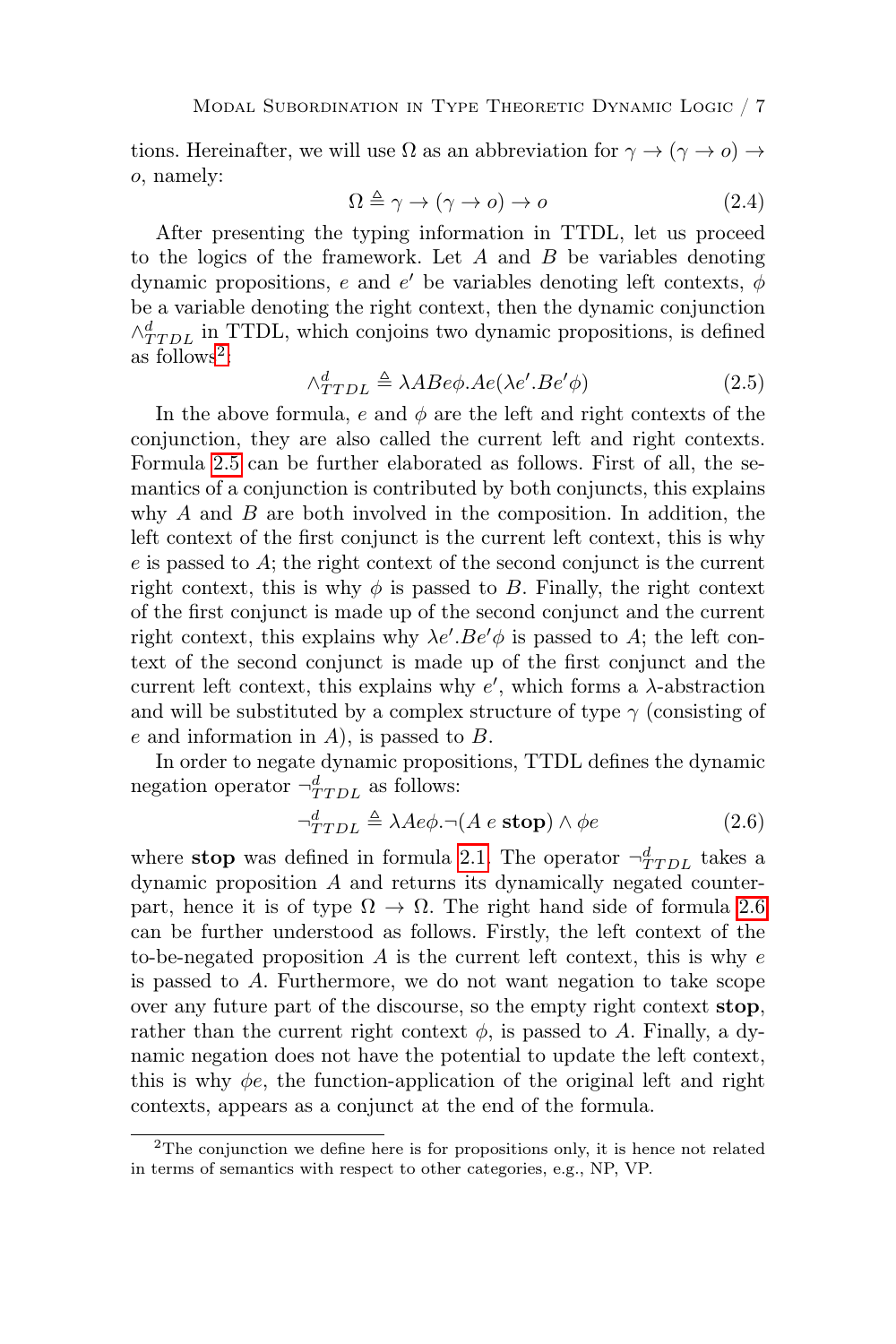#### $8 / LiLT$  volume 14, issue 1 August 2016

As to the dynamic existential quantifier in TTDL, it is defined as:

<span id="page-7-0"></span>
$$
\exists_{TTDL}^d \triangleq \lambda Pe\phi. \exists (\lambda x. Px(x::e)\phi)
$$
\n(2.7)

The dynamic quantifier  $\exists_{TTDL}^d$  takes a dynamic property P of type  $\iota \to \Omega$ , and returns a existentially quantified dynamic proposition. Hence the semantic type of the operator  $\exists_{TTDL}^d$  is  $(\iota \rightarrow \Omega) \rightarrow \Omega$ . The right hand side of formula [2.7](#page-7-0) can be understood as follows. In an existentially quantified dynamic proposition, variables which are bound by the existential quantifier shall update the current left context, this is why the updated context  $(x : e)$  is passed to the proposition within the scope of ∃.

Above we have presented the dynamic logic in TTDL, in particular, the definitions of the dynamic operators. In fact, there exists a systematic translation, which associates (standard/static) logical expressions to their dynamic counterparts. The translation process is concerned with both types and  $\lambda$ -terms, which will be examined one by one below.

**Notation 2.1.** We use the bar notation, for instance,  $\overline{\tau}$  or  $\overline{M}$ , to denote the dynamic translation of a type  $\tau$  or a  $\lambda$ -term M in TTDL.

<span id="page-7-1"></span>**Definition 2.2.** The dynamic translation of a type  $\tau$ :  $\bar{\tau}$ , is defined inductively as follows:

1. 
$$
\bar{\iota} = \iota
$$
;  
2.  $\bar{\omicron} = \Omega$ :

$$
\begin{array}{c}\n\text{2. } \mathbf{0} - \mathbf{10}, \\
\text{3. } \mathbf{0} \quad \text{3. } \mathbf{0}\n\end{array}
$$

3.  $\overline{\sigma \rightarrow \tau} = \overline{\sigma} \rightarrow \overline{\tau}$ , where  $\tau$  and  $\sigma$  are types.

According to definition [2.2,](#page-7-1) the static and dynamic types of individuals are both  $\iota$ , while the static and dynamic type of propositions are o and Ω, respectively. The dynamic translation of a function type is still a function type, with the argument type and the result type being translated respectively.

The dynamic translation of  $\lambda$ -terms will ground on the following two functions: the dynamization function D and the staticization function S, whose definitions are mutually dependent. They will be used to translate non-logical constants.

<span id="page-7-2"></span>**Definition 2.3.** The dynamization function  $\mathbb{D}_{\tau}$ , which takes an input  $\lambda$ -term A of type  $(γ \rightarrow τ)$ , returns an output  $λ$ -term A' of type  $\overline{\tau}$ ; the staticization function  $\mathbb{S}_{\tau}$ , which takes an input  $\lambda$ -term A' of type  $\overline{\tau}$ , returns an output  $\lambda$ -term A of type  $(\gamma \to \tau)$ .

 $\mathbb{D}_{\tau}$  is defined inductively on type  $\tau$  as follows:

- 1.  $\mathbb{D} \cdot A = A$  nil;
- 2.  $\mathbb{D}_{o}A = \lambda e\phi$ .  $(Ae \wedge \phi e);$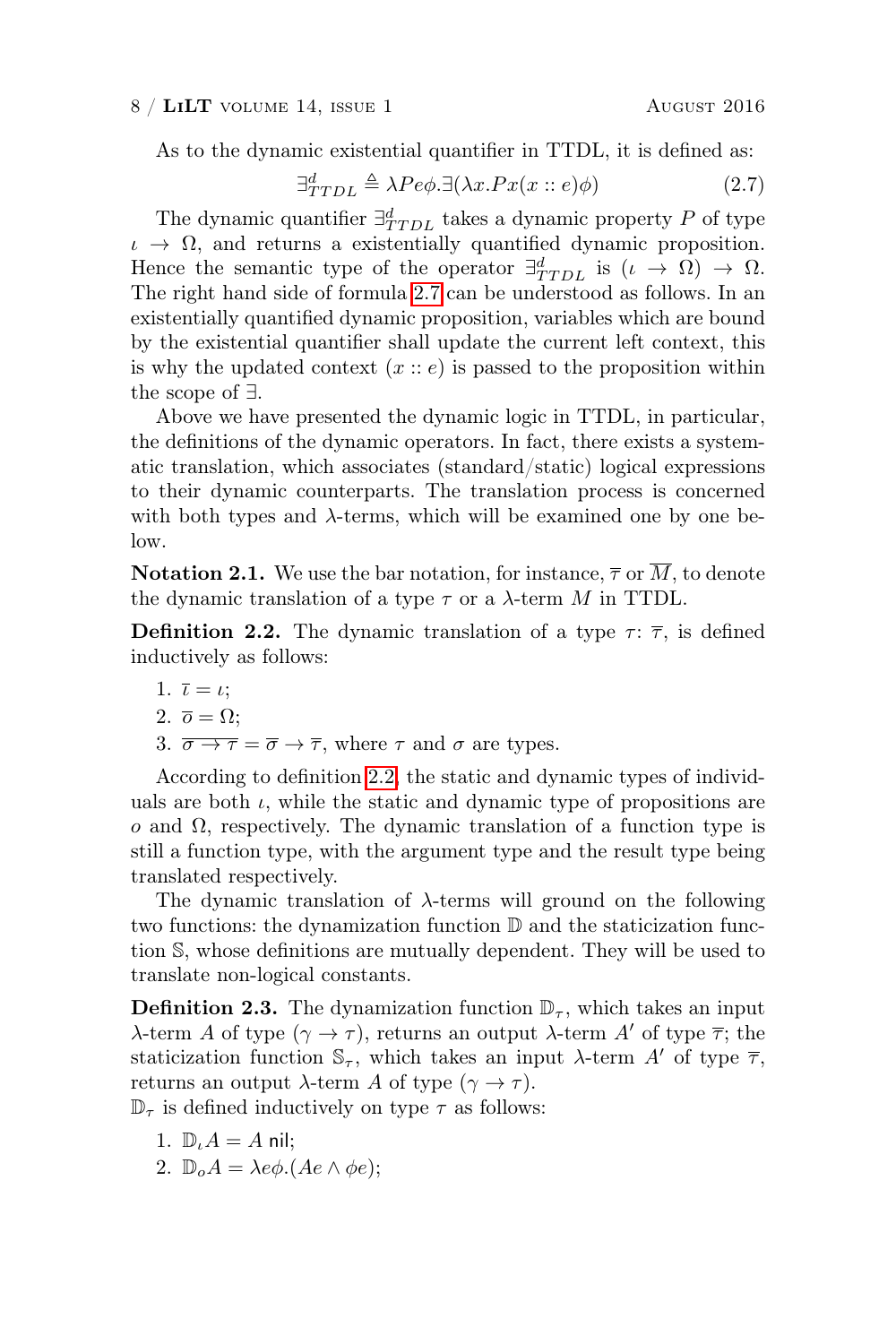Modal Subordination in Type Theoretic Dynamic Logic / 9

3.  $\mathbb{D}_{\alpha \to \beta} A = \lambda x . \mathbb{D}_{\beta} (\lambda e . A e (\mathbb{S}_{\alpha} x e)).$ 

 $\mathbb{S}_{\tau}$  is defined inductively on type  $\tau$  as follows:

- 1.  $\mathbb{S}_{\iota} A' = \lambda e A';$
- 2.  $\mathbb{S}_{o}A' = \lambda e.A' e \text{ stop};$
- 3.  $\mathbb{S}_{\alpha \to \beta} A' = \lambda e.(\lambda x. \mathbb{S}_{\beta} (A'(\mathbb{D}_{\alpha}(\lambda e'.x)))e).$

Now based on definition [2.3,](#page-7-2) we can proceed to the dynamic translation of  $\lambda$ -terms.

<span id="page-8-1"></span>**Definition 2.4.** The dynamic translation of a  $\lambda$ -term M (of type  $\tau$ ):  $\overline{M}$ , which is another  $\lambda$ -term of type  $\overline{\tau}$ , is defined as follows:

- 1.  $\overline{x} = x$ , if x is a variable;
- 2.  $\bar{\mathbf{a}} = \mathbb{D}_{\tau}(\lambda e \cdot \mathbf{a})$ , if  $\mathbf{a}$  is a non-logical constant and  $\mathbf{a} : \tau$ ;
- 3.  $\overline{\wedge} = \wedge^d_{TDL}$ , see formula [2.5;](#page-6-1)
- 4.  $\bar{=} = \neg^d_{TTDL}$ , see formula [2.6;](#page-6-2)
- 5.  $\overline{\exists} = \exists_{TTDL}^d$ , see formula [2.7;](#page-7-0)

$$
6. \ \overline{(MN)} = (\overline{M} \ \overline{N});
$$

7.  $\overline{(\lambda x.M)} = (\lambda x.\overline{M}).$ 

The dynamic counterparts of the derived operators, such as ∨ (disjunction),  $\rightarrow$  (implication), and  $\forall$  (universal quantifier), are defined in terms of primitive logical constants and the corresponding rules in definition [2.4.](#page-8-1) Since the semantics of TTDL is almost the same as the one of FOL, we will not dig into that. Illustrations of TTDL will not be presented here for reasons of space. For more examples, please refer to [\(de Groote, 2006\)](#page-37-5) and [\(Lebedeva, 2012\)](#page-38-9).

With the above set-up, TTDL manifests the same empirical coverage on discourse anaphora as other dynamic frameworks, such as DRT and DPL. In the following section, we will first discuss modality in more detail from the linguistic perspective. Then we will present the theory of modality developed by Angelika Kratzer [\(Kratzer, 1977,](#page-37-8) [1981,](#page-37-9) [1986,](#page-37-10) [1991\)](#page-37-11). After that in section [4,](#page-13-0) we shall combine Kratzer's theory of modality with TTDL, yielding an adaptation of TTDL called Modal TTDL (M-TTDL), which treats the modal subordination problem in traditional montagovian style. A formal link between the new adaptation and TTDL will be established as well.

# <span id="page-8-0"></span>3 Preliminary Notions on Modality

# 3.1 Modality in Natural Language Semantics

Generally speaking, modality is a semantic notion which is concerned with possibility and necessity. In linguistics, modality enables people to talk about things beyond the actual here and now [\(von Fintel, 2006\)](#page-38-10).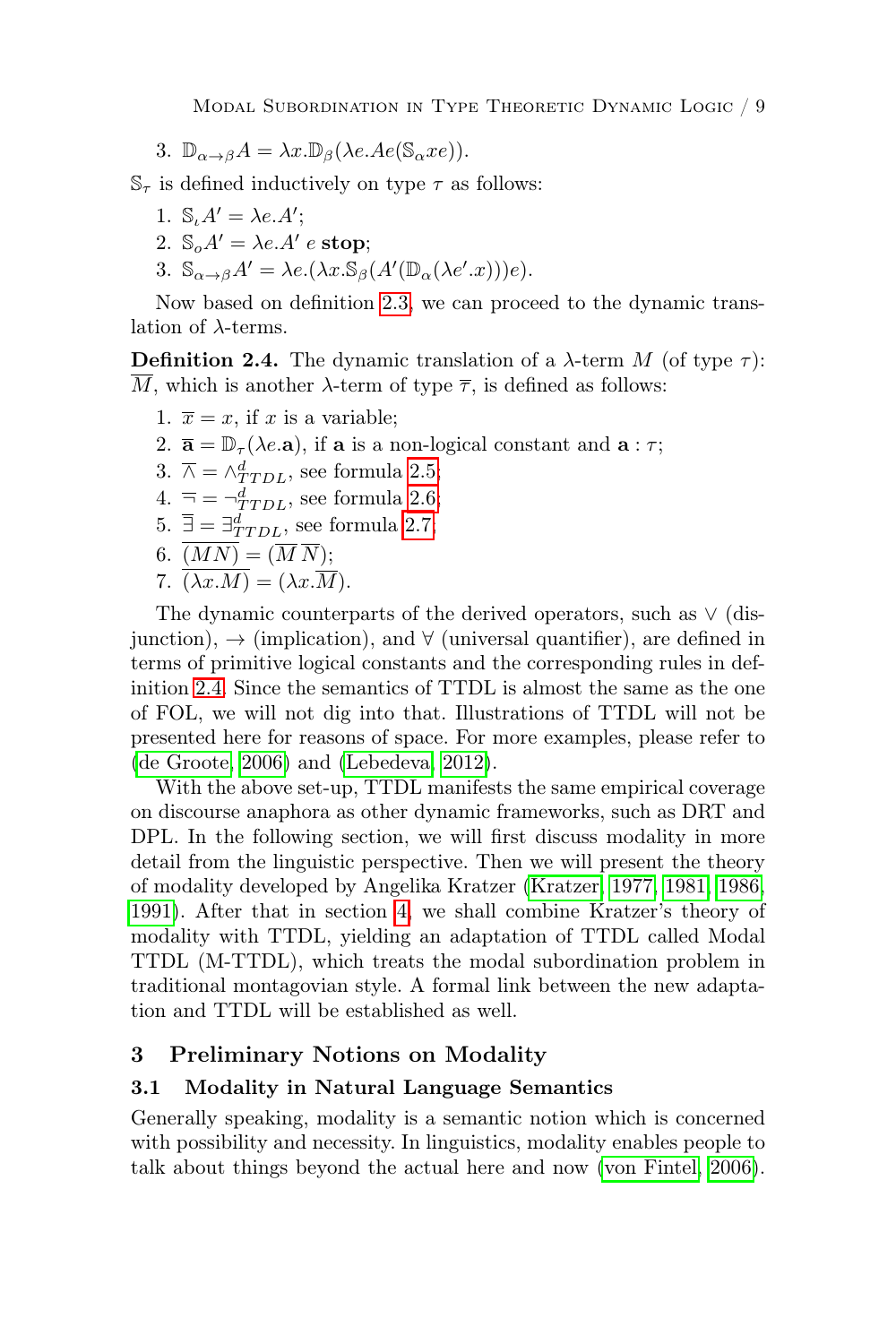It is reflected in the set of phenomena that express notions such as belief, attitude and obligation in natural language sentences. Modality, which has been pervasively attested across almost all languages, can be established by a wide range of grammatical categories and constructions. Take English for example, there are modal auxiliaries (e.g., must, may, should, might), modal adjective and adverbs (e.g., it is possible  $...,$  possibly, necessarily, probably), conditionals (e.g., if  $...$  then  $...$ ), propositional attitude verbs (e.g., believe, know, hope), etc.

One aspect of the semantics of modality is modal force, namely the strength of a modal, i.e., possibility and necessity. The two corresponding operators are treated as quantifiers ranging over possible worlds:  $\diamond$  as existential,  $\Box$  as universal. Because of that, possibility and necessity are also called existential force and universal force (respectively). The force of a modal expression is inherently contained in its lexical meaning. For instance, modals such as may, might and could always denote a possibility; while modals such as must, should and would always denote a necessity one.

Another aspect on the semantics of modality is **modal flavor**, it indicates the particular sort of premise information, e.g., epistemic, deontic, etc., with respect to which a modal is interpreted. This notion is motivated by the fact that it is insufficient to interpret modal expressions only relative to their modal forces. According to modal flavor, modalities can be classified into different sub-types. Let's take the following sentences for example, where the modal is considered to be ambiguous:

<span id="page-9-2"></span><span id="page-9-1"></span><span id="page-9-0"></span>(7) a. All Maori children must learn the names of their ancestors. b. The ancestors of the Maoris must have arrived from Tahiti. [\(Kratzer, 1977\)](#page-37-8)

Both [\(7-a\)](#page-9-0) and [\(7-b\)](#page-9-1) contain the same modal must, so each of them expresses a universal force. However, the meaning of must varies from one sentence to another. For instance, in [\(7-a\),](#page-9-0) the modal must refers to an obligation or a duty that the Maori children should obey or fulfill, it is called a deontic modality; in [\(7-b\),](#page-9-1) the same modal denotes some knowledge or belief, it is called an epistemic modality. This distinction can be revealed in an explicit way by paraphrasing [\(7\)](#page-9-2) as follows, where an *in view of* ... adverbial phrase is added at the beginning of each sentence:

- <span id="page-9-3"></span>(8) a. In view of what their tribal duties are, the Maori children must learn the names of their ancestors.
	- b. In view of what is known, the ancestors of the Maoris must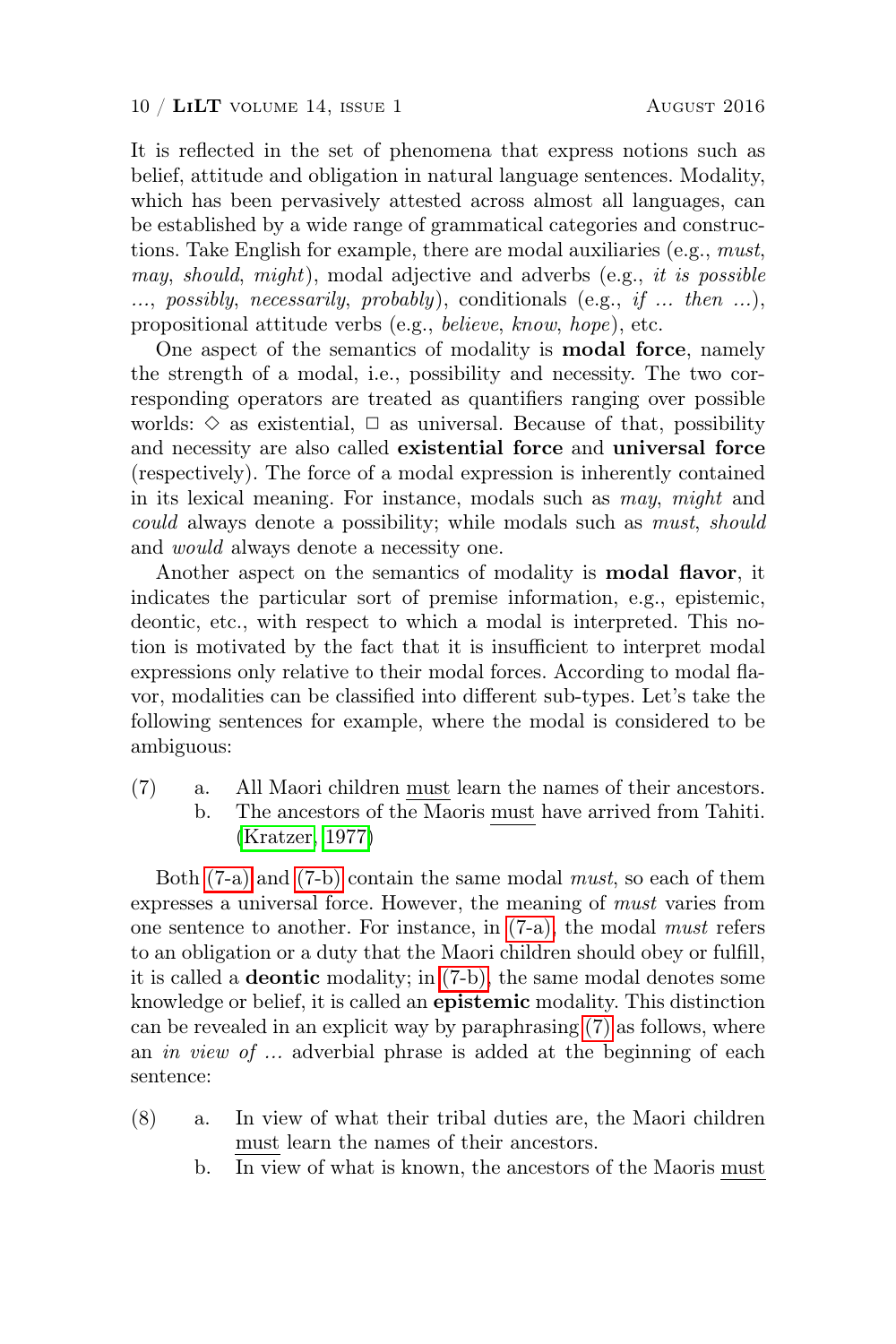have arrived from Tahiti. [\(Kratzer, 1977\)](#page-37-8)

The modal *must* in  $(7-a)$  means "necessary in view of what their tribal duties are"; while must in [\(7-b\)](#page-9-1) means "necessary in view of what is known". A similar contrast can be found in the following examples:

<span id="page-10-1"></span><span id="page-10-0"></span>(9) a. According to his dating coach, John must dance at parties. b. Since John hangs out with Linda at parties, he must dance at parties. [\(Starr, 2012\)](#page-38-11)

By only looking at the modalized sentence John/he must dance at parties, which is shared by both discourses in [\(9\),](#page-10-0) we are not able to tell whether it refers to an obligation (deontic), or a piece of knowledge (epistemic), or maybe something else. However, with the help of the prefixed adverbial phrases in [\(9\),](#page-10-0) we can unambiguously determine that the shared modalized sentence expresses a deontic modality in [\(9-a\),](#page-10-1) while it expresses an epistemic one in [\(9-a\).](#page-10-1)

Actually, besides the deontic and epistemic modality as we have shown in the above examples, there are also other types of modality that a modal expression can express, such as bouletic (wishes or desires), teleological (goals), circumstantial (circumstances), etc., all of which are called the flavor of a modal<sup>[3](#page-10-2)</sup>. For instance, all the following examples involve the same modal expression have to, but denotes different modalities:

- <span id="page-10-3"></span>(10) a. It has to be raining. [after observing people coming inside with wet umbrellas; epistemic modality]
	- b. Visitors have to leave by six pm. [hospital regulations; deontic]
	- c. You have to go to bed in ten minutes. [stern father; bouletic]
	- d. I have to sneeze. [given the current state of one's nose; circumstantial]
	- e. To get home in time, you have to take a taxi. [telelological] [\(von Fintel, 2006\)](#page-38-10)

For more examples, please refer to [\(Kratzer, 1977,](#page-37-8) [Portner, 2009\)](#page-38-12). Different from the modal force, which solely comes from the lexical meaning of a modal, the modal flavor depends on the specific situation where the modal is applied. Sometimes, it is given by linguistic means, where there are noticeable indicators such as the adverbial phrases in *view of* ... and *according to* ... in [\(8\)](#page-9-3) and [\(9\);](#page-10-0) most of the time however,

<span id="page-10-2"></span><sup>3</sup>The names of these different flavors may vary from author to author.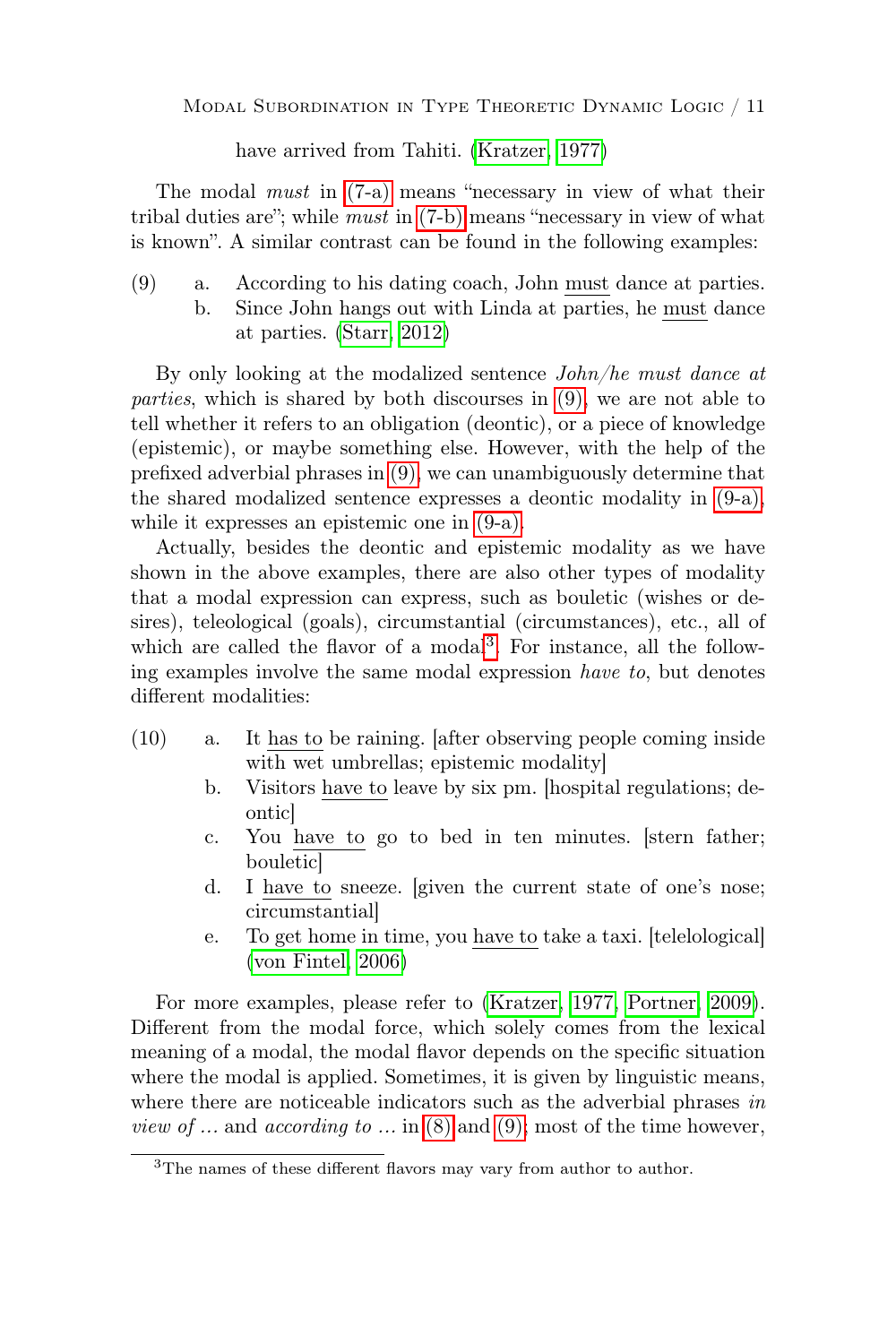no indicators are explicitly presented and the readers have to resolve the most appropriate flavor based on clues from the context of use, for instance, as in  $(7)$  and  $(10)$ .

In order to interpret modal expressions in formal systems such as Modal Predicate Logic (MPL), we need to correctly handle both above mentioned semantic aspects. The treatment of modal force is relatively straightforward:  $\diamond$  is the existential quantifier over possible worlds,  $\Box$ is the universal quantifier over possible worlds. As to modal flavor, what we can do is to assign each different modal a different set of possible worlds which it quantifies over. In other words, to associate each modal a corresponding accessibility relation<sup>[4](#page-11-0)</sup>. However, from a generalization point of view, this strategy is not satisfactory. In the next section, we will sketch Kratzer's theory on modality, which aims to give a unified analysis on different types of modality (e.g., epistemic, deontic, bouletic, etc.).

#### <span id="page-11-1"></span>3.2 Kratzer's Theory of Modality

Currently, Kratzer's theory of modality [\(Kratzer, 1977,](#page-37-8) [1981,](#page-37-9) [1986,](#page-37-10) [1991\)](#page-37-11) is the most studied work in this field. It has served as the foundation for a large number of subsequent works on modality. One of the most essential motivations of Kratzer is to tackle the problem of lexical ambiguity among modals, providing a uniform treatment to modals of various modal forces.

In her theory, Kratzer proposes that modals are context-dependent, rather than ambiguous between various flavors. As we mentioned before, the must in examples [\(7-a\)](#page-9-0) and [\(7-b\)](#page-9-1) means "necessary in view of what their tribal duties are" and "necessary in view of what is known", respectively. However, if we understood modals in this way, the adverbial phrases as in examples [\(8\)](#page-9-3) and [\(9\)](#page-10-0) would be redundant, since modals would carry all the necessary information, while this is not the case. So Kratzer's strategy is to make a clear-cut division between the two aspects of modal semantics that we presented above, that is to say, the force of a modal exhausts its meaning. As to the flavor, which is not part of the meaning of a modal any more, it is fixed by the context. We will explain this in more detail below.

A modal sentence, as far as Kratzer concerns, is interpreted in a modular way such that it consists of three parts: a neutral modal operator, a background context, and a proposition under discussion. The last parameter is relatively easy to understand, it is the proposition

<span id="page-11-0"></span><sup>4</sup>The accessibility relation is a binary relation in possible world semantics [\(Kripke, 1959,](#page-37-12) [1963\)](#page-37-13), denoting the possibility to reach a possible world from another.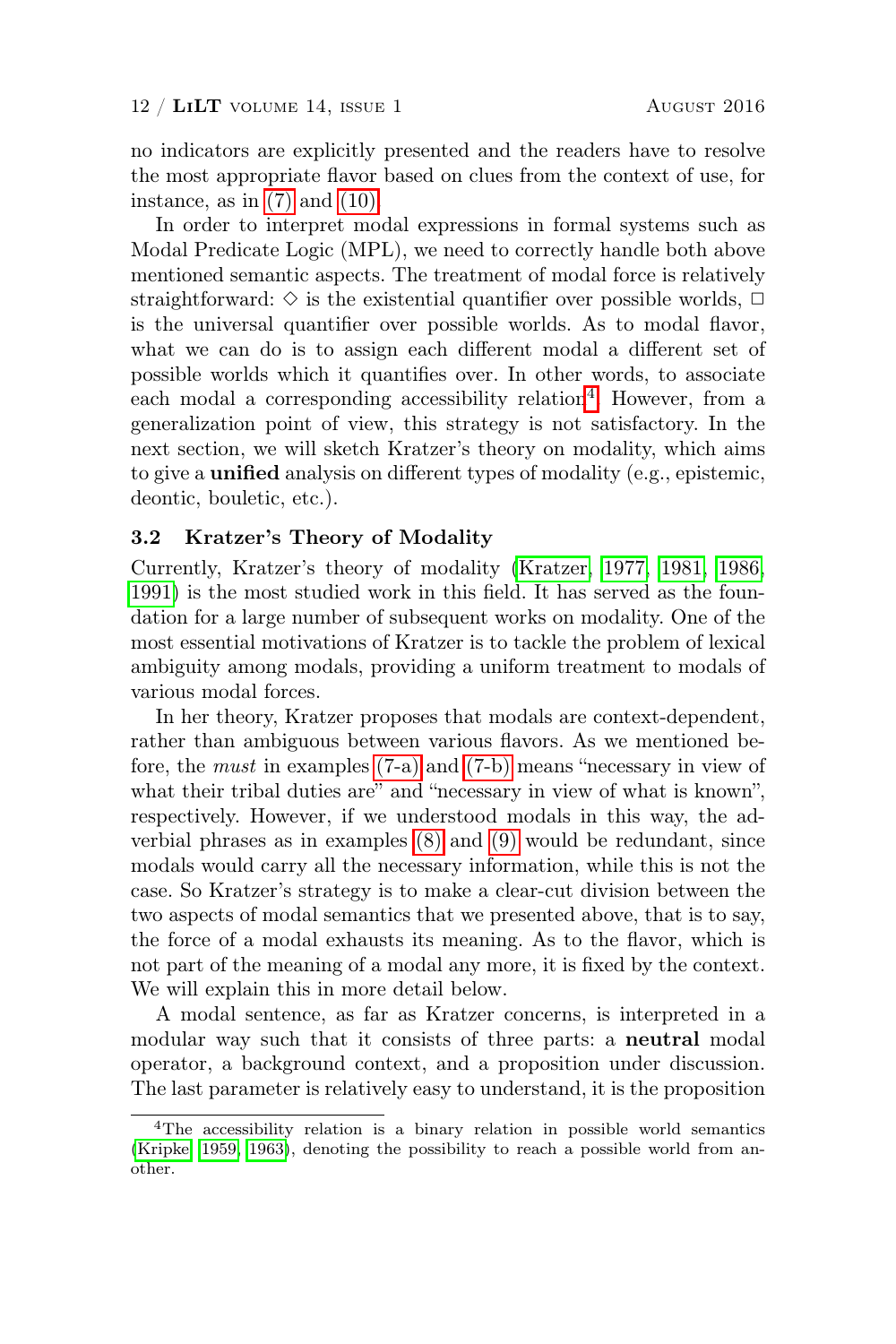governed by the corresponding modal operator. The modal operator, which is uniquely determined by the modal expression, is neutral in the sense that it only denotes the modal force, namely, whether it is existential or universal. The background context is the foundation for the uniform interpretation of various types of modality. It indicates the particular flavor that a modal is applied to. In other words, it restricts the domain of worlds which modal operators quantify over.

In order to model the background information, Kratzer proposes the notion of conversational background. Generally speaking, a conversational background stands for the entity denoted by adverbial phrases such as in view of and according to. It provides a particular premise, with respect to which a modal sentence will be evaluated. This premise can be formalized as a set of propositions (knowledges or obligations), and it is sensitive to the world. For instance, take the epistemic conversational background in view of what is known in [\(7-b\),](#page-9-1) it gives a set of propositions known at the utterance world, which are different from world to world (people may know different things in different world). Analogously, take the deontic conversational background *according to* his dating coach in  $(9-a)$  for example, it supplies a set of commands from the coach that John should follow, which also differ from world to world. We formalize conversational background as follows:

Definition 3.1. A conversational background is a function from possible worlds to sets of (modal) propositions.

For instance, assume f is a conversational background,  $W$  is a set of possible worlds,  $w \in W$  is a possible world, then  $f(w) = \{\phi_1, \phi_2, ...\}$ is a set of propositions which contributes the background information at w. In other words, all propositions in  $f(w)$ , namely  $\phi_1, \phi_2, \ldots$ , are necessarily true<sup>[5](#page-12-0)</sup> at w. The notion of conversational background closely correlates to the accessibility relation in possible world semantics. In fact, the former can be used in place of the latter for defining the semantics of modals. Please refer to [\(Portner, 2009\)](#page-38-12) for more details.

In sum, Kratzer's theory as we have presented so far, is a contextualized version of the standard modal logic such as MPL, it is called the relative modality. Different readings of a modal expression are reduced to the specification of a single modal force, together with various context-dependent conversational backgrounds. Hence we are able to interpret modals in a uniquely unambiguous way. Also, correlated notions such as the accessibility relation, together with its properties, can be recast in terms of conversational background correspondingly.

<span id="page-12-0"></span><sup>&</sup>lt;sup>5</sup>Whether  $\phi_1, \phi_2, ...$  are knowledges, or obligations, or goals, depends on the particular type of the conversational background f.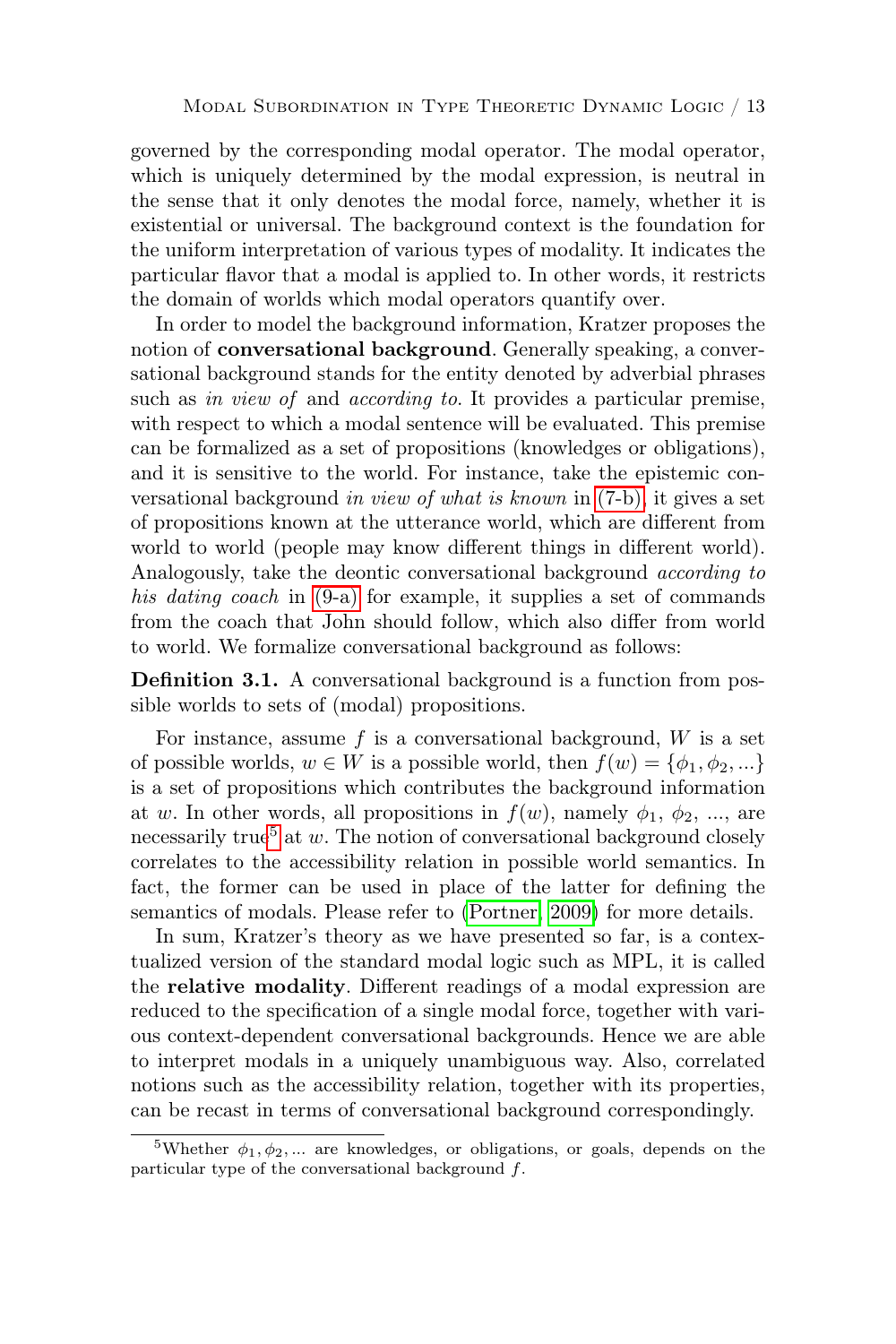However, in natural language, modalities are not divided by a neat dichotomy. Here are some specific linguistic examples:

- <span id="page-13-1"></span>(11) a. It is barely possible to climb Mount Everest without oxygen.
	- b. It is easily possible to climb Mount Toby.
	- c. They are more likely to climb the West Ridge than the Southeast Face.
	- d. It would be more desirable to climb the West Ridge by the Direct Route. [\(Kratzer, 1991\)](#page-37-11)

In relative modality, possibility is defined as an absolute concept. However, in order to account for example [\(11\),](#page-13-1) we need to tune modality in a scalable fashion. Hence, Kratzer proposes that modal expressions should be interpreted with respect to two conversational backgrounds: one, as we introduced above, is called the modal base, it provides the background information, namely a set of accessible worlds; the other is called the ordering source, which imposes an ordering on the accessible worlds, i.e., some worlds are more accessible than others. This machinery will not only resolve the problem of graded modality, but also cope with a series of other modality-related problems [\(Kratzer,](#page-37-11) [1991,](#page-37-11) [Schoubye, 2011\)](#page-38-13), such as the inconsistencies, conditionals, etc. In this paper, we will sidestep the ordering source, and only consider the modal base usage of conversational background. Interested readers may refer back to the original reference for more information [\(Kratzer,](#page-37-9) [1981\)](#page-37-9).

# <span id="page-13-0"></span>4 Modal Subordination under TTDL

In this section, we will integrate epistemic modality within the continuationbased dynamic framework TTDL as introduced earlier in section [2,](#page-4-2) we will call the new framework **Modal TTDL** (M-TTDL). As explained in section [3.2,](#page-11-1) a conversational background is a function from possible worlds to sets of propositions, which are the ones that are necessarily true at the given world. They serve as the common ground information, or premise assumption, for subsequent modally subordinated utterances. Hence our strategy for achieving M-TTDL is to enrich the context of TTDL with the notion of conversational background [\(Kratzer, 1981\)](#page-37-9), in particular the modal base.

In the following, we will first present the formal framework, including the particular signature for M-TTDL, and the typing information and the way in which (modal) proposition, left context, right context, etc., are respectively interpreted; then we will define some preliminary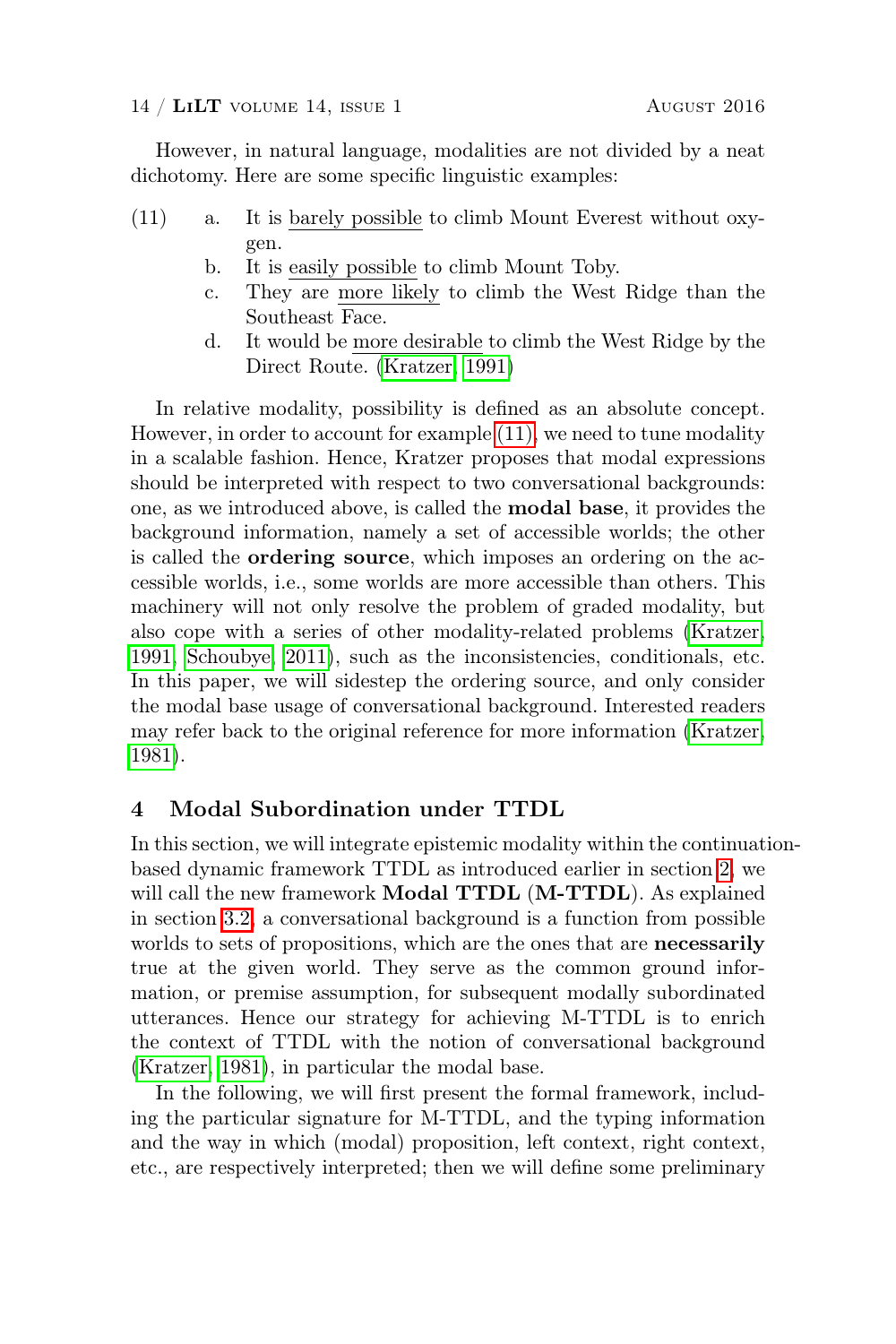functions that facilitate later presentation; after that, we propose the formal framework, including the syntax and semantics; finally, the lexical entries, together with the treatments of some puzzling examples will be provided.

# <span id="page-14-1"></span>4.1 Formal Framework

As its ancestor system TTDL, the adaptation M-TTDL is a framework based on the simply typed  $\lambda$ -calculus. For all the formal details, please refer back to section [2.](#page-4-2) Below, we specify the signature of M-TTDL in detail.

Since M-TTDL is concerned with the notion of possible world, which is missing in TTDL, we need a different signature from the previous one (see definition [2.1\)](#page-4-1). Types and constants that are correlated with possible worlds need to be incorporated in M-TTDL. As a result, we keep the two conventional ground types in M-TTDL:  $\iota$  for individuals, and o for truth values. Besides, a third primitive type s is employed for possible worlds. As to  $\gamma$ , which is the type denoting lists of discourse referents, is abandoned because the context in M-TTDL will contain propositions (the modal base) rather than variables. In the following, we provide a formal characterization of the new signature. Please note that only the types of logical constants are specified. The particular type of a non-logical constant will be indicated when it is employed.

<span id="page-14-0"></span>**Definition 4.1.** The signature  $\Sigma_{M-T T D L}$  is defined as follows:

$$
\Sigma_{M\text{-}TTDL} = \langle \{\iota, o, s\}, \{\top, \wedge, \neg, \ulcorner\exists, \ulcorner s\exists, \mathsf{sel}, \mathbf{H}\},\
$$

$$
\{\top : o, \wedge : o \to o \to o, \neg : o \to o, \ulcorner\exists : (\iota \to o) \to o, \ulcorner\exists : (s \to o) \to o, \mathsf{sel} : (\iota \to o) \to o \to \iota, \mathbf{H} : s\} \rangle
$$

Now let's take a close look at the logical constants. In the first place, we abandon in  $\Sigma_{M-T T D L}$  the familiar list constructor :: and the empty list of referents nil, because the left context in M-TTDL is made up of propositions (the modal base), rather than variables. In addition, with respect to the modification on the left context, the choice operator sel is changed accordingly. In previous systems, it is used to pick up a variable from a list of referents (of type  $\gamma \to \iota$ ). But in M-TTDL, it will do the same job with respect to an input property (of type  $\iota \to o$ ) and the current modal base (of type  $o$ ). The former is the criterion based on which sel makes its decision. This explains the semantic type of sel as defined in  $\Sigma_{M-T T D L}$ . Furthermore, we distinguish between the quantifier over individuals ' $\exists$  and the one over possible worlds ' $\exists$ . Their difference is revealed in their corresponding types. Some other conventional logical constants, such as → (implication), ∨ (disjunction), ∀ (universal quantifier), are defined same as before in terms of the above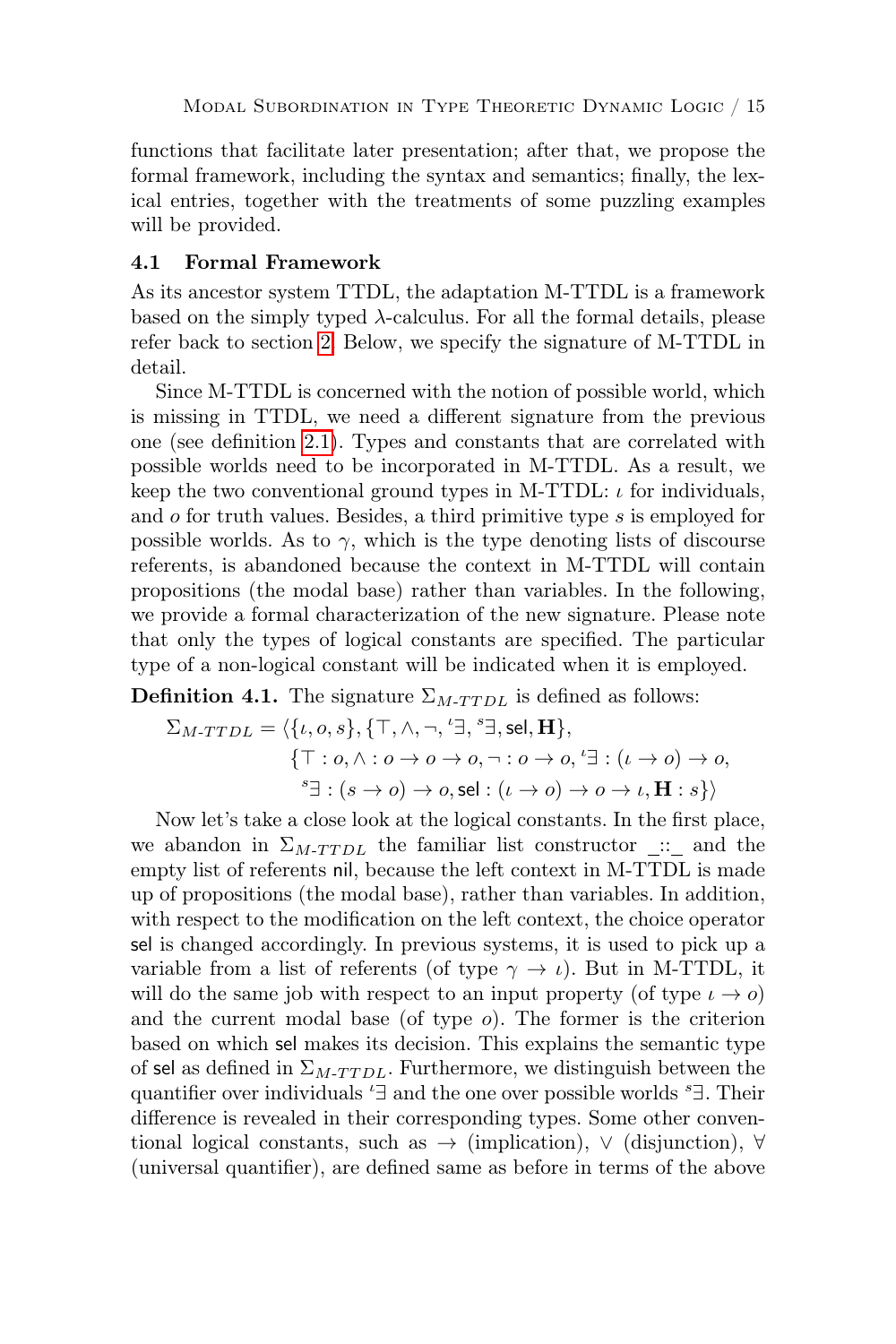primitives. Please note that corresponding to the two existential quantifiers, there are also a pair of universal quantifiers:  $\forall$  and  $\forall$ , the former ranges over individual variables, the latter over possible world variables. Finally, the possible world constant H denotes the current world. It will be used to provide the world of evaluation at the end of the semantic interpretation.

For the rest of this subsection, we will focus on the typing information in M-TTDL. The way to interpret left context, right context, and propositions will be elucidated sequentially. As we mentioned above,  $\iota$ and o are still the types for individuals and truth values, respectively. However in modal systems, such as MPL, a (modal) proposition is interpreted as a set of possible worlds, rather than a truth value. Hence its type should be  $s \to o$ . Hereinafter, we abbreviate it as  $o_i$ , namely:

$$
o_i \triangleq s \to o \tag{4.1}
$$

Correspondingly, the semantic type of 1-place predicates, such as man and walk\_in, is updated to  $\iota \to o_i$ ; the type of 2-place predicates, such as **beat** and **eat**, is updated to  $\iota \to \iota \to o_i$ .

To explain the interpretation of the left context, we first propose the concept of environment. It is an ordered pair consisting of two modal propositions: the background information and the base information. The purpose of an environment is twofold: on the one hand, it encodes the propositions necessarily true at the given world, which is the background information; on the other hand, it enables to pass updated propositions from a possible world to accessible ones, which is the base information. Both the background and the base are propositions, they are hence of type  $o_i$ . As a result, the type of an environment is  $(o_i \times o_i)$ . If we use  $T_{env}$ ,  $T_{bk}$ , and  $T_{ba}$  to denote the type of environment, background, and base, respectively, we can draw the following formulas:

$$
T_{bk} \triangleq o_i
$$

$$
T_{ba} \triangleq o_i
$$

$$
T_{env} \triangleq T_{bk} \times T_{ba} = o_i \times o_i
$$

Based upon the notion of environment, we thus define another concept: generalized environment, which is in parallel with the conversational background in Kratzer's theory. As we know, the conversational background is a function from possible worlds to sets of propositions (or equivalently, the conjunction consisting of all propositions). Analogously, the generalized environment is a mapping from possible worlds to environments. This means that, if we apply a generalized environment to a particular world, it will yield the environment at that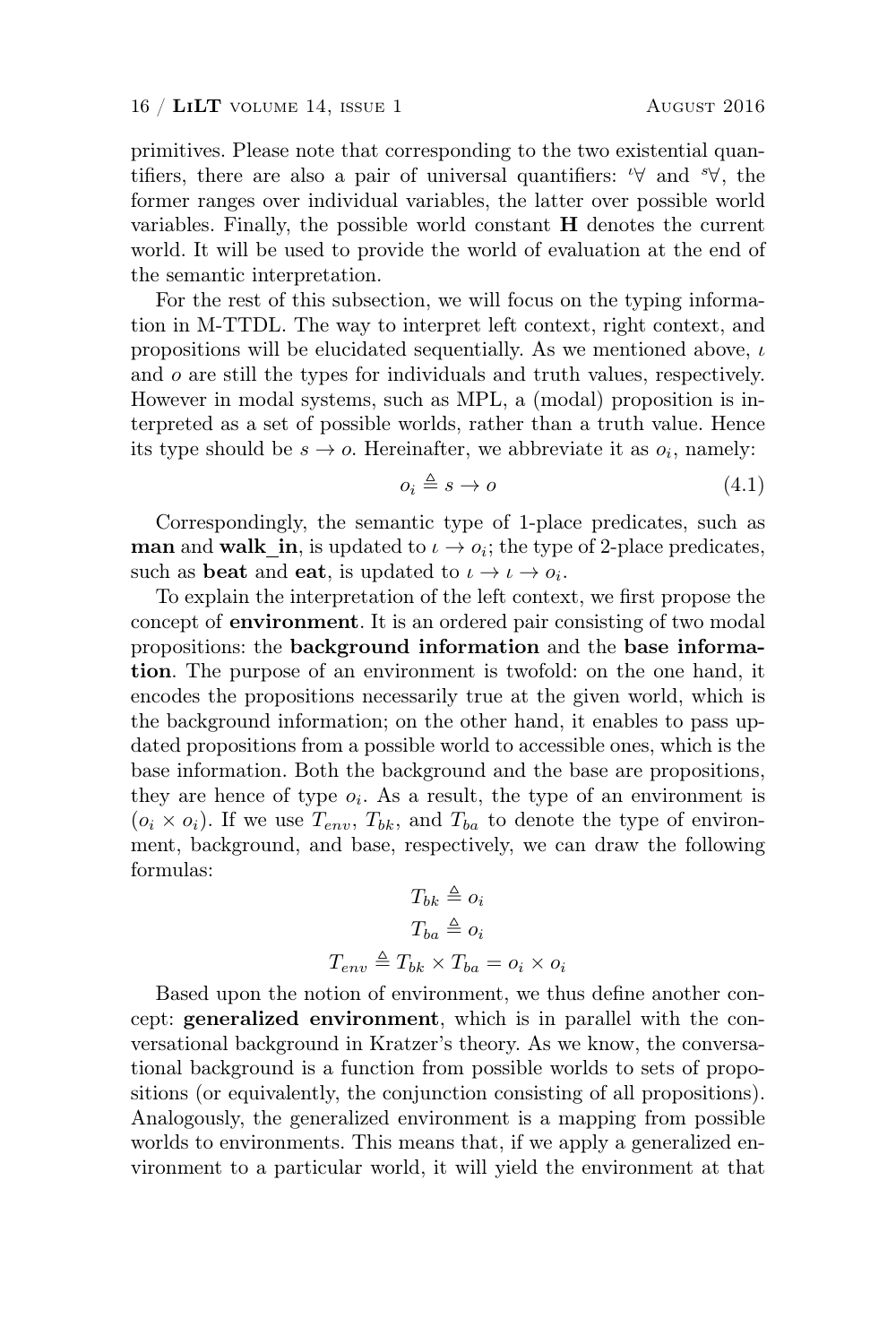world. Consequently, if we use  $T_{genv}$  to denote the type of generalized environments, it can be represented as follows:

$$
T_{genv} \triangleq s \rightarrow T_{env}
$$

In fact, the generalized environment can be regarded as an enhanced version of the conversational background. By applying it to a possible world argument, we obtain a pair of (modal) propositions. The first element, namely the background proposition, is exactly equivalent to the current modal base: it is the conjunction of all propositions that are necessarily satisfied/recognized at that possible world. And the background can be incrementally updated during the discourse processing, when new logical contents/propositions which are necessarily true in that world are provided. The second element of the pair, namely the base proposition, serves as a "buffer": appearing in the form of a conjunction as well, it consists of the propositions to be updated to accessible worlds. Its content will be reset after the updating in order to avoid information duplication. An illustration will be provided in section [4.6.](#page-26-0)

Besides environment and generalized environment, we need to introduce the concept of the salient world, or equivalently, the world of interest, for the process of discourse incrementation. Its purpose is to record the current position of the processing in the overall possible worlds hierarchy, this will determine in which world the propositions expressed by subsequent utterances are to be integrated. Note that this is different from the world of evaluation (the world where the sentence is uttered) in possible world systems such as MPL. The distinction of the two concepts can be illustrated as follows. When we say "it might rain tomorrow", the world of utterance, namely the current world, is the world of evaluation, while the salient world will be an accessible world of the current world where it rains tomorrow. If we continue with "the flight might be canceled", the world of evaluation remains unchanged, while the salient world switches to an accessible world, where the flight is canceled, of the previous salient world.

With the above notions, we establish the left context in M-TTDL by encapsulating the salient world and the generalized environment in an ordered pair. By convention, we use  $\gamma_i$  to symbolize the type of left context, then:

$$
\gamma_i \triangleq s \times T_{genv} \tag{4.2}
$$

If we unfold  $\gamma_i$  with all primitive types, we will obtain the following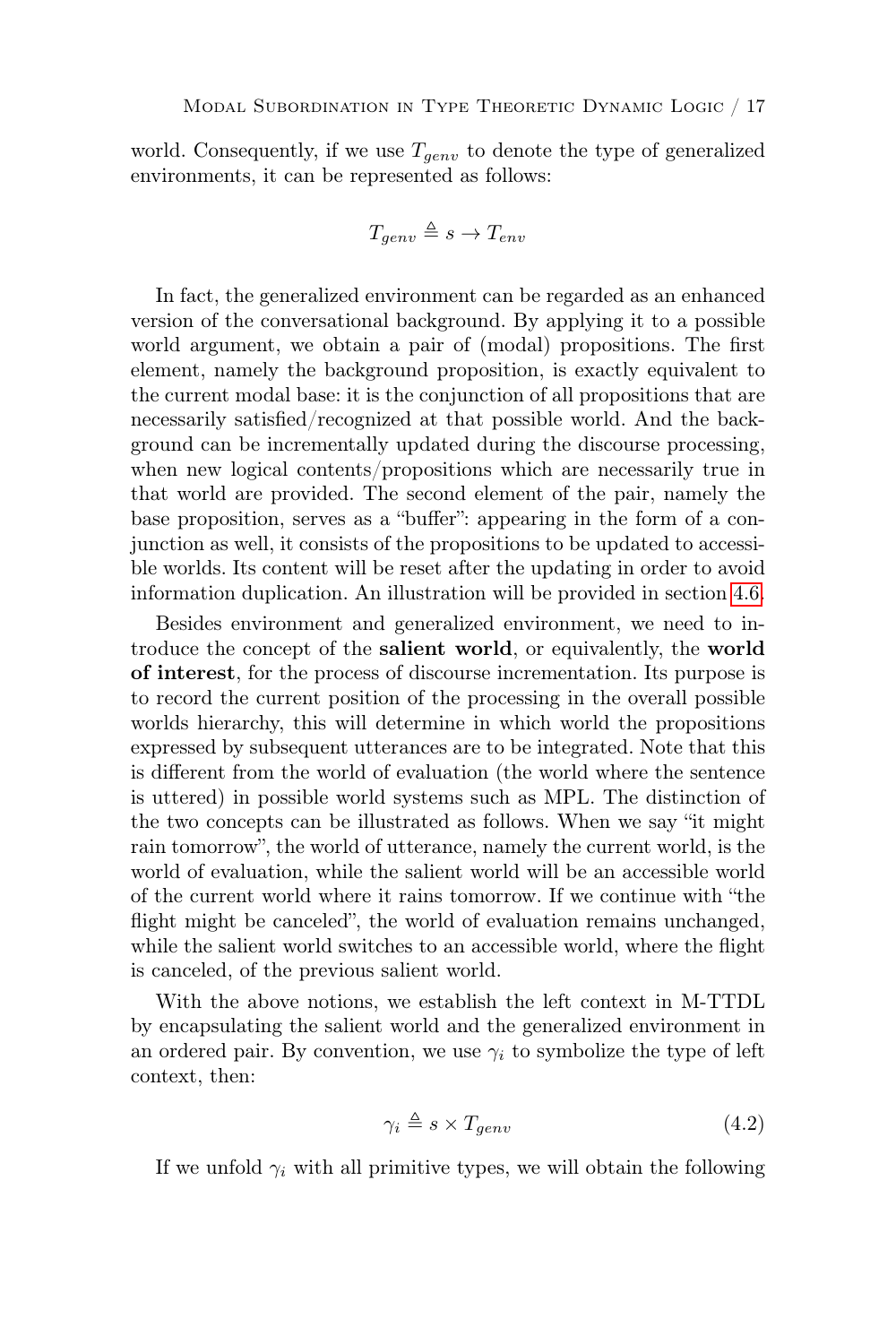typing information:

<span id="page-17-4"></span>
$$
\gamma_i = s \times (s \to T_{env})
$$
  
=  $s \times (s \to (o_i \times o_i))$   
=  $s \times (s \to ((s \to o) \times (s \to o)))$  (4.3)

Same as in TTDL, the **right context** in M-TTDL is interpreted as a function from left contexts to (modal) propositions, hence its semantic type is  $\gamma_i \to o_i$ . Similarly, if we unfold it, we will obtain:

$$
\gamma_i \to o_i = (s \times T_{genv}) \to o_i
$$
  
=  $(s \times (s \to T_{env})) \to o_i$   
=  $(s \times (s \to (o_i \times o_i))) \to o_i$   
=  $(s \times (s \to ((s \to o) \times (s \to o)))) \to (s \to o)$ 

Accordingly, a dynamic proposition in M-TTDL is interpreted as a function which takes a left context and a right context, and returns a (modal) proposition. Both sentences and discourses will be treated in the same manner. Assume  $s$  and  $d$  are syntactic categories of sentences and discourses, respectively, then:

<span id="page-17-2"></span>
$$
[\![s]\!] = \gamma_i \to (\gamma_i \to o_i) \to o_i \tag{4.4}
$$

$$
\llbracket d \rrbracket = \gamma_i \to (\gamma_i \to o_i) \to o_i \tag{4.5}
$$

<span id="page-17-3"></span><span id="page-17-0"></span>Again, we abbreviate the complex type with a compact term  $\Omega_i$ , namely:

<span id="page-17-1"></span>
$$
\Omega_i \triangleq \gamma_i \to (\gamma_i \to o_i) \to o_i \tag{4.6}
$$

By unfolding formula [4.6,](#page-17-0) we can obtain the following result:

$$
\Omega_i = \gamma_i \to (\gamma_i \to o_i) \to o_i
$$
\n
$$
= (s \times T_{genv}) \to ((s \times T_{genv}) \to o_i) \to o_i
$$
\n
$$
= (s \times (s \to T_{env})) \to ((s \times (s \to T_{env})) \to o_i) \to o_i
$$
\n
$$
= (s \times (s \to ((s \to o) \times (s \to o)))) \to 0 \to ((s \times (s \to (s \to o) \times (s \to o)))) \to (s \to o)) \to (s \to o)
$$
\n
$$
(s \to o)
$$
\n
$$
(s \to o)
$$

As we may observe from formula [4.7,](#page-17-1) the type of dynamic propositions in M-TTDL is rather complicated, particularly it involves a number of occurrences of possible worlds (of type s) in different positions. However, by looking at the folded form, i.e., formula [4.6,](#page-17-0) it is clearly a member of the continuation semantic family.

Up until now, we have presented the typing information in M-TTDL. In what follows, we will first introduce some functions which are con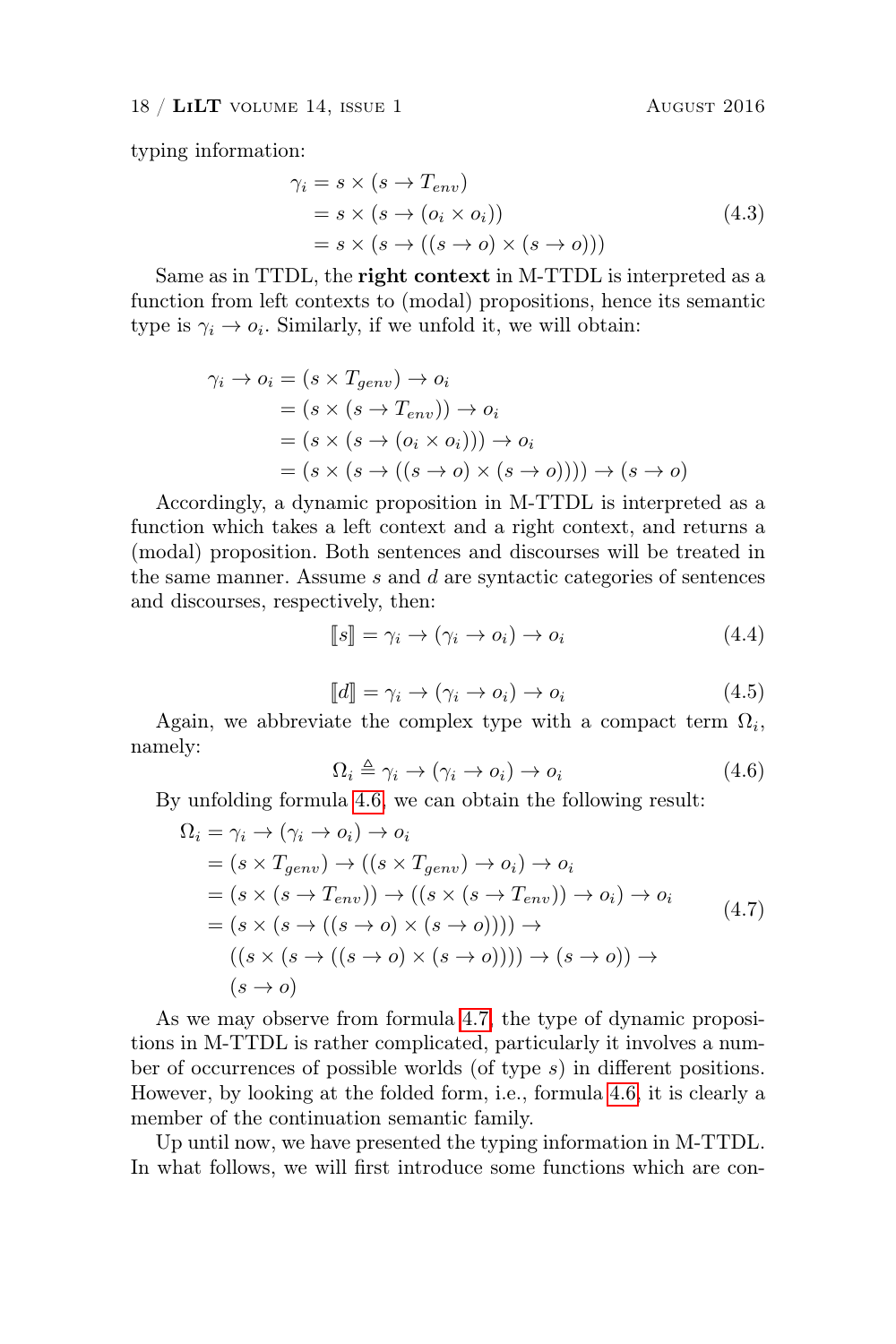cerned with the modal base, possible worlds, and correlated concepts. They are cornerstones for our future presentation. Afterwards, we will provide the dynamic logic in M-TTDL, as well as the systematic dynamic translation.

# <span id="page-18-1"></span>4.2 Elementary Functions

In this subsection, we will introduce some fundamental functions which are concerned with the above introduced concepts such as environment, generalized environment, context, etc. These functions shall be presented in various groups, based on the particular semantic object they are working on. They will largely be used to construct lexical entries, which we will see in the succeeding subsection.

To save space, we will not elaborate each function. Instead, more details on the elementary functions can be found in section [1](#page-40-0) of the appendix.

# Modalized Logical Constants

First of all, let's have a look at a set of modalized logical constants, which are defined in terms of the constants in the signature  $\Sigma_{M-T T D L}$ (definition [4.1\)](#page-14-0). These terms are proposed for the sake of saving space, and they will provide a better readability in subsequent function definitions.

• Modal conjunction<sup>[6](#page-18-0)</sup>:  $o_i \rightarrow o_i \rightarrow o_i$ 

<span id="page-18-3"></span><span id="page-18-2"></span>
$$
\wedge_i \triangleq \lambda ABi.(Ai \wedge Bi) \tag{4.8}
$$

• Modal negation:  $o_i \rightarrow o_i$ 

$$
\neg_i \triangleq \lambda Ai. \neg(Ai) \tag{4.9}
$$

• Modal existential quantifier for individuals:  $(\iota \to o_i) \to o_i$ 

<span id="page-18-5"></span>
$$
{}^{t}\exists_{i} \triangleq \lambda Pi. {}^{t}\exists(\lambda x.Pxi) \tag{4.10}
$$

• Modal tautology:  $o_i$ 

<span id="page-18-4"></span>
$$
\top_i \triangleq \lambda i. \top \tag{4.11}
$$

# Environment and Salient World Manipulation

After the functions on modal propositions, let's turn to the ones which deal with salient world and environment.

• Retrieve the salient world:  $\gamma_i \rightarrow s$ 

<span id="page-18-6"></span>
$$
\mathbf{woi} \triangleq \lambda e. \pi_1 e \tag{4.12}
$$

<span id="page-18-0"></span><sup>6</sup>This is the description of the function, which is followed by its corresponding semantic type. In subsequent function introductions, we will stick to the same notation.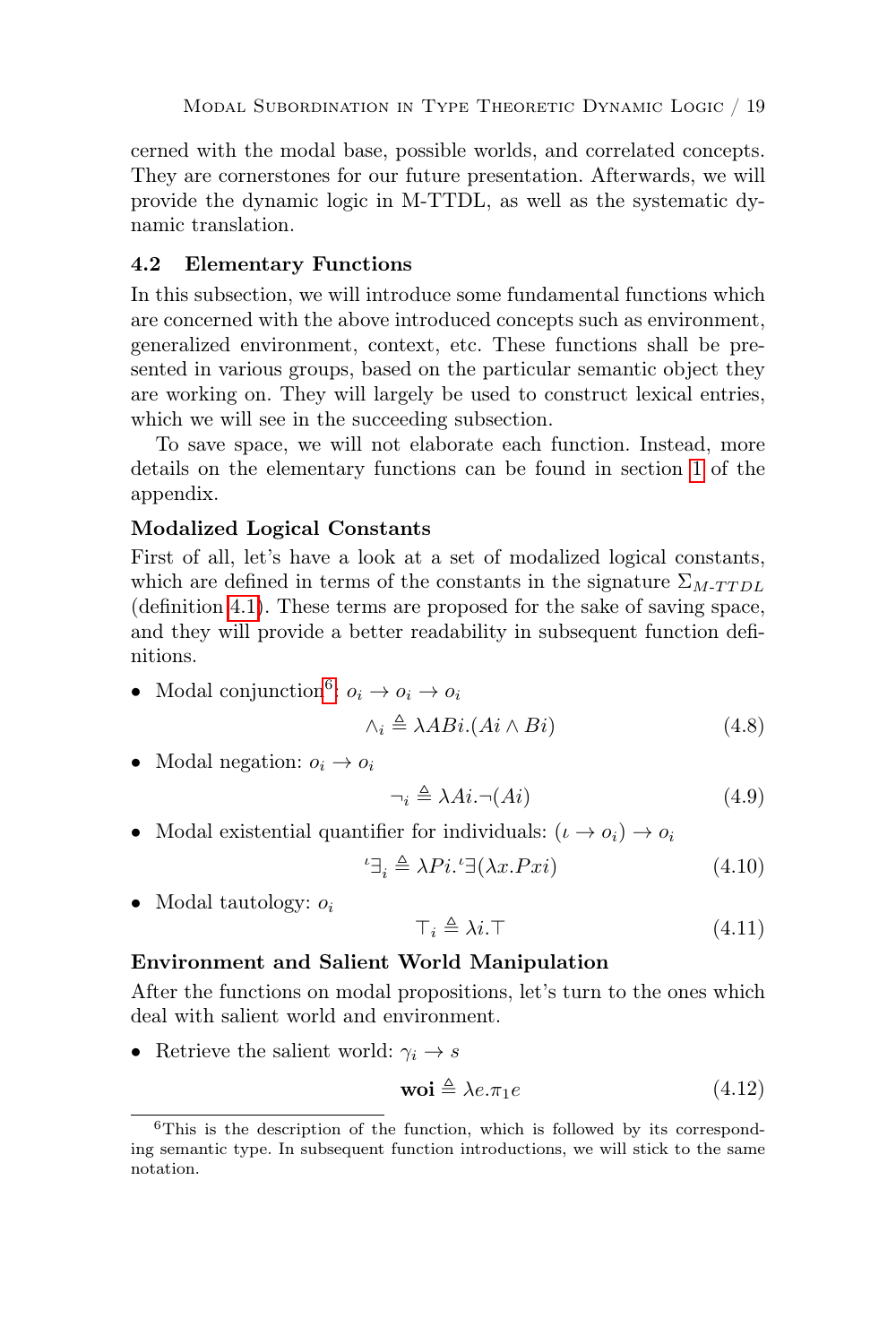$20 / LiLT$  volume 14, issue 1 August 2016

• Retrieve the generalized environment:  $\gamma_i \rightarrow T_{genv}$ 

<span id="page-19-3"></span><span id="page-19-2"></span><span id="page-19-1"></span>
$$
\mathbf{genv} \triangleq \lambda e.\pi_2 e \tag{4.13}
$$

- Retrieve the environment:  $\gamma_i \to s \to T_{env}$  $env \triangleq \lambda ei.$ (genv e i) (4.14)
- Modify the salient world:  $\gamma_i \to s \to \gamma_i$

$$
change\_woi \triangleq \lambda ei. \langle i, (genv e) \rangle \tag{4.15}
$$

• Retrieve the background:  $\gamma_i \to s \to o_i$ 

<span id="page-19-5"></span><span id="page-19-4"></span>
$$
\mathbf{bkgd} \triangleq \lambda ei.\pi_1(\mathbf{env} \ e \ i) \tag{4.16}
$$

• Retrieve the base:  $\gamma_i \rightarrow s \rightarrow o_i$ 

$$
\mathbf{base} \triangleq \lambda ei.\pi_2(\mathbf{env} \ e \ i) \tag{4.17}
$$

# Context Manipulation

In this subsection, we will have a look at the functions which manipulate generalized environments and contexts. First, we define the following notation:

<span id="page-19-0"></span>**Definition 4.2.** Let  $w, w' \in W$  be possible worlds, G a generalized environment,  $E$  an environment,  $\bf{R}$  the accessibility relation. The notation  $G[w := E]$  stands for a generalized environment such that:

$$
G[w := E](w') = \begin{cases} E & \text{if } \mathbf{R}(w, w'), \\ G(w') & \text{otherwise.} \end{cases}
$$

As indicated in definition [4.2,](#page-19-0)  $G[w := E]$  is itself a generalized environment, whose interpretation relies on the input possible world argument. If the input world is accessible to  $w$ , then environment  $E$  will be returned, otherwise, the generalized environment  $G$  is applied to the input world. The following functions will be presented based on the above notation.

• Update the generalized environment:  $T_{genv} \rightarrow s \rightarrow T_{env} \rightarrow T_{genv}$ 

$$
up\_genv \triangleq \lambda GiE.G[i := E]
$$
 (4.18)

• Update the left context:  $\gamma_i \rightarrow s \rightarrow o_i \rightarrow \gamma_i$ 

up context  $\triangleq \lambda e i A.$  (woi e),

<span id="page-19-7"></span><span id="page-19-6"></span>
$$
up\_genv
$$

$$
\begin{array}{ll}\n(\text{genv } e) & (4.19) \\
i & \langle A \wedge_i (\text{bkgd } e i), A \wedge_i (\text{base } e i) \rangle \\
\rangle & \end{array}
$$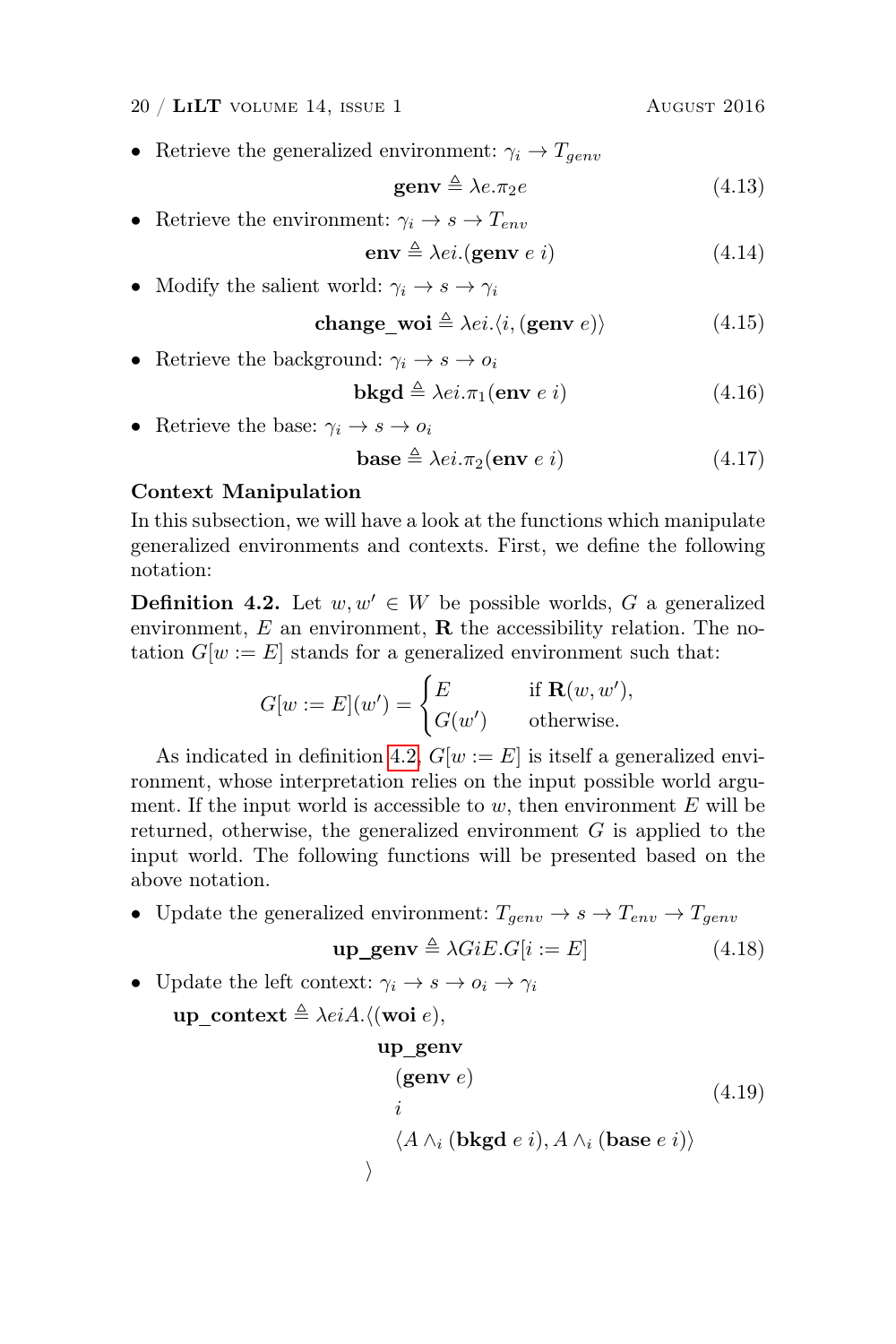MODAL SUBORDINATION IN TYPE THEORETIC DYNAMIC LOGIC / 21

• Copy the left context:  $\gamma_i \to s \to s \to \gamma_i$ 

```
copy context \triangleq \lambda e i j. \langle (\text{woi } e),up genv
                                                       (genv e)j
                                                       (env \, e \, i)(4.20)
```
• Reset the base in a left context:  $\gamma_i \to s \to \gamma_i$ 

```
reset base \triangleq \lambda ei. \langle (\text{woi } e),
```

$$
up\_genv
$$

<span id="page-20-5"></span> $\left\langle \right\rangle$ 

<span id="page-20-4"></span><span id="page-20-3"></span> $\big)$ 

 $(genv e)$ i (4.21)

 $\langle (\mathbf{bkgd}\; e\; i), \top_i \rangle$ 

• The empty left context:  $\gamma_i$ 

$$
\text{nil}_i \triangleq \langle \mathbf{H}, \lambda i. \langle \top_i, \top_i \rangle \rangle \tag{4.22}
$$

• The empty right context:  $\gamma_i \rightarrow o_i$ 

<span id="page-20-6"></span>
$$
\mathbf{stop}_i \triangleq \lambda e. \top_i \tag{4.23}
$$

#### <span id="page-20-2"></span>4.3 Dynamic Translation

In this subsection, we continue with the formal details of M-TTDL, focusing on the dynamic logic and the systematic dynamic translation.

First of all, as we explained before, M-TTDL parallels TTDL in the aspect of the way to interpret sentences and discourses: both of them are functions from left contexts to right contexts to propositions. By contrasting formulas [2.2,](#page-5-1) [2.3](#page-5-2) with [4.4,](#page-17-2) [4.5,](#page-17-3) we see that in TTDL, its type is  $\gamma \to (\gamma \to o) \to o$ , while in M-TTDL, it is  $\gamma_i \to (\gamma_i \to o_i) \to o_i$ (the types of the latter are indexed with  $i$  because the notion of possible world is incorporated). Because of that, as the default connective between sentences in a discourse, the dynamic conjunction in M-TTDL is defined exactly the same as in TTDL:

<span id="page-20-1"></span><span id="page-20-0"></span>
$$
\wedge_{M\text{-}\text{TTDL}}^d \triangleq \lambda A B e \phi. A e (\lambda e'. B e' \phi) \tag{4.24}
$$

In order to negate a dynamic proposition in M-TTDL, we propose the following negation operator:

$$
\neg_{M\text{-}\text{TTDL}}^{d} \triangleq \lambda Ae\phi.\neg_{i}(A \ e \ \text{stop}_{i}) \wedge_{i} \phi e \tag{4.25}
$$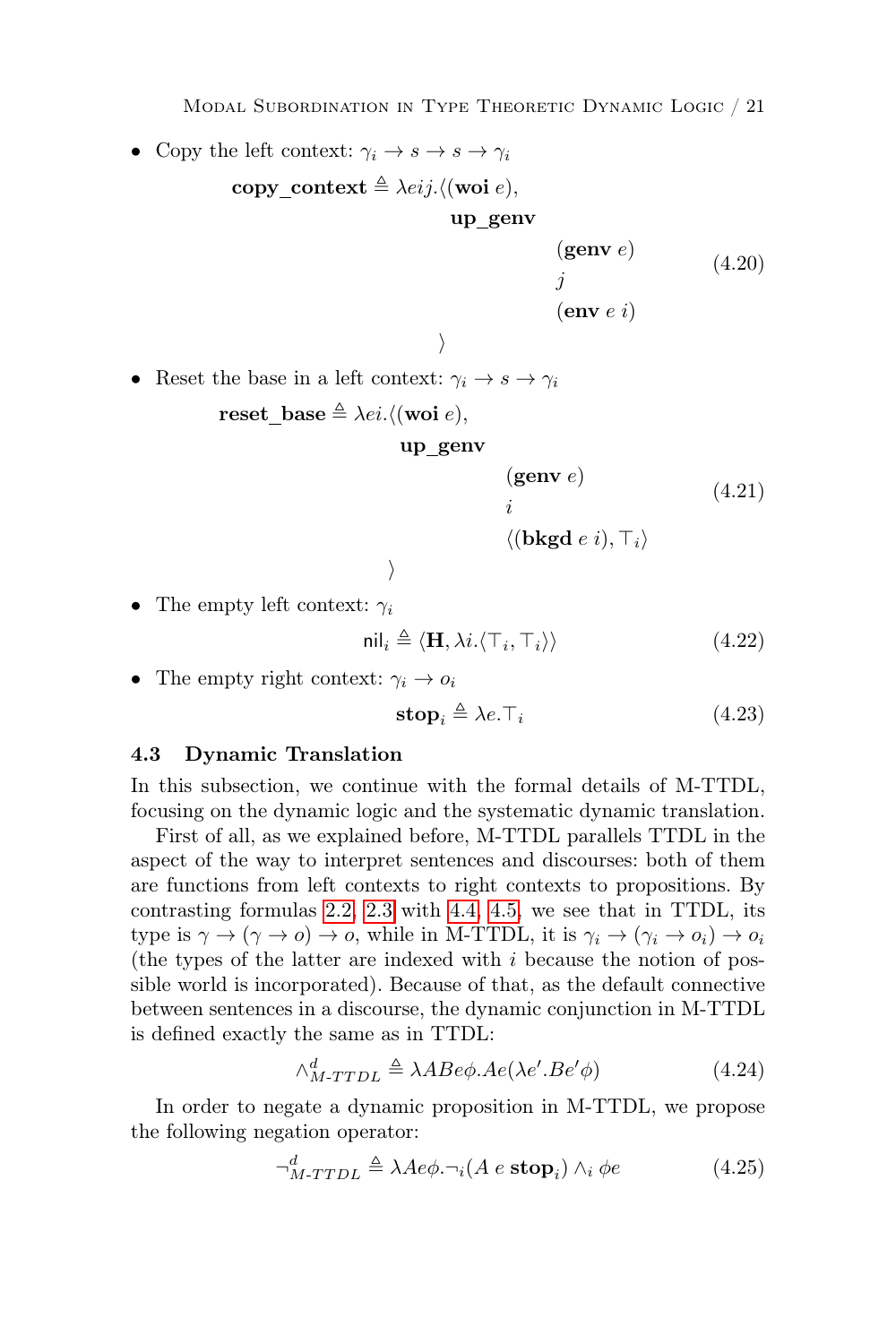When a proposition is negated, its context change potential will be restrained. This explains the modalized empty continuation  $\text{stop}_i$  in the above definition. It prevents the information in the left context to be updated in future discourse. Contrasting  $\neg^d_{M-T T D L}$  (formula [4.25\)](#page-20-0) with  $\neg^d_{TTDL}$  (formula [2.6\)](#page-6-2), we see that the two operators are in a completely similar structure, except for that the logical constants in  $\neg^d_{TTPL}$  (i.e.,  $\neg$ ,  $\top$  and  $\wedge$ ) are substituted by their modal counterparts in  $\neg^d_{M-TTDL}$  $(i.e., \neg_i, \top_i \text{ and } \wedge_i).$ 

For the dynamic existential quantifier (the one which ranges over individual variables) in M-TTDL, we propose the following definition:

<span id="page-21-0"></span>
$$
{}^{t}\exists_{M\text{-}\mathit{TTDL}}^{d} \triangleq \lambda Pe\phi.({}^{t}\exists_{i}(\lambda x.Pxe\phi))
$$
\n
$$
(4.26)
$$

Compared with its predecessor  $\exists_{TTDL}^d$  (formula [2.7\)](#page-7-0), the job of <sup>*ι*</sup> $\exists_{M\text{-}TDL}^d$  is less crucial. The quantifier  $\iota \exists_{M\text{-}TTDL}^d$  does not update variables to the left context, because the structure of the left context is totally changed. In M-TTDL, the left context consists of propositions rather than invididuals. For more discussion, please refer back to section [4.1.](#page-14-1)

Based on the above analysis, we will now present the systematic dynamic translation in M-TTDL. To distinguish the translations in M-TTDL from the previous one in TTDL, we introduce the m-bar notation.

**Notation 4.1.** We use the *m*-bar notation, for instance,  $\overline{\tau}^m$  or  $\overline{M}^m$ , to denote the **dynamic translation** of a type  $\tau$  or a  $\lambda$ -term M in M-TTDL.

The dynamic translation of types in M-TTDL is in a parallel structure with the ones in TTDL. One may compare the following definition with definitions [2.2.](#page-7-1)

**Definition 4.3.** The dynamic translation of a type  $\tau \in T: \overline{\tau}^m$ , is defined inductively as follows:

1. 
$$
\bar{\iota}^m = \iota
$$
;  
\n2.  $\overline{o_i}^m = \Omega_i$ ;  
\n3.  $\overline{\sigma \rightarrow \tau}^m = \overline{\sigma}^m \rightarrow \overline{\tau}^m$ , where  $\tau, \sigma \in T$ .

The detailed unfolding of  $\Omega_i$  can be found in formula [4.7.](#page-17-1) Again, for the dynamic translation of  $\lambda$ -terms, we need to define the two functions:  $\mathbb{D}^m$  and  $\mathbb{S}^m$ , which will be used to translate non-logical constants. These two function in M-TTDL are slightly different from their previous versions in TTDL (definition [2.3\)](#page-7-2).

<span id="page-21-1"></span>Definition 4.4. The dynamization function  $\mathbb{D}_{\tau}^m$ , which takes an input  $\lambda$ -term A of type  $(\gamma_i \to \tau)$ , returns an output  $\lambda$ -term A' of type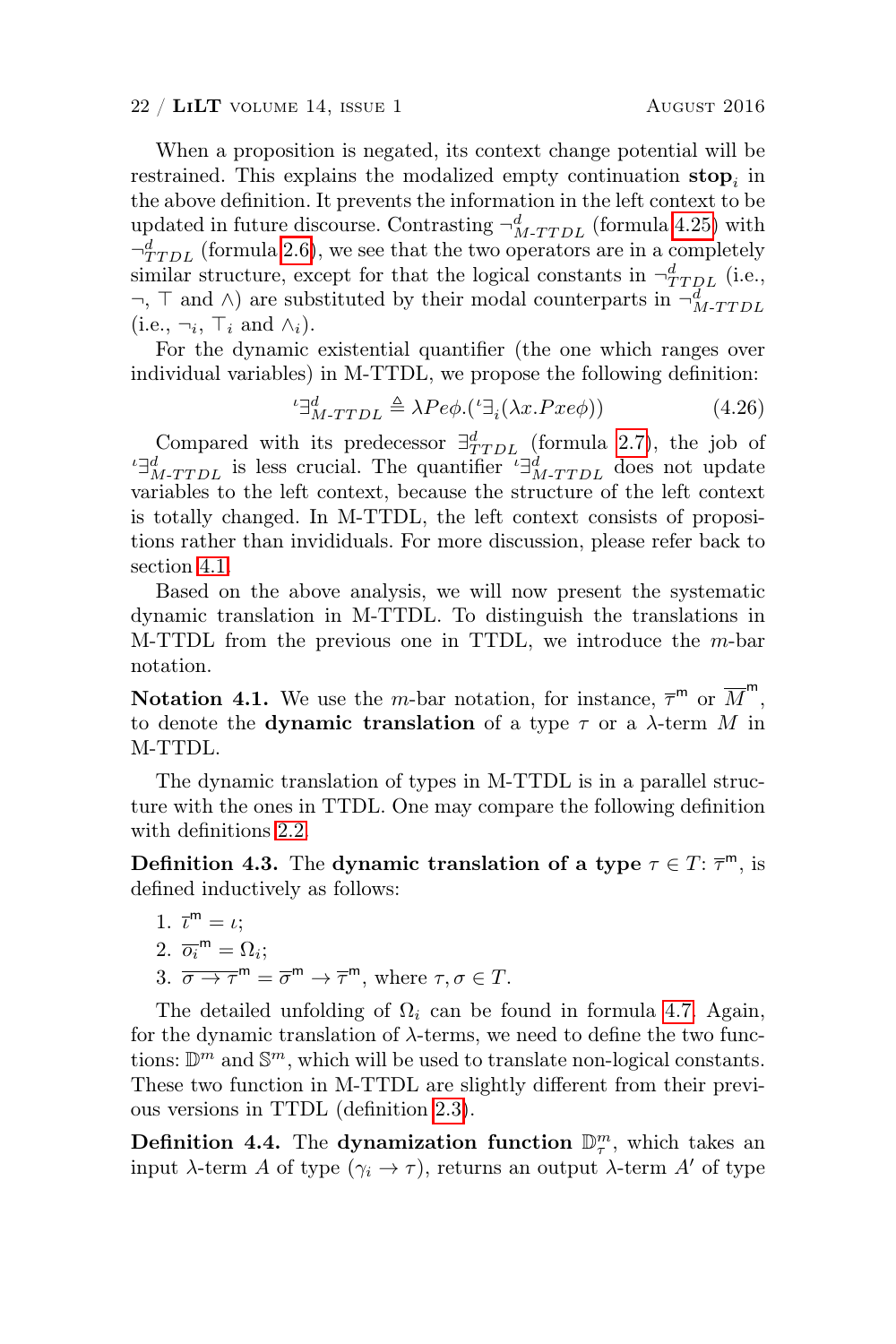$τ<sup>m</sup>$ ; the **staticization function**  $\mathbb{S}^m_\tau$ , which takes an input  $λ$ -term  $A'$  of type  $\overline{\tau}^m$ , returns an output  $\lambda$ -term A of type  $\gamma_i \to \tau$ . In the following formulas, e denotes a variable of type  $\gamma_i$ .

- $\bullet~~\mathbb{D}^m_\tau$  is defined inductively on type  $\tau$  as follows:
	- $1.\mathbb{D}_{\iota}^m A = A \text{ nil}_i;$  $2.\mathbb{D}_{o_i}^m A = \lambda e \phi i. (Aei \wedge \phi(\text{up\_context } e i (Ae))i);$  $3.\mathbb{D}_{\alpha\to\beta}^m A = \lambda x.\mathbb{D}_{\beta}^m(\lambda e. Ae(\mathbb{S}_\alpha^m x e)).$
- $\mathbb{S}^m_\tau$  is defined inductively on type  $\tau$  as follows:
	- $1.\mathbb{S}_{\iota}^m A' = \lambda e.A';$  $2.\mathbb{S}_{o_i}^m A' = \lambda e.A' e \ \textbf{stop}_i;$  $3. \mathbb{S}_{\alpha \to \beta}^{m} A' = \lambda e. (\lambda x. \mathbb{S}_{\beta}^{m} (A'(\mathbb{D}_{\alpha}^{m}(\lambda e'.x)))e).$

In the previous framework TTDL, the change of context is achieved through the dynamic existential quantifier (formulas [2.7\)](#page-7-0). However, since the left context is interpreted differently in M-TTDL, the function  $\mathcal{D}_{o_i}^m$  is designed in a way such that it changes the current left context by inserting the dynamized modal proposition into the environment. For more discussions on the general cases of  $\mathbb{D}^m$  and  $\mathbb{S}^m$ , please refer back to section [2.](#page-4-2) Below, we present the dynamic translation of  $\lambda$ -terms in M-TTDL, which is similar to that in TTDL as well. Compare the following definition with definitions [2.4:](#page-8-1)

<span id="page-22-0"></span>Definition 4.5. The dynamic translation of a  $\lambda$ -term M (of type  $\tau$ ):  $\overline{M}^{\mathsf{m}}$ , which is another  $\lambda$ -term of type  $\overline{\tau}^{\mathsf{m}}$ , is defined as follows:

1. 
$$
\overline{x}^m = x
$$
, if  $x \in \mathcal{X}$ ;

2. 
$$
\overline{\mathbf{a}}^m = \mathbb{D}_{\tau}^m(\lambda e.\mathbf{a}), \text{ if } \mathbf{a} \in \mathcal{C}_{NL};
$$

- 3.  $\overline{\wedge}^{\mathsf{m}} = \wedge_{M-TTDL}^{d}$ , see formula [4.24;](#page-20-1)
- 4.  $\overline{\neg}^{\mathsf{m}} = \neg^{\mathsf{d}}_{M\text{-}TTDL}$ , see formula [4.25;](#page-20-0)
- 5.  $\overline{\exists}^m = \iota \exists_M^d$ <br> $\overline{M \cdot T T D L}$ , see formula [4.26;](#page-21-0)

6. 
$$
\overline{(MN)}^{\mathsf{m}} = (\overline{M}^{\mathsf{m}} \ \overline{N}^{\mathsf{m}});
$$

7. 
$$
\overline{(\lambda x.M)}^{\mathsf{m}} = (\lambda x.\overline{M}^{\mathsf{m}}).
$$

For the dynamic translation of other logical constants such as ∨ (disjunction),  $\rightarrow$  (implication), and  $\forall$  (universal quantifier), we can apply the corresponding rules in definition [4.5](#page-22-0) to their derived terms. Take implication for instance:

$$
\overline{A \rightarrow B}^{\mathsf{m}} = \overline{\neg(A \land \neg B)}^{\mathsf{m}}
$$
\n
$$
= \overline{\neg}^{\mathsf{m}} (\overline{A}^{\mathsf{m}} \overline{\land}^{\mathsf{m}} (\overline{\neg}^{\mathsf{m}} \overline{B}^{\mathsf{m}}))
$$
\n
$$
= \neg_{M \text{-TTDL}}^{d} (\overline{A}^{\mathsf{m}} \land_{M \text{-TTDL}}^{d} (\neg_{M \text{-TTDL}}^{d} \overline{B}^{\mathsf{m}}))
$$
\n
$$
\rightarrow_{\beta} \lambda e \phi. \neg_{i} (\overline{A}^{\mathsf{m}} e(\lambda e'. \neg_{i} (\overline{B}^{\mathsf{m}} e' \text{ stop}_{i}))) \land_{i} \phi e
$$
\n(4.27)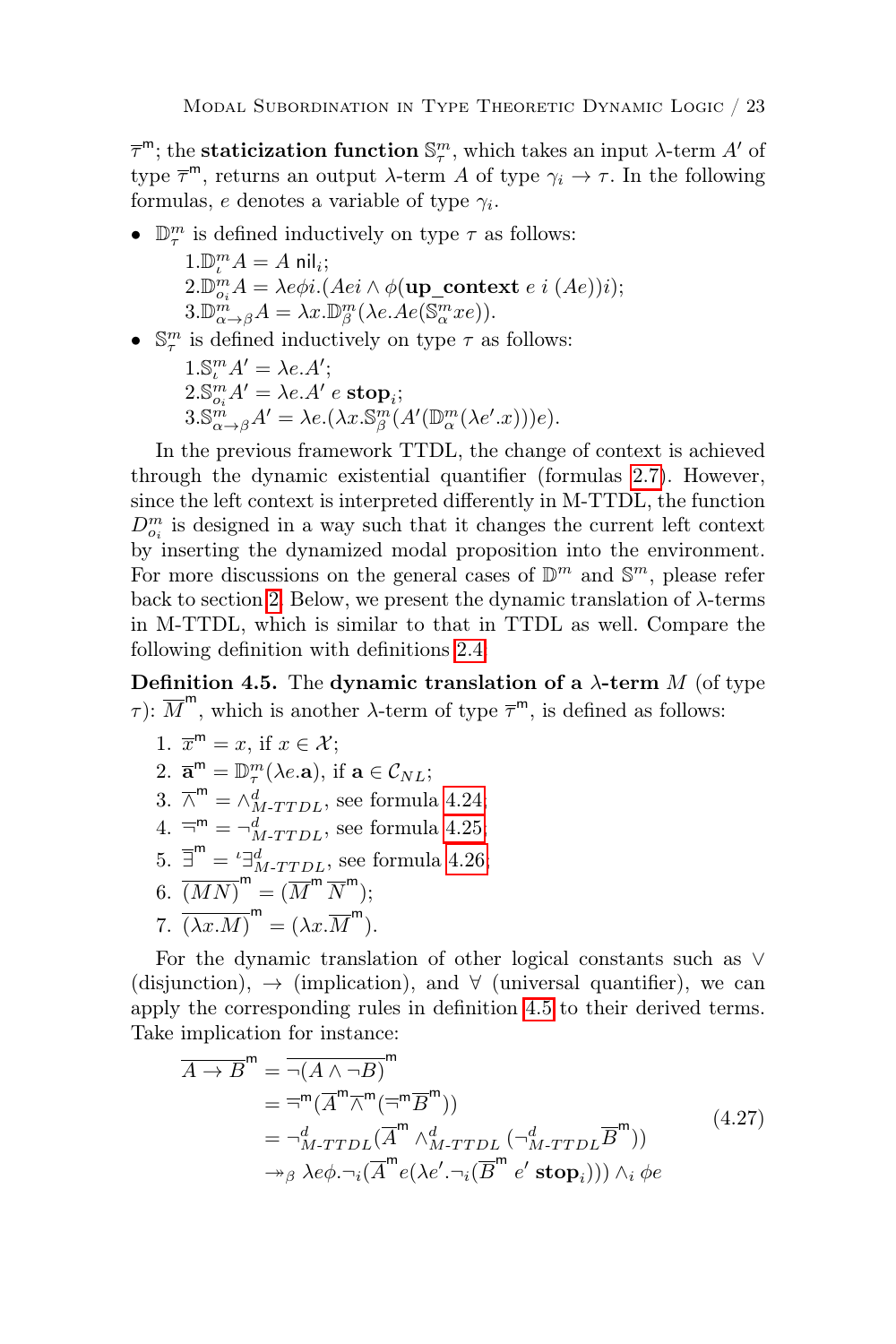As to the semantics of M-TTDL, it follows from TTDL, which is also the same as in FOL, we shall not discuss that any further. The rest of this section is organized as follows. In the next subsection, we will provide the specific lexical entries around modality, which are mainly established based on the functions introduced in section [4.2.](#page-18-1) Then in section [4.5,](#page-25-0) we will focus on the relation between M-TTDL and TTDL: they are proved to have the same empirical predictions when no modality is concerned. Finally, applications of M-TTDL will be illustrated with specific linguistic examples in section [4.6.](#page-26-0)

# <span id="page-23-0"></span>4.4 Lexical Entries for Modals

Based on the above analysis, in particular the fundamental functions in section [4.2,](#page-18-1) we propose the core of M-TTDL in this subsection, namely the specific lexical entries for modal expressions. We will first present the logical representations of the two modal operators:  $\diamond$  and  $\Box$ , which express possible modality and necessary modality, respectively; then we will introduce the function at, which explicitly indicates the world at which a dynamic proposition is to be evaluated; finally, two semantic entries corresponding to the epistemic modals in natural language: might and would, will be established based on the preceding knowledge. To save space, we shall only present the definition of each entry, more details can be found in section [2](#page-43-0) of the appendix.

# Possibility Modal Operator

The modal operator  $\diamond$  takes a dynamic proposition A (of type  $\Omega_i$ ) as input, and returns another dynamic proposition  $\Diamond A$ , which contains an existential modality. Hence the operator  $\Diamond$  should be of type  $\Omega_i \to \Omega_i$ . Its entry is defined as follows:

<span id="page-23-1"></span>
$$
\Diamond \triangleq \lambda A e \phi i. \Box j. (\mathbf{R} i j \land
$$
  
base *e i j*  $\land$   

$$
A (\mathbf{copy\_context} e i j)
$$
  

$$
(\lambda e' j'. \phi (\text{reset\_base} (\text{change\_woi } e' j') i) i )
$$
  

$$
j)
$$
  
(4.28)

# Necessity Modal Operator

The modal operator  $\Box$  is the one which creates a modality of universal force. It takes a dynamic proposition, A (of type  $\Omega_i$ ) for instance, as input, and returns a modalized proposition  $\Box A$ . Hence same as  $\diamondsuit$ , the operator  $\Box$  should also be of type  $\Omega_i \to \Omega_i$ . The entry is defined as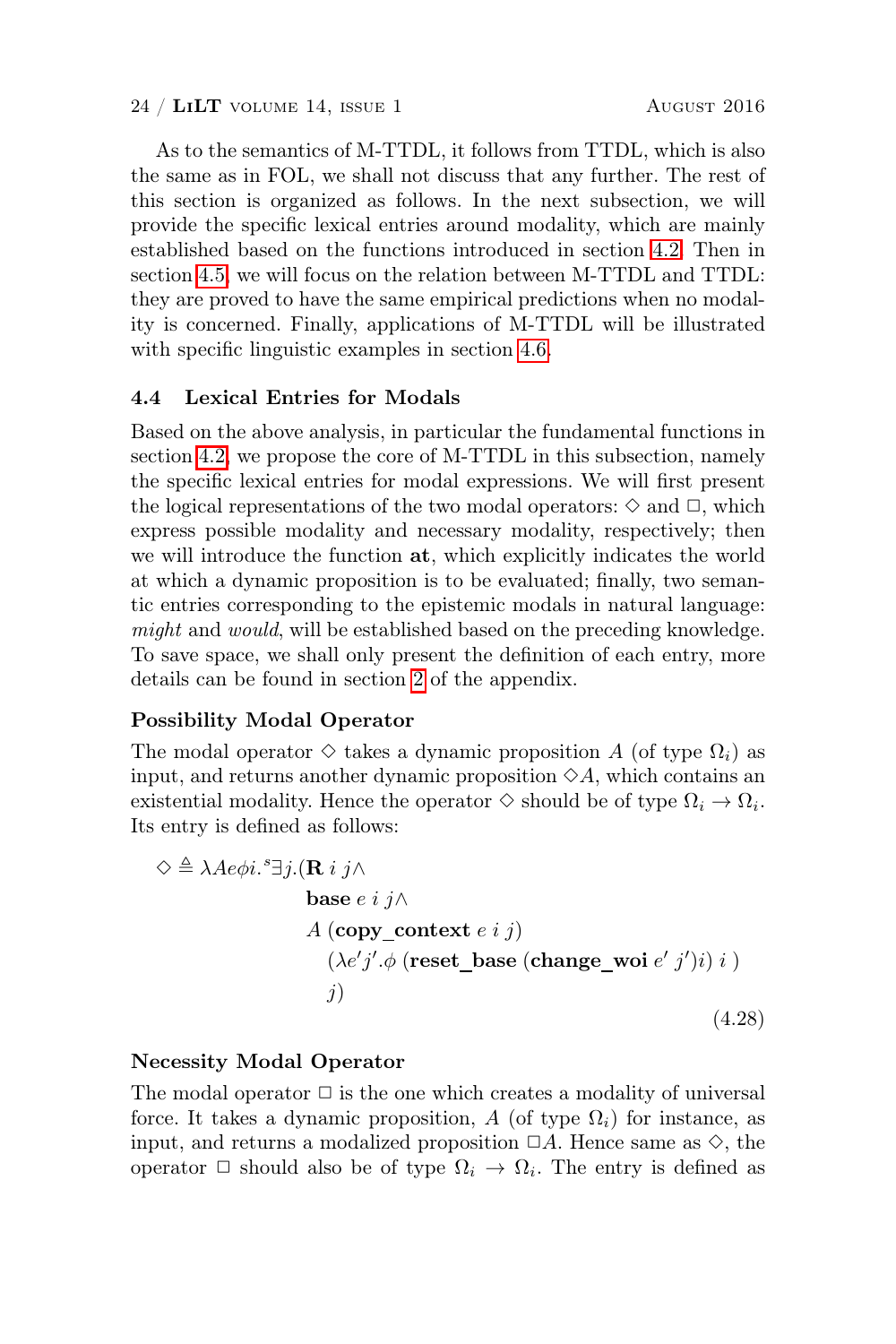follows:

<span id="page-24-1"></span>
$$
\Box \triangleq \lambda Ae\phi i.({^s\forall j.}(\mathbf{R} i j \rightarrow
$$
  
(base *e i j*  $\rightarrow$   
 $(A (\text{copy\_context } e i j) \text{ stop}_i j))))$  (4.29)  
 $\land \phi ei$ 

## Evaluation "at" Some Possible World

A big difference between the interpretation of propositions in classical logic and modal logic is that, a proposition is evaluated at a specific possible world in the latter system. Below, we will introduce the function at, which aims to associate a (modal) proposition with a possible world.

Intuitively, the at function picks up a particular world for a proposition, where it is to be evaluated. Hence its semantic type ought to be:  $s \to \Omega_i \to \Omega_i$ , where s denotes the target world, the first  $\Omega_i$  denotes the input proposition, and the second  $\Omega_i$  is the output proposition with the world information interpolated. We propose its detailed semantic entry as follows:

<span id="page-24-2"></span>
$$
\mathbf{at} \triangleq \lambda j A e \phi i.
$$
\nif  $(j = i)$   
\n $(A e \phi i)$   
\n $(\mathbf{base} e i j \wedge$   
\n $A (\mathbf{up\_context} e j (\mathbf{base} e i))$   
\n $(\lambda e' j' . \phi (\mathbf{reset\_base} e' i)i)$   
\n $j)$ \n(4.30)

#### Modal Expressions

In this subsection, we propose the semantic entries for the linguistic expressions which trigger epistemic modality, namely the modals: might and would. The technical details will largely depend on what we have introduced above. Basically, we will show how to build up complex entries with  $\diamond$ ,  $\square$ , and at. We shall start with might, then address would.

The modal verb *might*, which introduces the epistemic possibility modality, is of type  $\Omega_i \to \Omega_i$ . We propose the lexical entry of *might* as follows:

<span id="page-24-0"></span>
$$
[\![\mathit{might}]\!]_{M\text{-}\mathit{TTDL}} = \lambda A e \phi i. (\mathbf{at} (\mathbf{woi} e) (\Diamond A)) e \phi i \tag{4.31}
$$

The intuition behind the above formula is as follows: when we say something might happen, it means that at a particular world (the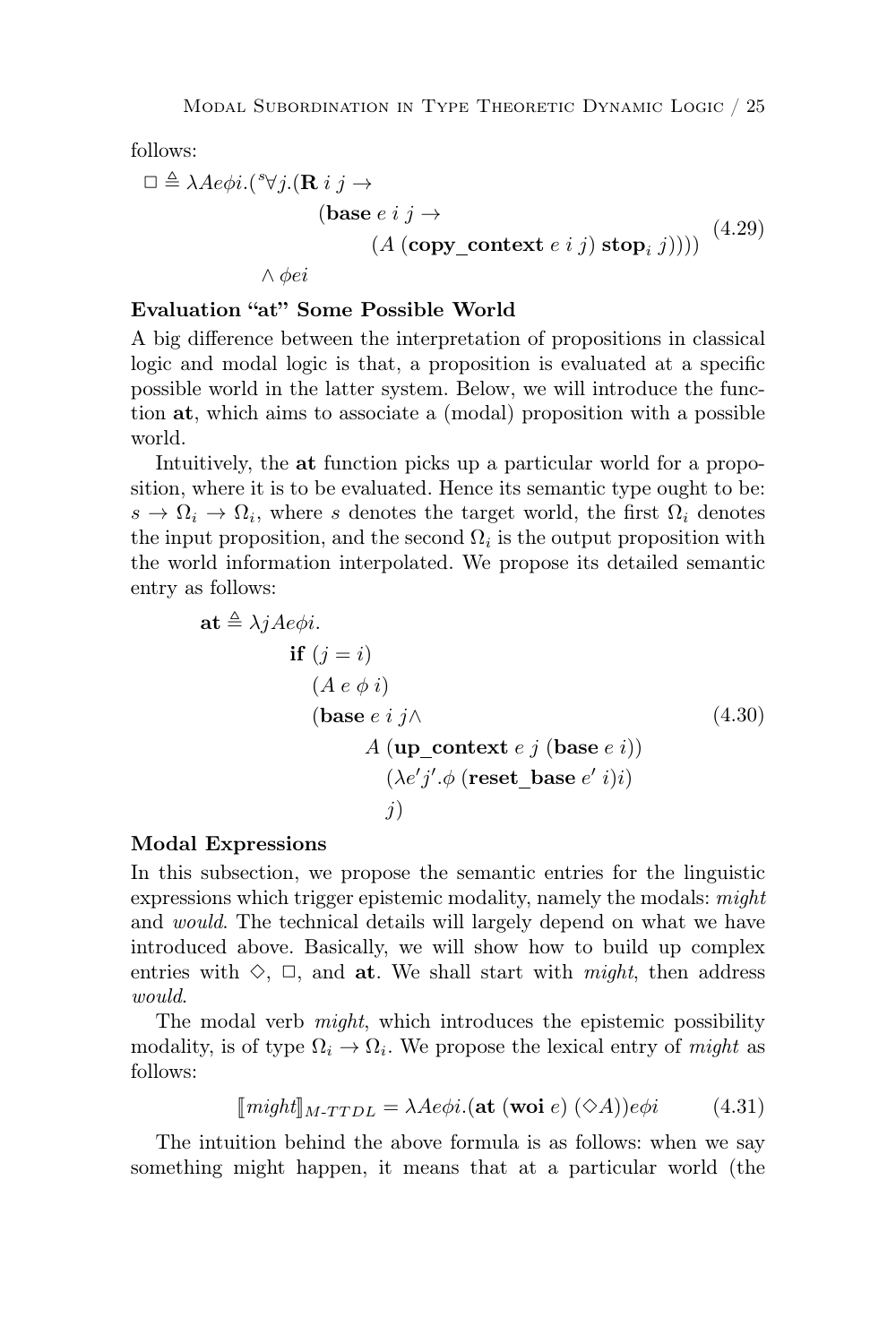salient world), the proposition is possibly true, which logically denotes that the proposition is satisfied at some accessible world. This is exactly the meaning born within the entry of might as in formula [4.31:](#page-24-0) a dynamic proposition A is possibly true with regard to the salient world.

Same as might, the entry for the modal verb would is also of type  $\Omega_i \to \Omega_i$ . Its representation is also made up of previously introduced entries:

<span id="page-25-1"></span>
$$
[would]_{M\text{-}\text{TTDL}} = \lambda A e \phi i. (\text{at } (\text{woi } e) (\Box A)) e \phi i \tag{4.32}
$$

The intuition behind the above formula is as follows: when we say something would happen, it means at the salient world, the proposition is necessarily true, which logically denotes that the proposition is satisfied at every accessible world. This is exactly the meaning born within the entry of *would* as in formula [4.32:](#page-25-1) a dynamic proposition  $\vec{A}$ is necessarily true with regard to the salient world.

# <span id="page-25-0"></span>4.5 From TTDL to M-TTDL

With the above definition of the framework M-TTDL, we would like to further examine the formal relation between TTDL and M-TTDL. Namely, if M-TTDL is an extension of TTDL, it should be able to cover the paradigm phenomena that dynamic semantics systems are designed to solve. Again, to save space, we will only sketch the proof, rather than presenting the full-blown rigorous exposition.

Since formulas in TTDL and M-TTDL have very different forms, it is difficult to compare the two systems in a straightforward way. Hence we first need to introduce a bridging framework, which is syntactically similar to TTDL. We call the new framework Propositional TTDL (P-TTDL), because the left context in it is updated with propositions, instead of discourse referents<sup>[7](#page-25-2)</sup>. This is exactly the case in M-TTDL, see formula [4.3.](#page-17-4) More specifically, P-TTDL is defined upon M-TTDL by getting rid of modality. In other words, P-TTDL is a simplified variant of M-TTDL such that it is not concerned with possible worlds.

The next step is to show that the two frameworks: P-TTDL and TTDL, will always obtain the same result in handling discourse semantics. We found out that their results will only differ if the input formula contains free variables. However, this is not a concern because we are only interested in closed formulas<sup>[8](#page-25-3)</sup>. Moreover, since P-TTDL is the unmodalized version of M-TTDL by definition, we may thus con-

<span id="page-25-3"></span><span id="page-25-2"></span><sup>7</sup>P-TTDL is very similar to the framework GL presented in [\(Lebedeva, 2012\)](#page-38-9).

<sup>8</sup>Here we refer to logical formulas under dynamic frameworks such as TTDL. For instance, pronominal anaphora across sentence boundaries such as the one in "A man walks in the park. He whistles." will not introduce any free variable.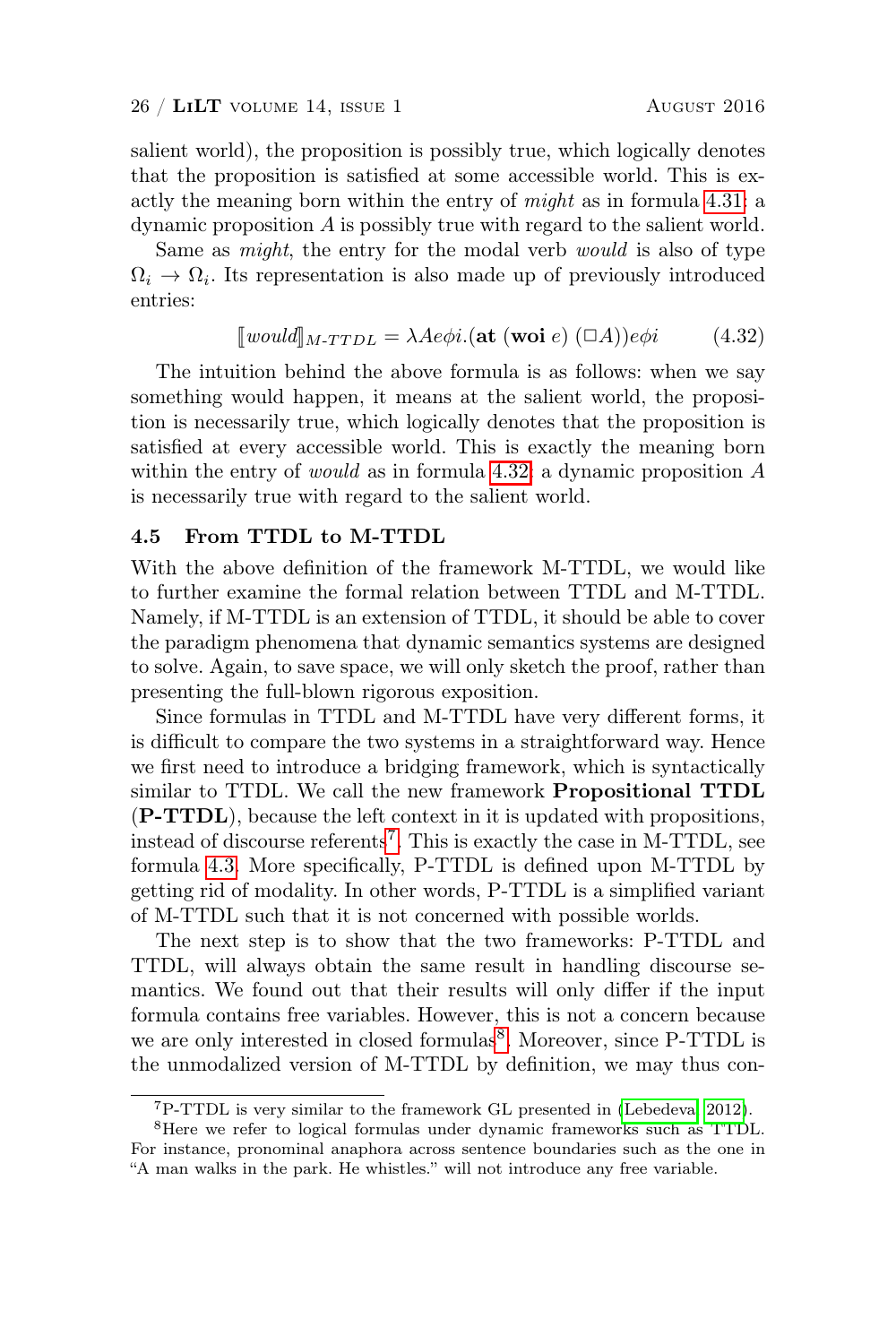clude that M-TTDL and TTDL are compatible in all cases where no modality is involved.

# <span id="page-26-0"></span>4.6 Illustration

#### Other Lexical Entries

With the systematic way of dynamization in section [4.3,](#page-20-2) we can obtain the semantic representation for other linguistic elements in a purely compositional way. We will conduct the step by step translation for two lexical entries. First, we look at the common noun wolf.

1. The standard entry for wolf :

<span id="page-26-1"></span>
$$
\llbracket \text{volf} \rrbracket = \lambda x. \text{wolf } x \tag{4.33}
$$

It takes an individual as input, and yields a proposition, its type is  $\iota \to o$ .

2. According to definition [4.5:](#page-22-0)

$$
\overline{\llbracket w\text{ }ob\rrbracket}^{\mathsf{m}} = \overline{\lambda x.\text{wolf }x}^{\mathsf{m}} = \lambda x.\overline{\text{wolf }x}^{\mathsf{m}} = \lambda x.\overline{\text{wolf}}^{\mathsf{m}} x
$$

3. The predicate constant wolf is of type  $\iota \to o$ , hence according to definition [4.4:](#page-21-1)

$$
\overline{\text{wolf}}^{m} = \mathbb{D}_{\iota \to o_{i}}^{m}(\lambda e.\text{wolf})
$$
\n
$$
= \lambda x.\mathbb{D}_{o_{i}}^{m}(\lambda e.(\lambda e'.\text{wolf})e(\mathbb{S}_{\iota}^{dn}xe))
$$
\n
$$
\to_{\beta} \lambda x.\mathbb{D}_{o_{i}}^{m}(\lambda e.\text{wolf}(\mathbb{S}_{\iota}^{dn}xe))
$$
\n
$$
= \lambda x.\mathbb{D}_{o_{i}}^{m}(\lambda e.\text{wolf }x)
$$
\n
$$
= \lambda xe\phi i.((\lambda e'.\text{wolf }x)e i \wedge \phi(\text{up\_context } e i ((\lambda e'.\text{wolf }x)e))i)
$$
\n
$$
\to_{\beta} \lambda xe\phi i.(\text{wolf }x i \wedge \phi(\text{up\_context } e i (\text{wolf }x))i)
$$

4. As a result, based on the result of the previous step, we can obtain:

<span id="page-26-2"></span>
$$
\overline{\llbracket \text{wolf} \rrbracket}^{\text{m}} = \lambda x. \overline{\text{wolf}}^{\text{m}} x
$$
\n
$$
= \lambda x. (\lambda x' e \phi i. (\text{wolf } x' i \wedge \phi(\text{up\_context } e i (\text{wolf } x')) i)) x
$$
\n
$$
\rightarrow_{\beta} \lambda x e \phi i. (\text{wolf } x i \wedge \phi(\text{up\_context } e i (\text{wolf } x)) i)
$$
\n(4.34)

In the above formula, x is of type  $\iota$ , hence  $\overline{[w\text{otif}]}^m$  is of type  $\iota \to$  $\Omega_i$ . Same as for previous entries involving elementary functions, we will not unfold the complete entry.

For the indefinite article a, its stepwise dynamization is as follows:

1. The standard entry for a:

$$
[\![a]\!] = \lambda PQ. \exists (\lambda x. Px \wedge Qx)
$$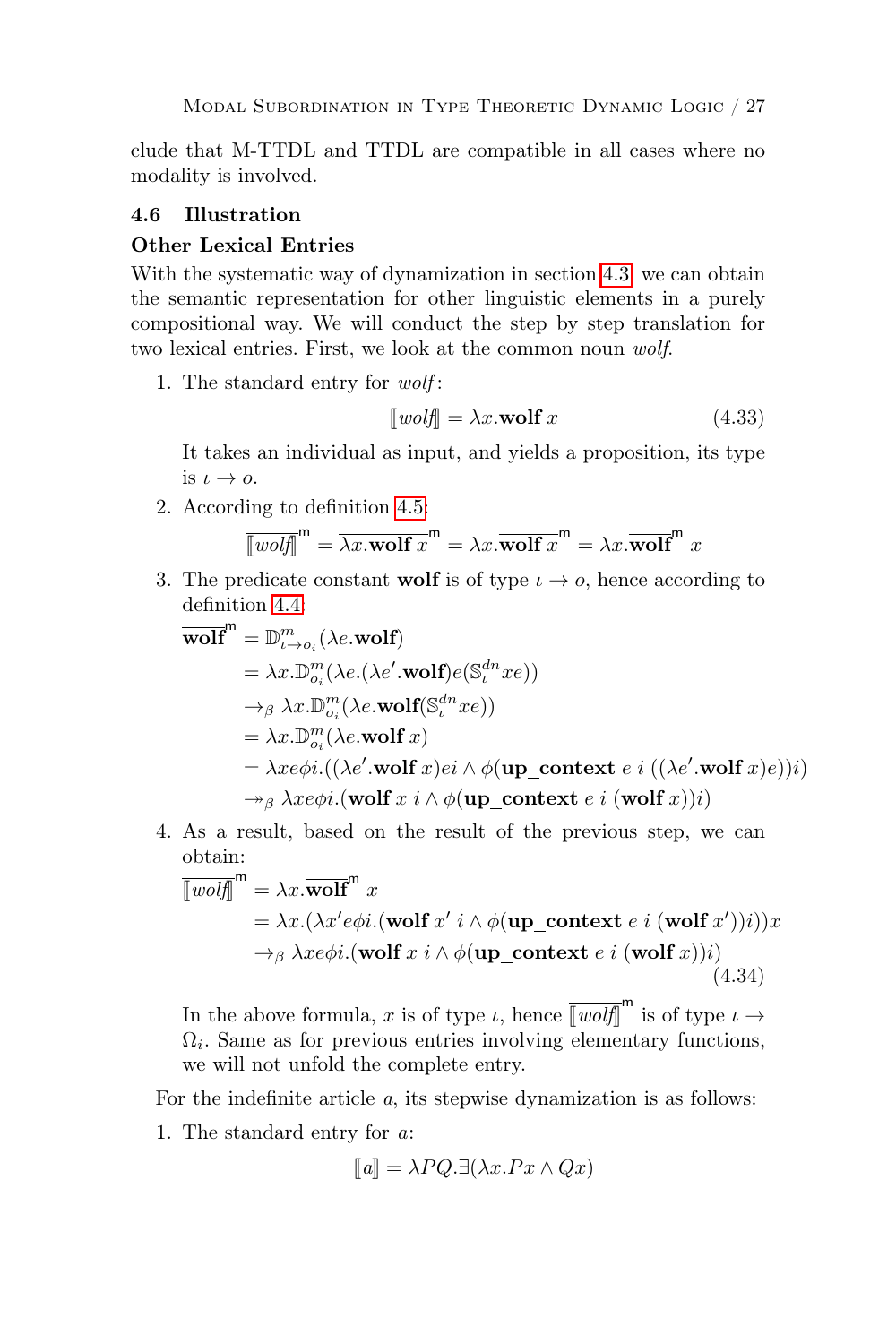$(\iota \to \Omega_i) \to \Omega_i.$ 

It takes two properties and returns a proposition, its type is  $(\iota \rightarrow$  $o) \rightarrow (\iota \rightarrow o) \rightarrow o.$ 

2. According to definition [4.5:](#page-22-0)

$$
\overline{\llbracket a \rrbracket}^{m} = \overline{\lambda PQ. \exists (\lambda x. Px \wedge Qx)}^{m}
$$
\n
$$
= \lambda PQ. \overline{\exists (\lambda x. Px \wedge Qx)}^{m}
$$
\n
$$
= \lambda PQ. \overline{\exists}^{m} (\lambda x. Px \overline{\wedge}^{m} Qx)
$$
\n
$$
= \lambda PQ. \overline{\exists}_{M-TTDL}^{d} (\lambda x. Px \wedge_{M-TTDL}^{d} Qx)
$$

3. According to formula [4.24](#page-20-1) and [4.26:](#page-21-0)

$$
\overline{\llbracket a \rrbracket}^{\mathsf{m}} = \lambda P Q.^{\iota} \exists_{M \text{-TTDL}}^{d} (\lambda x. Px \wedge_{M \text{-TTDL}}^{d} Q x)
$$
\n
$$
= \lambda P Q. (\lambda P' e \phi. (^{\iota} \exists_i (\lambda x. P' x e \phi)))
$$
\n
$$
(\lambda x. (\lambda A Be \phi. Ae(\lambda e'. Be' \phi))(Px)(Qx))
$$
\n
$$
\rightarrow_{\beta} \lambda P Q e \phi. ^{\iota} \exists_i (\lambda x. P x e (\lambda e'. Q x e' \phi))
$$
\n
$$
= \lambda P Q e \phi i. ^{\iota} \exists (\lambda x. P x e (\lambda e'. Q x e' \phi)i)
$$
\n
$$
P \text{ and } Q \text{ are of type } \iota \rightarrow \Omega_i, \text{ hence } \overline{\llbracket a \rrbracket}^{\mathsf{m}} \text{ is of type } (\iota \rightarrow \Omega_i) \rightarrow
$$

The translations of other syntactic categories should be rather straightforward. Before closing this subsection, we would like to draw attention to the lexical entry of pronouns. Syntactically, a pronoun belongs to the NP category. Its semantic type ought to be  $(\iota \to o) \to o$ . However, in standard logical semantics such as MG, no explicit entry for pronoun is provided. It is simply treated as a variable bound by the quantifier from the antecedent in standard logical semantics. In the vocabulary of M-TTDL, we have introduced the choice operator sel. Different from the one in previous frameworks, the sel in M-TTDL is of type  $(\iota \to o) \to o \to \iota$ , based on an input property, it retrieves an individual from the background proposition. So the dynamic entry for pronoun, such as he and it, can be given as follows:

$$
\overline{[he]}^m = \lambda Pe\phi i.P(\text{sel } (\lambda x.\text{human } x \text{ } i \wedge \text{male } x \text{ } i) \text{ (bkgd } e \text{ } i \text{ } i))e\phi i
$$
\n(4.35)

<span id="page-27-0"></span>
$$
\overline{\left[\left(it\right]\right]}^{\mathsf{m}} = \lambda P e \phi i. P(\text{sel } (\lambda x. \neg (\text{human } x \text{ } i)) (\text{bkgd } e \text{ } i \text{ } i)) e \phi i \tag{4.36}
$$

P is of type  $\iota \to \Omega_i$ , hence both  $\overline{[he]}^m$  and  $\overline{[it]}^m$  are of type  $(\iota \to \iota)$  $\Omega_i$ )  $\to \Omega_i$ .

#### Discourses

The purpose of this subsection is to show how the framework M-TTDL can be applied to handle linguistic examples, which are concerned with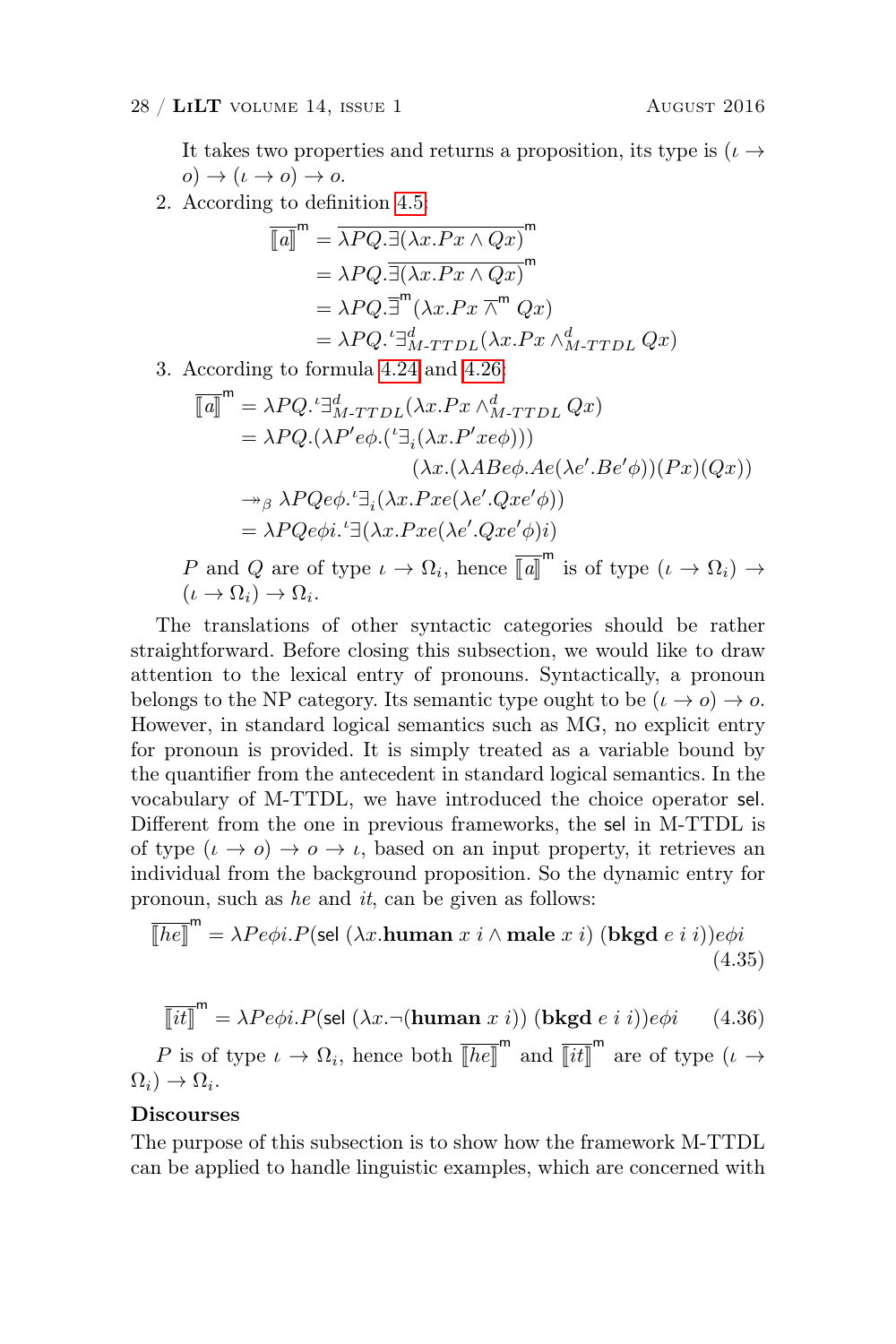modality, in particular modal subordination. In what follows, we will compositionally compute the logical representation of the discourse based on the above proposed lexical entries.

Firstly, let's start with a simple example, where modality is only involved in the second part of the discourse, hence the indicated anaphoric link is felicitous.

<span id="page-28-0"></span>(12) 
$$
\Delta
$$
 **wolf**<sub>i</sub> walks in. It<sub>i</sub> might growl.

The first sentence in example [\(12\)](#page-28-0) does not contain modality. Its semantic representation in M-TTDL can be computed as follows:

$$
[\![ (12)\text{-}1]\!]_{M\text{-}\mathit{TTDL}} = \overline{[\![\mathit{walk\_in}]\!]([\![\mathit{a}]\!] [\![\mathit{wolf}]\!])}^{\mathsf{m}}
$$

The second part, where the modal might appears, is translated in the following way:

$$
[\![(12)\text{-}2]\!]_{M\text{-}\mathit{TTL}} = [\![\mathit{might}]\!]_{M\text{-}\mathit{TTL}} \overline{(\![\mathit{grow}l]\!]\![\![it]\!]})^{\mathsf{m}}
$$

The detailed lexical entry for pronoun *it* can be found in formula [4.36.](#page-27-0) Notice that the choice operator sel in M-TTDL has a different type as the one in TTDL (see definition [4.1\)](#page-14-0). We do not give the complete unfolding of the logical formulas because they are huge. Instead, we will directly present the result of discourse incrementation, which will be applied to the empty left context  $\left\| \cdot \right\|$ , the empty continuation  $stop_i$ , and the world constant **H**. As before, assume the conjunction is the connective for sentence sequencing, then:

$$
\begin{aligned} & [[(12)]]_{M\text{-}\mathit{TTL}} \text{ nil}_i \ \textbf{stop}_i \ \mathbf{H} \\ &= ([[(12)\text{-}1]]_{M\text{-}\mathit{TTL}} \overline{\wedge}^{\mathsf{m}} [[(12)\text{-}2]]_{M\text{-}\mathit{TTL}}) \ \text{nil}_i \ \textbf{stop}_i \ \mathbf{H} \\ & \twoheadrightarrow_{\beta} {}^{\iota} \exists x. (\textbf{wolf } x \ \mathbf{H} \wedge \textbf{walk\_in } x \ \mathbf{H} \wedge \\ & \cong & j. (\mathbf{R} \ \mathbf{H} \ j \wedge ((\textbf{walk\_in } x \ j \wedge \textbf{wolf } x \ j)) \wedge \\ & \textbf{growth} \ (\textbf{sel } (\lambda x. \neg (\textbf{human } x \ j)) \ (\textbf{walk\_in } x \ j \wedge \textbf{wolf } x \ j))) \end{aligned}
$$

In the above formula, the choice operator sel should select a variable from its second argument: the proposition (walk in x j  $\wedge$  wolf x j), based on the criteria from its first argument, namely  $\lambda x. \neg$  (human x j). Since variable  $x$  is the only candidate, assume sel makes the correct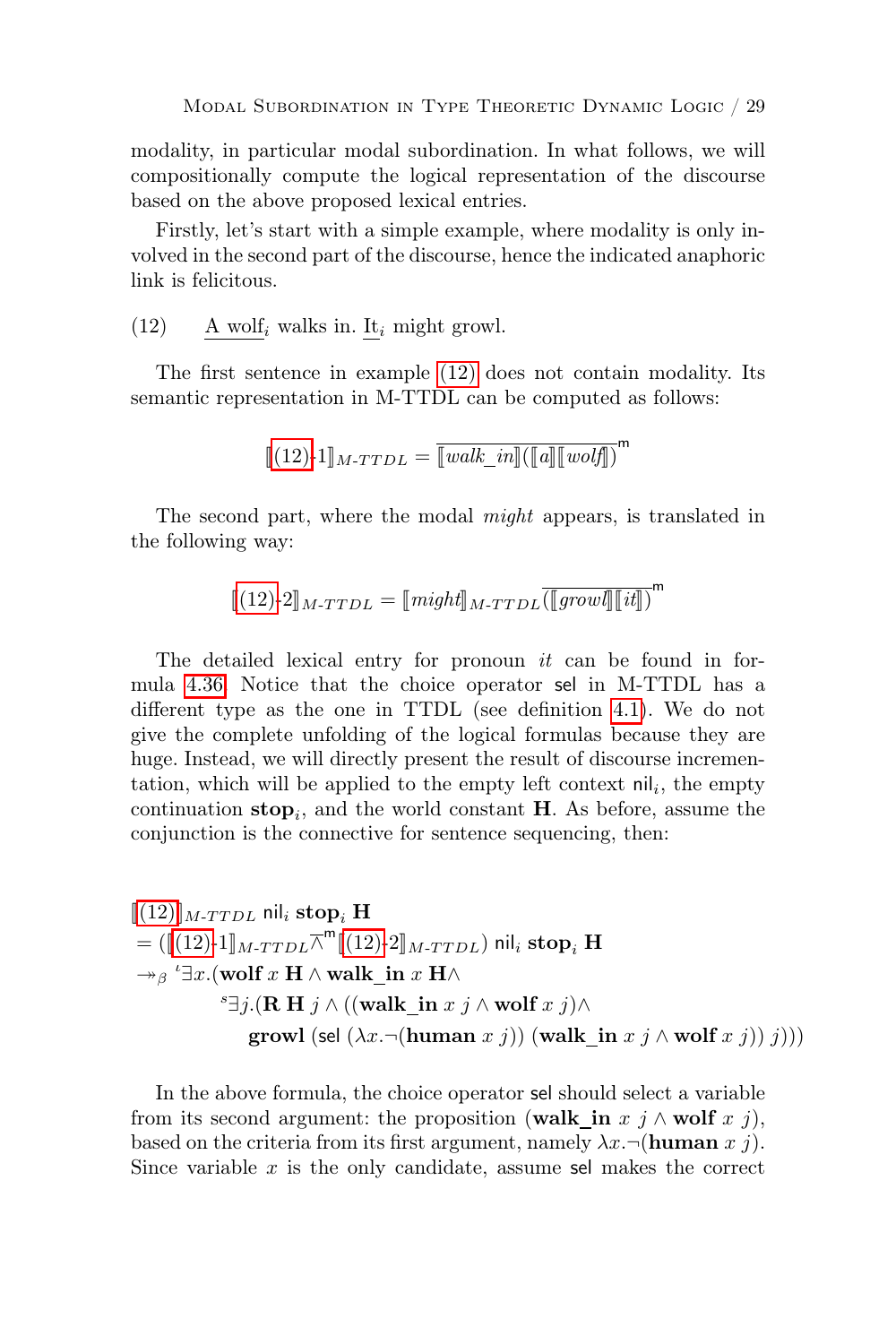choice[9](#page-29-0) , the above representation can be further reduced into:

```
(12)]<sub>M-TTDL</sub> nil<sub>i</sub> stop H
 \rightarrow<sub>β</sub> '\exists x.(wolf x \mathbf{H} \wedge walk_in x \mathbf{H} \wedge
```
 $s \exists j.$ (R H  $j \wedge ((\text{walk\_in } x j \wedge \text{wolf } x j) \wedge \text{growl } x j)))$ 

Assuming H is the world of utterance, the semantics of the above formula is: there is a wolf which walks in at the actual world  $\mathbf{H}$ , and at an accessible possible world  $j$ , there is also a wolf which walks in, and it also growls at  $j$ . This is exactly what  $(12)$  means.

In addition, the framework M-TTDL can successfully block the infelicitous anaphors as in the following examples, where the referents are introduced within the scope of modal operators:

<span id="page-29-2"></span><span id="page-29-1"></span>(13) a.  $\underline{A} \text{ wolf}_i$  might walk in.  $* \underline{It}_i$  growls. b.  $\underline{A} \text{ wolf}_i$  would walk in.  $* \underline{It}_i$  growls.

The interpretations of the first two sentences are calculated as follows:

$$
\llbracket (13\text{-}a)\text{-}1 \rrbracket_{M\text{-}\mathit{TTDL}} = \llbracket \mathit{might} \rrbracket_{M\text{-}\mathit{TTDL}} \overline{(\llbracket \mathit{walk\_in} \rrbracket(\llbracket a \rrbracket \llbracket \mathit{wo}\mathit{lf} \rrbracket))}^{\mathsf{m}}
$$

$$
[\![(13\text{-}b)\text{-}1]\!]_{M\text{-}TTDL} = [\![\text{would}]\!]_{M\text{-}TTDL} \overline{(\![\text{walk\_in}]\!](\![a]\!](\![\text{vol}\!f\!]\!))}^{\mathsf{m}}
$$

They share the same second part:

$$
\llbracket (13-a)-2 \rrbracket_{M\text{-}\mathit{T} \mathit{T} \mathit{D} \mathit{L}} = \llbracket (13-b)-2 \rrbracket_{M\text{-}\mathit{T} \mathit{T} \mathit{D} \mathit{L}} = \llbracket \overline{\mathit{grow} \mathit{l} \rrbracket}^{\mathsf{m}}
$$

The following steps are the same as for the previous example, we will give the final result directly. For  $(13-a)$ :

$$
\begin{aligned} & [[(13\text{-a})]_{M\text{-}\mathit{TTDL}} \text{ nil}_i \ \textbf{stop}_i \ \mathbf{H} \\ &= (\llbracket (13\text{-a})\text{-}1 \rrbracket_{M\text{-}\mathit{TTDL}} \overline{\wedge}^{\text{m}} \llbracket (13\text{-a})\text{-}2 \rrbracket_{M\text{-}\mathit{TTDL}}) \text{ nil}_i \ \textbf{stop}_i \ \mathbf{H} \\ & \to_{\beta} {}^s \exists j. (\mathbf{R} \ \mathbf{H} \ j \wedge {}^t \exists x. (\textbf{wolf } x \ j \wedge (\textbf{walk\_in } x \ j \wedge \\ & \textbf{growth } (\textbf{sel } (\lambda x. \neg (\textbf{human } x \ \mathbf{H})) \ \top) \ \mathbf{H}))) \end{aligned}
$$

The above formula means that there is an accessible world  $j$  from the actual world  $H$ , in which a wolf walks in. And at the actual world, there is some individual that growls. But since the choice operator sel does not have a proper proposition from which it can pick up a referent, the anaphora in [\(13-a\)](#page-29-1) cannot be resolved. Assume A is the proposition expressed by a wolf walks in, B is the one expressed by it

<span id="page-29-0"></span><sup>&</sup>lt;sup>9</sup>Since we stick to the standard lexical entry of *wolf* (formula [4.33\)](#page-26-1), its dynamic entry (formula [4.34\)](#page-26-2) does not indicate whether a wolf is human or not. We radically simplify this issue by assuming a powerful choice operator sel, which can resolve the satisfied variable by itself. However, an enriched lexical entry would be desirable in the future work.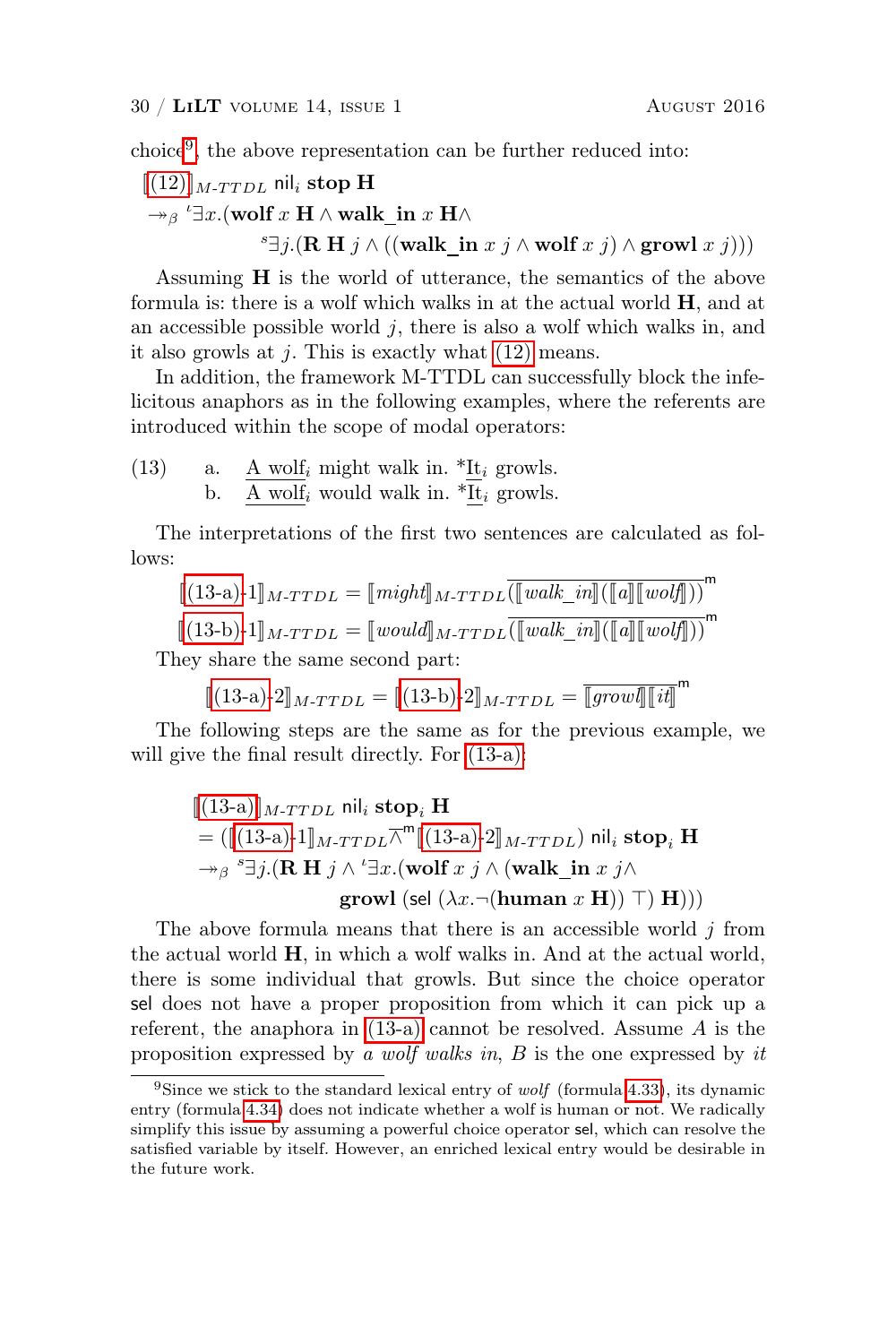growls, M denotes the entry of might, then the possible worlds hierarchy of example [\(13-a\)](#page-29-1) is depicted in figure [1:](#page-30-0)



<span id="page-30-0"></span>FIGURE 1 Possible Worlds Hierarchy of Example [\(13-a\)](#page-29-1)

to a wolf is introduced in j. As a result, the anaphoric link cannot be The anaphor *it* occurs at world  $H$ , while the referent corresponding resolved. It is the similar case for [\(13-b\),](#page-29-2) although the detailed logical representation is different:

$$
\begin{aligned}\n\llbracket (13-b) \rrbracket_{M\text{-}TDL} & \mathsf{nil}_i \ \textbf{stop}_i \ \mathbf{H} \\
&= \llbracket (13-b) \text{-} 1 \rrbracket_{M\text{-}TDL} \overline{\wedge}^{\mathsf{m}} \llbracket (13-b) \text{-} 2 \rrbracket_{M\text{-}TDL} \ \mathsf{nil}_i \ \textbf{stop}_i \ \mathbf{H} \\
&\rightarrow_{\beta} {}^s \forall j. (\mathbf{R} \ \mathbf{H} \ j \rightarrow {}^{\iota} \exists x. (\textbf{wolf } x \ j \wedge (\textbf{walk\_in } x \ j \wedge \textbf{growth} \ \textbf{group} \ \textbf{f} \ \textbf{H})))\n\end{aligned}
$$

The above formula means that for all accessible worlds from the actual world H, there is a wolf walking in at it. At the same time, there is some individual who growls at the actual world. But this growing individual cannot be properly resolved as any referent. Its possible worlds hierarchy is provided in figure [2:](#page-30-1)



<span id="page-30-1"></span>FIGURE 2 Possible Worlds Hierarchy of Example [\(13-b\)](#page-29-2)

No discourse referent is introduced at world H, where the pronoun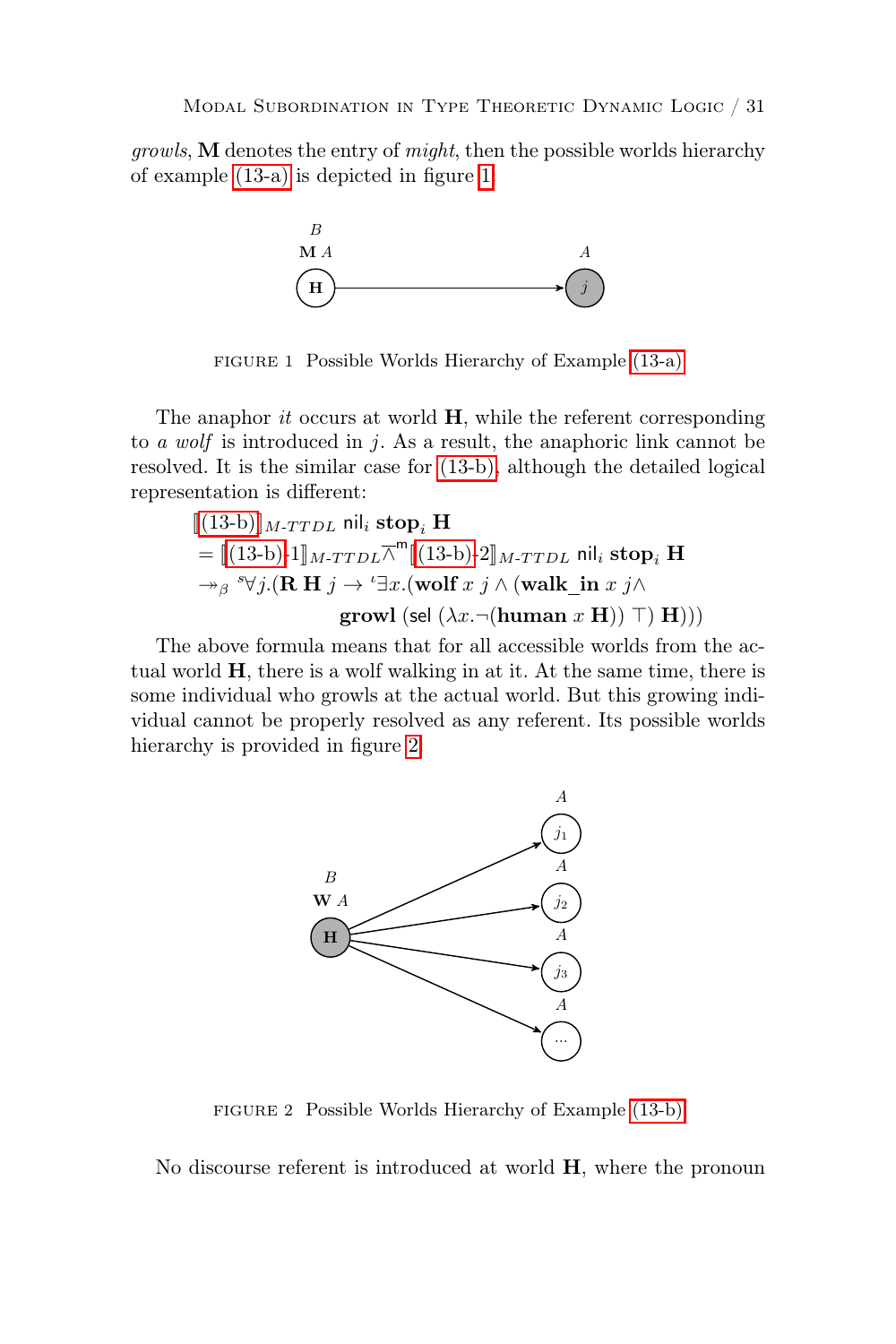it occurs. Hence the anaphor is problematic.

Now let's consider a more complex discourse concerning modal subordination, where modalities are involved in both component sentences. It is in a parallel structure as example [\(6\)](#page-3-1) in section [1.2:](#page-2-6)

<span id="page-31-0"></span>(14) A wolf<sub>i</sub> might walk in. It<sub>i</sub> would growl. [\(Asher and Pogodalla,](#page-37-14) [2011\)](#page-37-14)

The first sentence of [\(14\)](#page-31-0) is identical to [\(13-a\)-](#page-29-1)1, hence:

 $\llbracket (14)$ -1 $\rrbracket_{M\text{-}TTDL} = \llbracket (13-a)$  $\rrbracket_{M\text{-}TTDL} = \llbracket (13-a)$ -1 $\rrbracket_{M\text{-}TTDL}$  $=\llbracket\textit{might}\rrbracket_{M\text{-}\textit{TDL}}\overline{(\llbracket\textit{walk\_in}\rrbracket(\llbracket a\rrbracket\llbracket\textit{wolf}\rrbracket))}^{\mathsf{m}}$ 

The representation for the second sentence can be achieved in a similar way:

$$
[\![ (14)\text{-}2]\!]_{M\text{-}\mathit{TDL}} = [\![\mathit{would}]\!]_{M\text{-}\mathit{TDL}} \overline{(\![\mathit{grow}l]\!]\![\![it]\!]}^{\mathsf{m}}
$$

Following the previous examples, the discourse incrementation for [\(14\)](#page-31-0) is also straightforward. We will directly give the final result:  $[[(14)]$  $[[(14)]$  $[[(14)]$ <sub>M-TTDL</sub> nil<sub>i</sub> stop<sub>i</sub> H

$$
= [(14)-1]_{M\text{-}TDL} \overline{\wedge}^m [(14)-2]_{M\text{-}TDL} \text{ nil}_i \text{ stop}_i \mathbf{H}
$$
  
\n→ $\beta$  <sup>s</sup>∃*j*. (**R H** *j* ∧ '∃*x*. (**wolf** *x j* ∧ **walk\_in** *x j* ∧   
\n<sup>s</sup>∀*k*. (**R** *j k* → ((**wolf** *x k* ∧ **walk\_in** *x k*) →

(growl (sel  $(\lambda x. \neg(\text{human } x k))$  (wolf  $x k \wedge \text{walk}$  in  $x k$ )) k)))))

Now the choice operator sel will select a non-human variable at world k from the proposition (wolf x k  $\wedge$  walk\_in x k), where x is the only possibility. Hence we can further reduce the above formula as follows:

$$
[\![ (14)]\!]_{M\text{-}\mathit{TTL}} \text{nil}_i \text{stop}_i \mathbf{H}
$$

 $\rightarrow$ <sub>β</sub> <sup>s</sup> $\exists j.$ (**R H**  $j \wedge$  ' $\exists x.$ (wolf  $x \, j \wedge$  walk\_in  $x \, j \wedge$ 

 $\forall k.$ (**R** *j*  $k$  → ((wolf *x*  $k \wedge$  walk\_in *x*  $k$ ) → (growl *x*  $k$ )))))

This means there exists a possible world  $j$  which is accessible from the actual world  $H$ , a wolf walks in at j; and at every accessible world k from  $j$ , if the wolf walks in, then it growls. This corresponds to the semantics of the original discourse [\(14\).](#page-31-0) Again, we provide its possible worlds hierarchy as follows.

Finally, we will examine a last example, which switches back and forth between the modal mode and the factual mode. For the sake of convenience, we stick to the same vocabulary by simplifying example (18) from [\(Stone, 1999\)](#page-38-14):

<span id="page-31-1"></span>(15) A wolf<sub>i</sub> might walk in. John has a gun<sub>j</sub>. John would use it<sub>j</sub> to shoot  $\underline{\text{it}}_i$ .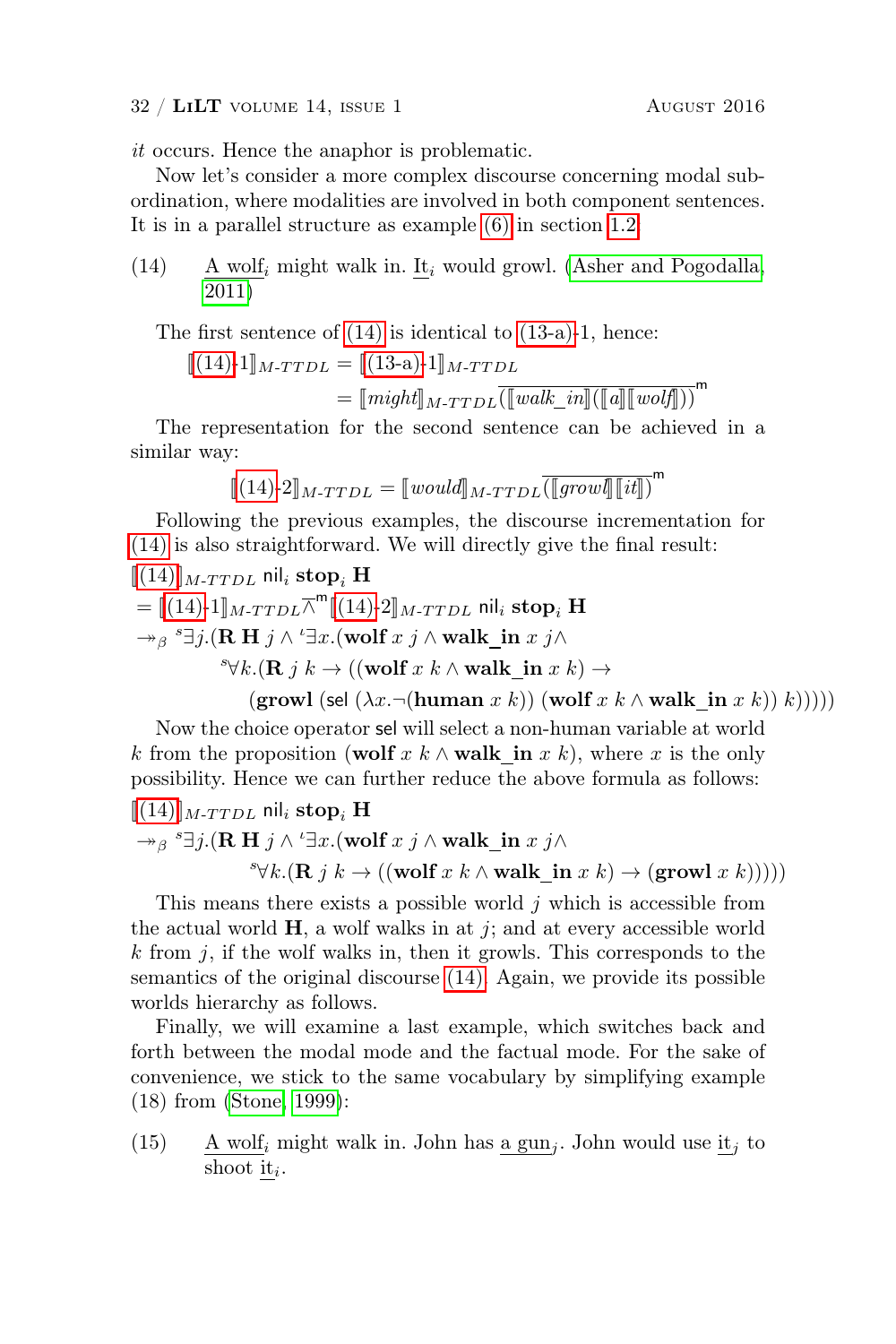

FIGURE 3 Possible Worlds Hierarchy of Example [\(14\)](#page-31-0)

We first have to compute the semantic representation for each component sentence. As we can see, [\(15\)-](#page-31-1)1 is exactly the same as [\(13-a\)-](#page-29-1)1 and [\(14\)-](#page-31-0)1, we will not repeat it here any more. For the remaining two sentences, we have:

$$
[\![(15)\text{-}2]\!]_{M\text{-}\mathit{TTDL}} = \overline{[\![\mathit{have}]\!]([\![a]\!][\![\mathit{gun}]\!])[\![\mathit{John}]\!]}\text{m}
$$

$$
[\![(15)\text{-}3]\!]_{M\text{-}\mathit{TTL}} = [\![\mathit{would}]\!]_{M\text{-}\mathit{TTL}} [\![\mathit{use}]\!] [\![\mathit{it}]\!] (\llbracket \mathit{shoot}]\!] [\![\mathit{it}]\!]) [\![\mathit{John}]\!] )^{\mathsf{m}}
$$

The semantic representation of the whole discourse is obtained by straightforwardly sequencing the three component sentences with dynamic conjunction. As before, we apply it to the empty left context  $\left.\textsf{nil}\right|_i$ , the empty continuation  $\mathbf{stop}_i$ , and the world constant **H**. The reduced formula is as follows: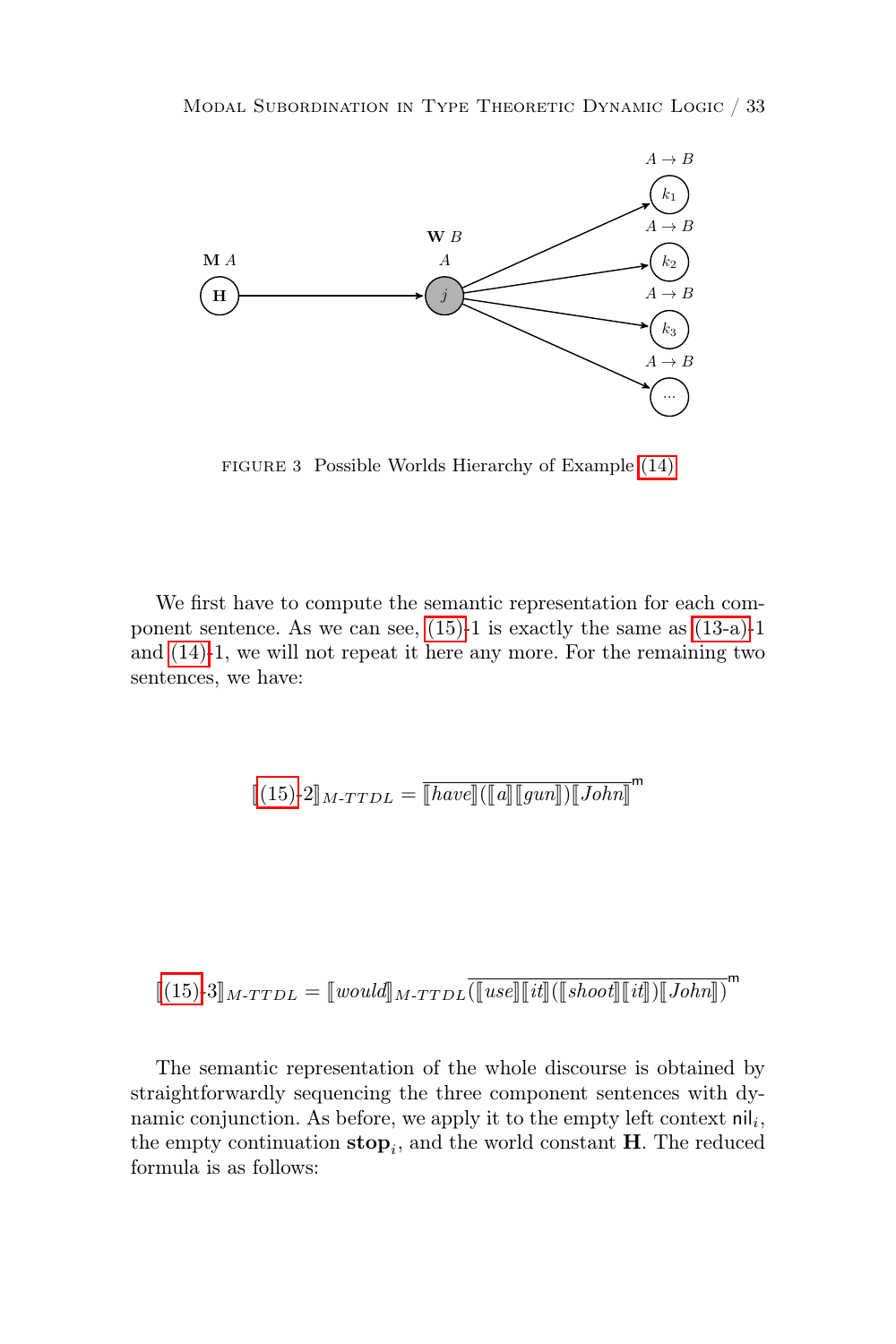$[[(15)]$  $[[(15)]$  $[[(15)]$ <sub>M-TTDL</sub> nil<sub>i</sub> stop<sub>i</sub> H  $= (\llbracket (15)-1 \rrbracket_{M-T T D L} \overline{\wedge}^m \llbracket (15)-2 \rrbracket_{M-T T D L} \overline{\wedge}^m \llbracket (15)-3 \rrbracket_{M-T T D L} )$  $= (\llbracket (15)-1 \rrbracket_{M-T T D L} \overline{\wedge}^m \llbracket (15)-2 \rrbracket_{M-T T D L} \overline{\wedge}^m \llbracket (15)-3 \rrbracket_{M-T T D L} )$  $= (\llbracket (15)-1 \rrbracket_{M-T T D L} \overline{\wedge}^m \llbracket (15)-2 \rrbracket_{M-T T D L} \overline{\wedge}^m \llbracket (15)-3 \rrbracket_{M-T T D L} )$ nil<sub>i</sub> stop<sub>i</sub> H  $\rightarrow_{\beta}$ <sup>s</sup> $\exists j.$ (**R H** j)  $\wedge$  (' $\exists x.$ (wolf x j)  $\wedge$  ((walk\_in x j) $\wedge$  $({}^\iota \exists y.$ (gun  $y \mathbf{H}) \wedge (($ have john  $y \mathbf{H}) \wedge ((($ have john  $y \ j) \wedge ($ gun  $y \ j)) \wedge$  $(\forall k.$ (**R**  $j k)$  → ((((have john  $y k$ )  $\land$  (gun  $y k$ ))  $\land$  ((walk\_in  $x k$ )  $\land$  (wolf  $x k$ )))  $\rightarrow$ (use john (sel  $(\lambda x. \neg (\text{human } x k))$  $((($ have john  $y k) \wedge ($ gun  $y k)) \wedge (($ walk in  $x k) \wedge ($ wolf  $x k))))$ (shoot john (sel  $(\lambda x. \neg(\text{human } x k))$  $((($ have john  $y k) \wedge ($ gun  $y k)) \wedge (($ walk in  $x k) \wedge ($ wolf  $x k))))$  $k)$  $(k))))))$ )

As we can see, both choice operators can select a non-human variable at world k from the sub-formula (((have john y k) ∧ (gun y k)) ∧ ((walk in x k)  $\wedge$  (wolf x k)). Let's assume the first sel picks up y, the second picks up  $x$ , then the above formula can be further reduced to:

$$
\begin{aligned} [[(15)]_{M\text{-}TTDL}\text{ nil}_i &\text{ stop}_i \text{ H} \\ \rightarrow_{\beta} {}^s \exists j. (\textbf{R} \text{ H } j) \wedge ( {}^t \exists x. (\textbf{volf } x \text{ } j) \wedge ((\textbf{walk\_in } x \text{ } j) \wedge \\ & ( {}^t \exists y. (\textbf{gun } y \text{ H}) \wedge ((\textbf{have join } y \text{ H}) \wedge (((\textbf{have join } y \text{ } k)) \wedge (\textbf{gun } y \text{ } j)) \wedge \\ & ({}^s \forall k. (\textbf{R } j \text{ } k) \rightarrow ((((\textbf{have join } y \text{ } k) \wedge (\textbf{gun } y \text{ } k)) \wedge \\ & ((\textbf{walk\_in } x \text{ } k) \wedge (\textbf{wolf } x \text{ } k))) \rightarrow (\textbf{use join } y \text{ (shot join } x \text{ } k)))))))\end{aligned}
$$

The semantics of the above complex formula is: there is a possible world j accessible from the actual world  $H$ , a wolf walks in at j; furthermore, John owns a gun at the actual world  $H$ ; in addition, in every possible world  $k$  which is accessible from  $j$ , if the wolf walks in, then John uses the gun to shoot the wolf. As a result, all the anaphoric links in discourse [\(15\),](#page-31-1) which are across the modal mode and the factual mode, can be correctly accounted for.

# 5 Conclusion and Future Work

Anaphora interpretation is a critical piece of machinery in natural language interpretation. The aim of this paper was to study the semantics of one specific type of anaphora: inter-sentential pronominal anaphora from the discourse perspective. More specifically, this paper was concerned with the phenomenon of modal subordination, and the con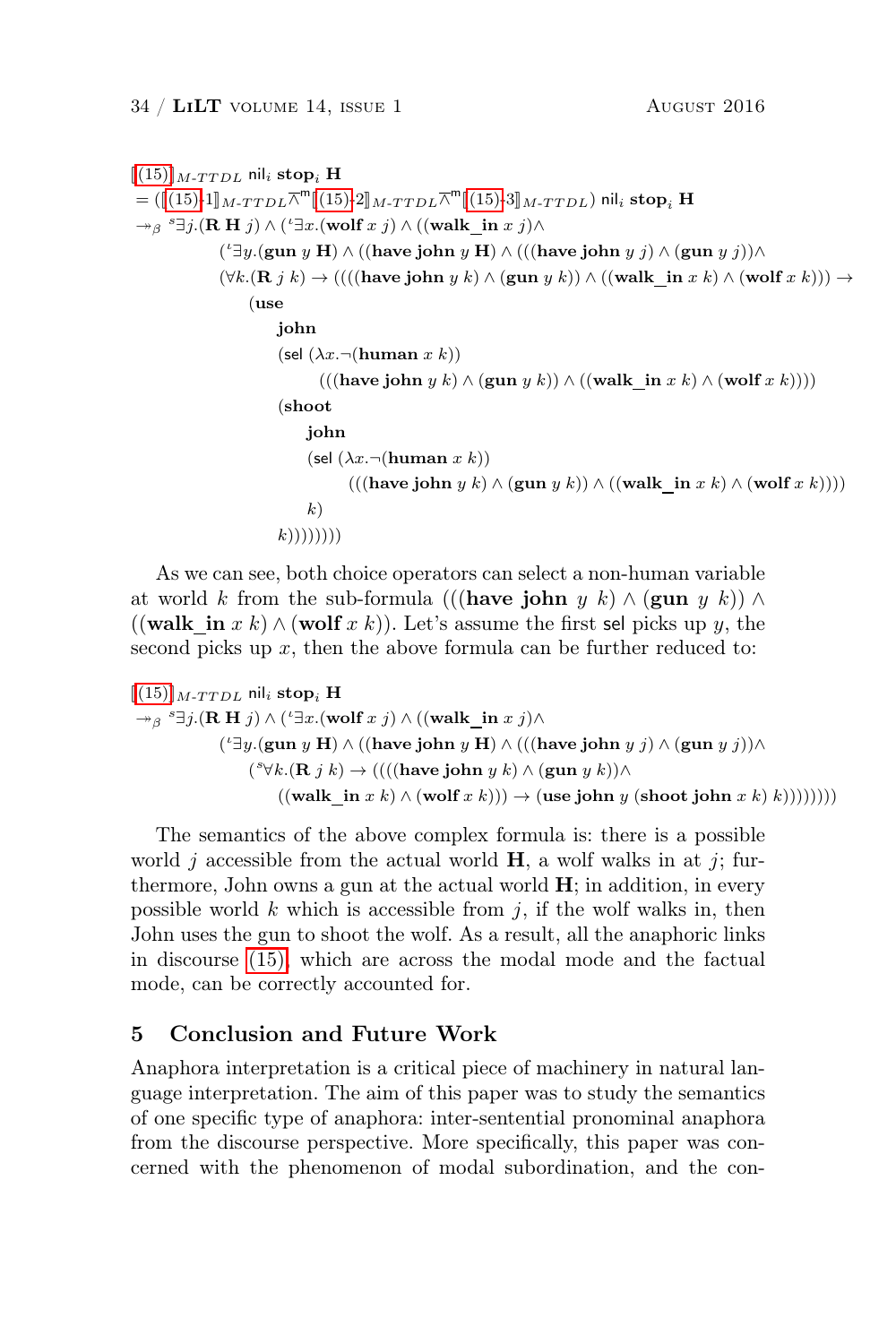straints on interpretation of anaphors and modal sentences.

To summarize, the solution we proposed involves extending the dynamic framework TTDL. Another system in the simply typed  $\lambda$ calculus family, namely M-TTDL, has been developed. We have briefly sketched the relation between M-TTDL and TTDL: the former has at least the same empirical coverage as the latter (the formal proof is not presented due to the length of the paper). Furthermore, M-TTDL is able to account for both the felicitous and infelicitous anaphors under various number of modality-involved discourses. TTDL and M-TTDL have advantage over other dynamic theories because they stick to the traditional Montagovian style: the only operations involved are standard  $\alpha$ -conversions and  $\beta$ -reductions. Hence the principle of compositionality is retained without adding any new concept to classical logic.

However, the empirical data addressed here is only a small part in the semantics of anaphora and modality. On the theoretical side, a potential continuation of the current research is to broaden the coverage of our framework. For instance, in the following set of examples, the lifespan of a discourse referent is longer than M-TTDL would expect:

- <span id="page-34-4"></span><span id="page-34-0"></span>(16) a. You must write a letter<sub>i</sub> to your parents. It<sub>i</sub> has to be sent by airmail. The letter must get there by tomorrow. [\(Karttunen, 1969\)](#page-37-4)
	- b. Mary wants to marry <u>a rich man</u><sub>i</sub>. He<sub>i</sub> must be a banker. [\(Karttunen, 1969\)](#page-37-4)
	- c. Harvey courts a girl, at every convention. She, always comes to the banquet with him. The  $\text{girl}_i$  is usually very pretty. [\(Karttunen, 1969\)](#page-37-4)
	- d.  $A \, \text{train}_i$  leaves every hour for Boston. It<sub>i</sub> always stops in New Haven. [\(Sells, 1985\)](#page-38-15)
	- e. Every chess set comes with a spare  $\frac{\partial u}{\partial x}$ . It<sub>i</sub> is taped to the top of the box. [\(Sells, 1985\)](#page-38-15)

<span id="page-34-2"></span><span id="page-34-1"></span>At a first glance, the above examples, in particular, [\(16-c\),](#page-34-0) [\(16-d\),](#page-34-1) and [\(16-e\),](#page-34-2) where no modality is involved, can be generalized as modal subordination. The quantifications in these examples can be treated in an analogous way as modality<sup>[10](#page-34-3)</sup>: the quantification is over objects such as situation or time, while modality ranges over possible worlds. According to M-TTDL, the indefinite introduced under the scope of some modal operator is accessible to subsequent modal context. However,

<span id="page-34-3"></span> $10$ The second sentence in example  $(16-e)$  is assumed to contain a covert universal quantifier: it can be paraphrased as it is always taped to the top of the box.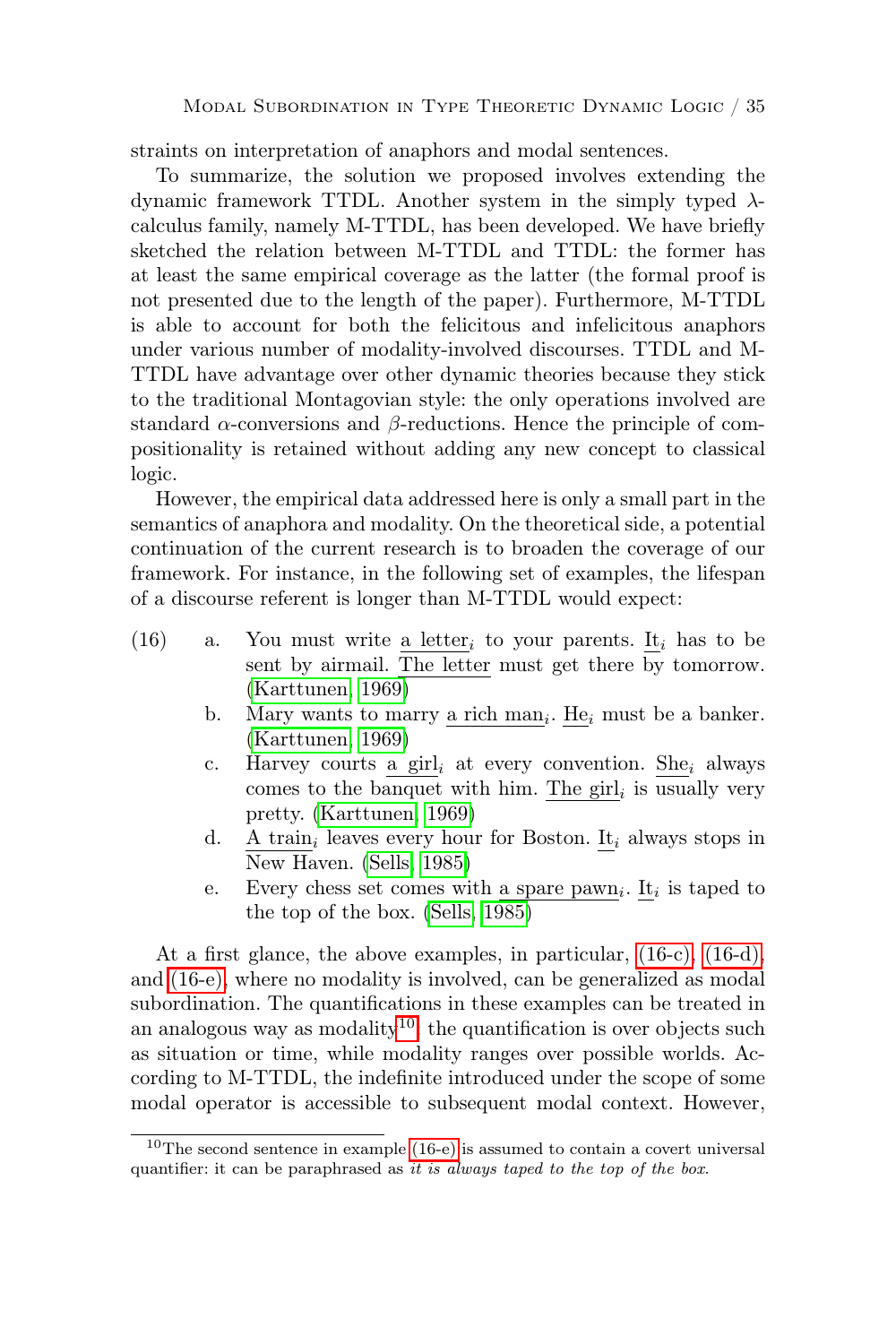this rule is only admitted when the first modality is existential, which is not the case in any of the examples of [\(16\).](#page-34-4) To account for examples such as [\(16\),](#page-34-4) one will have to investigate the environments under which the scope of universal modality can be extended. Obviously, the current version of M-TTDL does not take that into consideration.

In addition, the accessibility of discourse referents seems to be exceptional when modality and negation are involved at the same time:

<span id="page-35-0"></span>(17) John won't buy a car<sub>i</sub> because he wouldn't have room for it<sub>i</sub> in his garage. [\(Partee, 1973\)](#page-38-16)

In the above example, the first part is in factual mood, the second part is modalized, this pattern falls well under the cases to be handled in M-TTDL. However according to M-TTDL, discourse referents introduced in the scope of (single) negation is not accessible from outside. So the indefinite  $a \, car$  in [\(17\)](#page-35-0) should not serve as antecedent for any subsequent anaphor. Nevertheless, the anaphoric link in [\(17\)](#page-35-0) is fairly acceptable. As suggested by [\(Partee, 1973\)](#page-38-16), the auxiliary would requires the presence of a subordinate clause with  $if$  or unless, except when it is used to express volition or habit. Hence [\(17\)](#page-35-0) can be regarded as an abbreviation for the following sentence:

<span id="page-35-1"></span>(18) John won't buy a car because if he did buy  $\underline{\mathbf{a}} \cdot \underline{\mathbf{c}} \cdot \underline{\mathbf{a}} \cdot \underline{\mathbf{c}} \cdot \underline{\mathbf{a}} \cdot \underline{\mathbf{b}}$  wouldn't have room for  $\underline{\text{it}}_i$  in his garage. [\(Partee, 1973\)](#page-38-16)

In the paraphrase [\(18\),](#page-35-1) there are two occurrences of a car. The pronoun *it* is anaphorically related to the second occurrence rather than the first one. With this paraphrase, the anaphor can be successfully accounted for in M-TTDL. Similar examples include:

- <span id="page-35-2"></span>(19) a. I didn't submit <u>a paper</u><sub>i</sub>. They wouldn't have published  $\underline{\text{it}}_i$ . [\(Kibble, 1994\)](#page-37-15)
	- b. John didn't buy <u>a mystery novel</u><sub>i</sub>. He would be reading  $\underline{\text{it}}_i$ by now. [\(Krifka, 2001\)](#page-37-16)
	- c. Mary didn't buy <u>a microwave</u><sub>i</sub>. She would never use  $\underline{\text{it}}_i$ . [\(Frank, 1997\)](#page-37-17)
	- d. Fred didn't draw  $\underline{a}$  picture<sub>i</sub>. He would have made a mess of  $\underline{\text{it}}_i$ . [\(Frank, 1997\)](#page-37-17)

As in example [\(18\),](#page-35-1) the discourses in [\(19\)](#page-35-2) can be paraphrased as follows:

(20) a. I didn't submit a paper. If I had submitted a paper<sub>i</sub>, they wouldn't have published  $\underline{\text{it}}_i$ . [\(Kibble, 1994\)](#page-37-15)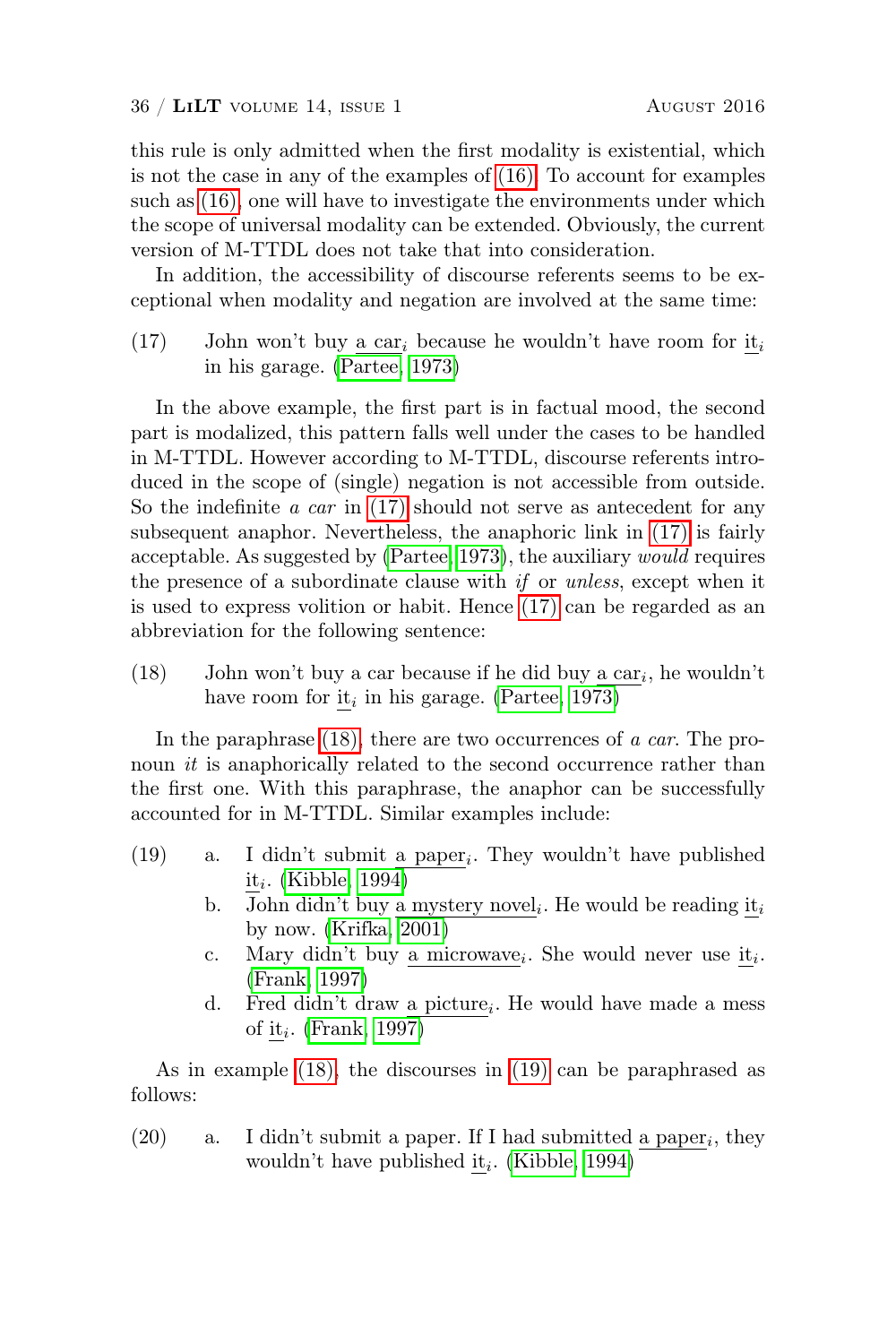- b. John didn't buy a mystery novel. If he had bought a mystery novel<sub>i</sub>, he would be reading  $\underline{\text{it}}_i$  by now. [\(Krifka,](#page-37-16) [2001\)](#page-37-16)
- c. Mary didn't buy a microwave because if she had bought a microwave<sub>i</sub> she would never have used  $\underline{\text{it}}_i$ . [\(Frank, 1997\)](#page-37-17)
- d. Fred didn't draw a picture because if he had drawn a picture<sub>i</sub> he would have made a mess of  $\underline{\text{it}}_i$ . [\(Frank, 1997\)](#page-37-17)

The interesting thing we can draw from the above examples is that, it is the counterfactual that has been accommodated in the modal base. To acquire M-TTDL with the ability to account for examples such as [\(17\)](#page-35-0) and [\(19\),](#page-35-2) we should at least tackle two fundamental questions. Firstly, the condition that triggers the accommodation ought to be precisely specified, e.g., the presence of the modal auxiliary would. More importantly, we will need to determine which factual proposition(s) should be negated. It seems that we always accommodate the counterfactual of the nearest preceding sentence, but this generalization has to be verified by more examples.

Besides the above theoretical continuations, the current framework face a number of practical challenges as well. It is well-known that defining propositions as functions from possible worlds to truth values (this is what most modal systems do to integrate the notion of possible world) creates hyperintensional problems. Since M-TTDL is configured exactly in this fashion, it inevitably suffers from the same problems. Also, from the implementational point of view, possible worlds are costly and have been shown to present serious complexity problems even for the propositional case [\(Lappin, 2014\)](#page-37-18). Consequently, it might not be an easy task to put the M-TTDL framework into practice in the short term, particularly in those real-time anaphora resolution systems. However, we are still full of optimism because a fragment of M-TTDL has already been successfully implemented in the Abstract Categorial Grammar toolkit [\(de Groote, 2001\)](#page-37-6), programmed in the OCaml language. This can be considered as a first step towards a real application in language technologies, computational issues such as complexity will definitely be a direction for further research.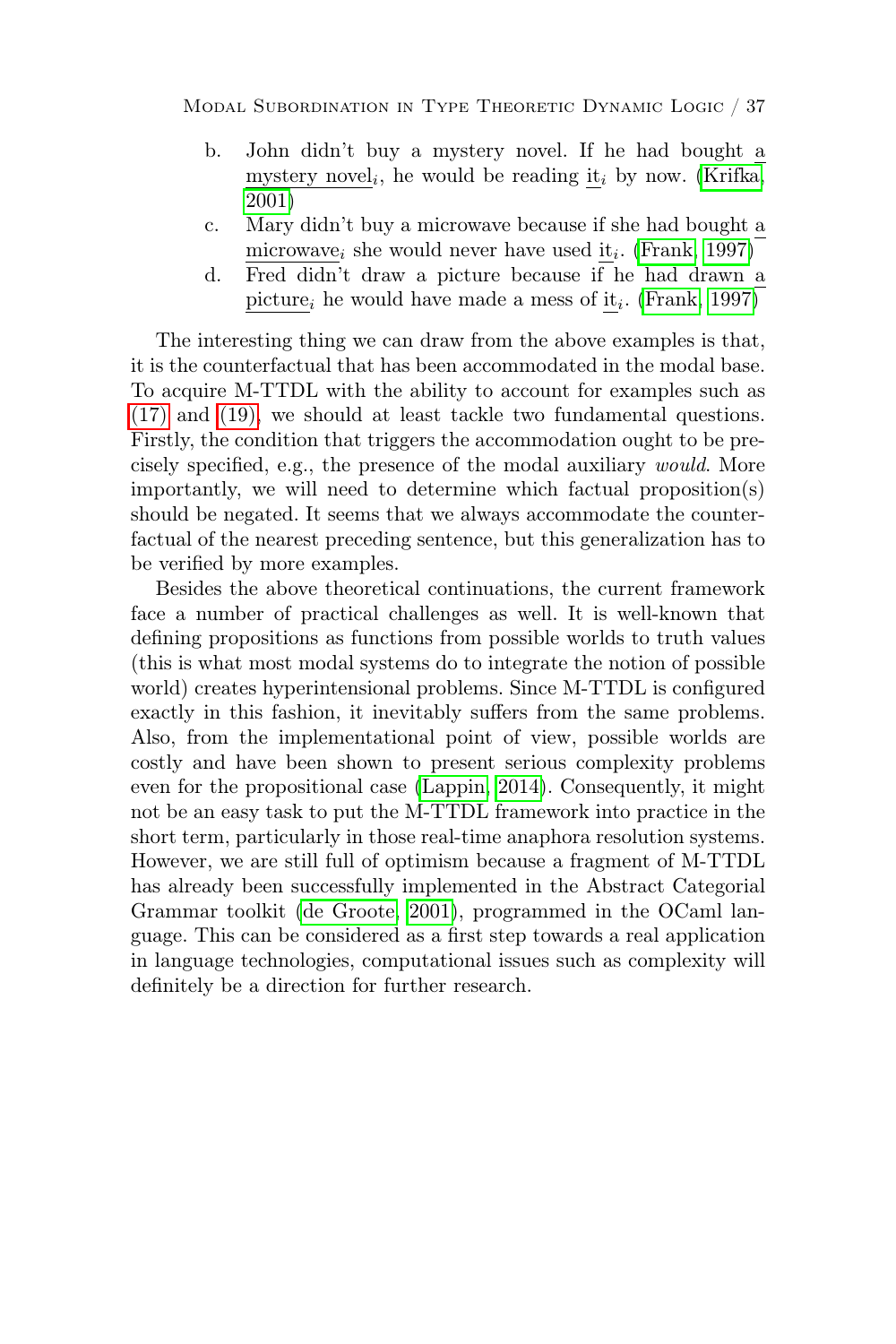# References

- <span id="page-37-14"></span>Asher, Nicholas and Sylvain Pogodalla. 2011. A montagovian treatment of modal subordination. In 20th Semantics and Linguistic Theory conference-SALT2010.
- <span id="page-37-7"></span>Church, Alonzo. 1940. A formulation of the simple theory of types. The journal of symbolic logic 5(2):56–68.
- <span id="page-37-6"></span>de Groote, Philippe. 2001. Towards abstract categorial grammars. In Proceedings of the 39th Annual Meeting on Association for Computational Linguistics, pages 252–259. Association for Computational Linguistics.
- <span id="page-37-5"></span>de Groote, Philippe. 2006. Towards a montagovian account of dynamics. In Proceedings of  $SALT$ , vol. 16, pages 1–16.
- <span id="page-37-17"></span>Frank, Anette. 1997. Context dependence in modal constructions. Ph.D. thesis, Universität Stuttgart.
- <span id="page-37-2"></span>Groenendijk, Jeroen and Martin Stokhof. 1991. Dynamic predicate logic. Linguistics and philosophy 14(1):39–100.
- <span id="page-37-1"></span>Heim, Irene. 1982. The semantics of definite and indefinite noun phrases. Ph.D. thesis, University of Massachusetts Amherst.
- <span id="page-37-3"></span>Heim, Irene. 1983. File change semantics and the familiarity theory of definiteness. Formal Semantics pages 223–248.
- <span id="page-37-0"></span>Kamp, Hans. 1981. A theory of truth and semantic representation. Formal Semantics pages 189–222.
- <span id="page-37-4"></span>Karttunen, Lauri. 1969. Discourse referents. In Proceedings of the 1969 conference on Computational linguistics, pages 1–38. Association for Computational Linguistics.
- <span id="page-37-15"></span>Kibble, Rodger. 1994. Dynamics of epistemic modality and anaphora. In International workshop on computational semantics, pages 121–130. Citeseer.
- <span id="page-37-8"></span>Kratzer, Angelika. 1977. What 'must' and 'can' must and can mean. Linguistics and Philosophy 1(3):337–355.
- <span id="page-37-9"></span>Kratzer, Angelika. 1981. The notional category of modality. Words, worlds, and contexts pages 38–74.
- <span id="page-37-10"></span>Kratzer, Angelika. 1986. Conditionals. In Chicago Linguistics Society, vol. 22, pages 1–15.
- <span id="page-37-11"></span>Kratzer, Angelika. 1991. Modality. Semantics: An international handbook of contemporary research pages 639–650.
- <span id="page-37-16"></span>Krifka, Manfred. 2001. Diskursrepräsentation und dynamische interpretation. University Lecture. Humboldt-Universität zu Berlin.
- <span id="page-37-12"></span>Kripke, Saul Aaron. 1959. A completeness theorem in modal logic. Journal of Symbolic Logic pages 1–14.
- <span id="page-37-13"></span>Kripke, Saul Aaron. 1963. Semantical analysis of modal logic i normal modal propositional calculi. Mathematical Logic Quarterly 9(5-6):67–96.
- <span id="page-37-18"></span>Lappin, Shalom. 2014. Curry typing, polymorphism, and fine-grained intensionality. In S. Lappin and C. Fox, eds., The Handbook of Contemporary Semantic Theory: Second Edition, chap. 13. Wiley-Blackwell.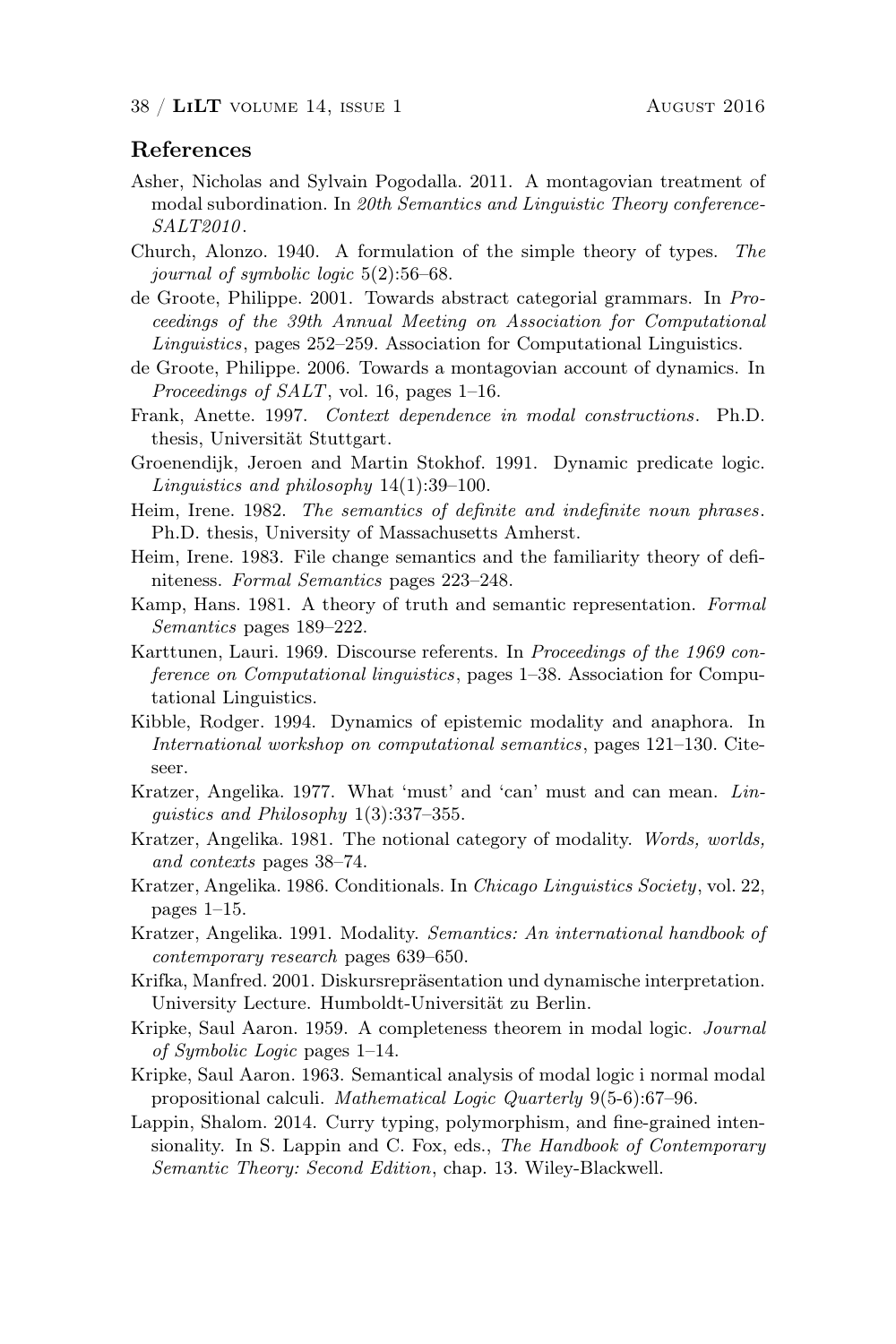- <span id="page-38-9"></span>Lebedeva, Ekaterina. 2012. Expression de la dynamique du discours à l'aide de continuations. Ph.D. thesis, Université de Lorraine.
- <span id="page-38-3"></span>Montague, Richard. 1970a. English as a formal language. Linguaggi nella societae nella tecnica pages 189–224.
- <span id="page-38-2"></span>Montague, Richard. 1970b. Universal grammar. Theoria 36(3):373–398.
- <span id="page-38-4"></span>Montague, Richard. 1973. The proper treatment of quantification in ordinary english. In Approaches to Natural Language, vol. 49, pages 221–242. Dordrecht.
- <span id="page-38-16"></span>Partee, Barbara Hall. 1973. Opacity, coreference, and pronouns. In Semantics of natural language, pages 415–441. Springer.
- <span id="page-38-12"></span>Portner, Paul. 2009. Modality, vol. 1. Oxford University Press.
- <span id="page-38-7"></span>Roberts, Craige. 1987. Modal subordination, anaphora, and distributivity. Ph.D. thesis, University of Massachusetts Amherst.
- <span id="page-38-6"></span>Roberts, Craige. 1989. Modal subordination and pronominal anaphora in discourse. Linguistics and philosophy 12(6):683–721.
- <span id="page-38-13"></span>Schoubye, Anders J. 2011. Epistemic modality and natural language. University Lecture. Carnegie Mellon University.
- <span id="page-38-15"></span>Sells, Peter. 1985. Restrictive and non-restrictive modification, vol. 28. Center for the Study of Language and Information, Stanford University.
- <span id="page-38-5"></span>Simons, Mandy. 1996. Disjunction and anaphora. In Proceedings of SALT, vol. 6, pages 245–260.
- <span id="page-38-11"></span>Starr, William B. 2012. Kratzer on modality in natural language. University Lecture. Cornell University.
- <span id="page-38-14"></span>Stone, Matthew. 1999. Reference to possible worlds. Tech. Rep. 49, Center for Cognitive Science, Rutgers University.
- <span id="page-38-8"></span>Strachey, Christopher and Christopher P. Wadsworth. 1974. Continuations: A mathematical semantics for handling full jumps. Tech. rep., Oxford University Computing Laboratory, Programming Research Group (Oxford).
- <span id="page-38-0"></span>Tarski, Alfred. 1944. The semantic conception of truth: and the foundations of semantics. Philosophy and phenomenological research 4(3):341–376.
- <span id="page-38-1"></span>Tarski, Alfred. 1956. The concept of truth in formalized languages. Logic, semantics, metamathematics 2:152–278.
- <span id="page-38-10"></span>von Fintel, Kai. 2006. Modality and language. In D. M. Borchert, ed., Encyclopedia of philosophy - second edition. Detroit : Macmillan Reference USA.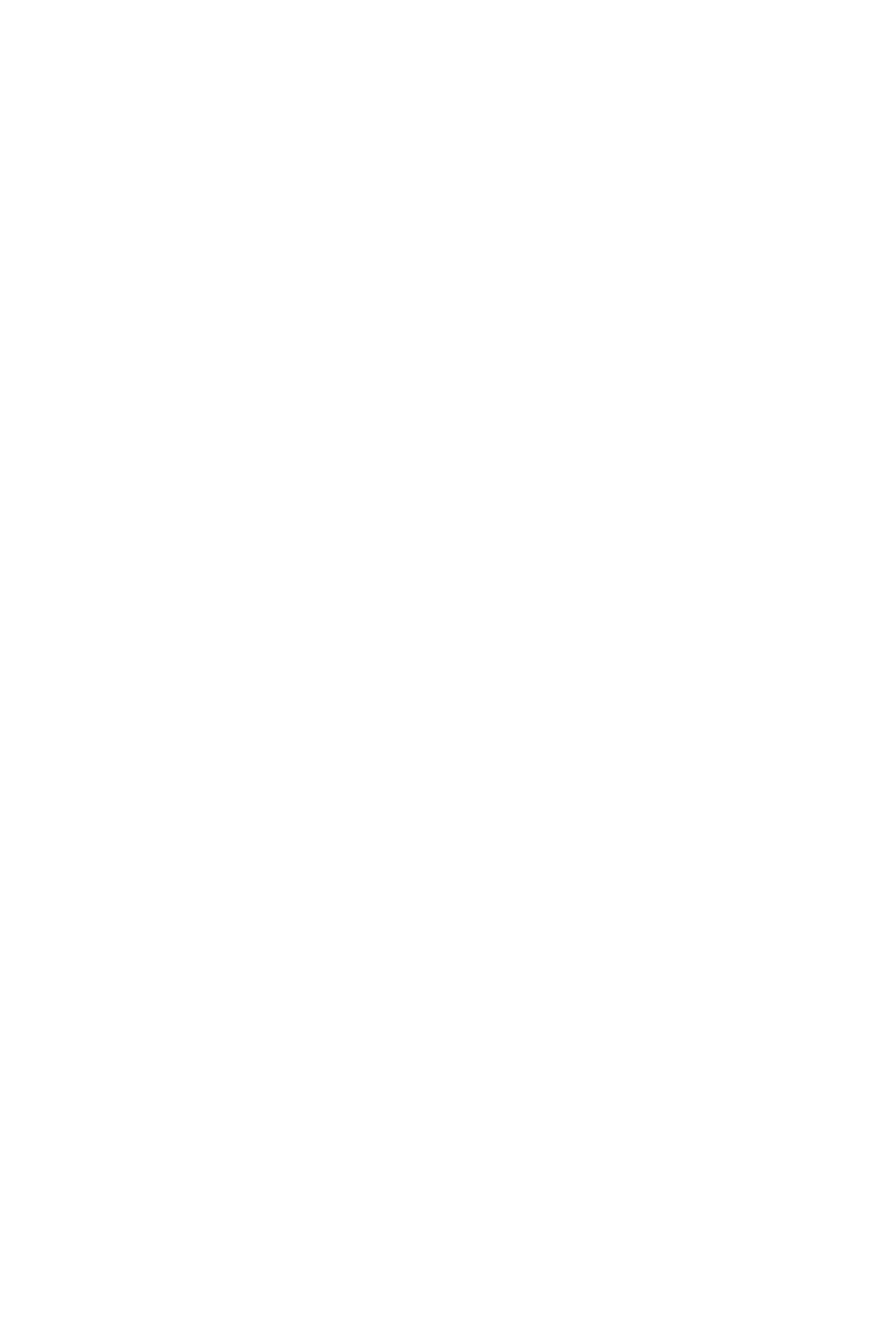# Appendix

# Elaboration on Formal Details

This appendix aims to unfold the formal details of definitions in section [4.](#page-13-0) We will start with the elementary functions in section [4.2,](#page-18-1) then we shall look into the lexical entries in section [4.4.](#page-23-0)

#### <span id="page-40-0"></span>1 Elementary Functions

In the following context, we provide a description for each elementary function defined in section [4.2.](#page-18-1)

#### 1.1 Modalized Logical Constants

• Modal conjunction:  $o_i \rightarrow o_i \rightarrow o_i$ 

$$
\wedge_i \triangleq \lambda A Bi. (Ai \wedge Bi) \tag{4.8}
$$

The operator  $\wedge_i$  is the modal counterpart of  $\wedge$ . It takes two modal propositions as input, and returns another modal proposition, which is the conjunction consisting of the logical contents in the input.

• Modal negation:  $o_i \rightarrow o_i$ 

$$
\neg_i \triangleq \lambda Ai. \neg (Ai) \tag{4.9}
$$

The operator  $\neg_i$  is the modal counterpart of  $\neg$ . It takes a modal proposition as input, and returns its modal negation.

• Modal existential quantifier for individuals:  $(\iota \to o_i) \to o_i$ 

$$
{}^{\iota}\exists_{i} \triangleq \lambda P i. {}^{\iota}\exists(\lambda x. Px i)
$$
\n(4.10)

The operator  $\mathbf{f}^{\perp}$  is the modal counterpart of  $\mathbf{f}^{\perp}$ . It takes a modal individual property (of type  $\iota \to o_i$ ) as input, and returns an existentially quantified modal proposition.

• Modal tautology:  $o_i$ 

$$
\top_i \triangleq \lambda i. \top \tag{4.11}
$$

The tautology  $\top$  is of type *o*, it always denotes the truth value 1. Its counterpart in modal systems:  $\top_i$ , which returns 1 at each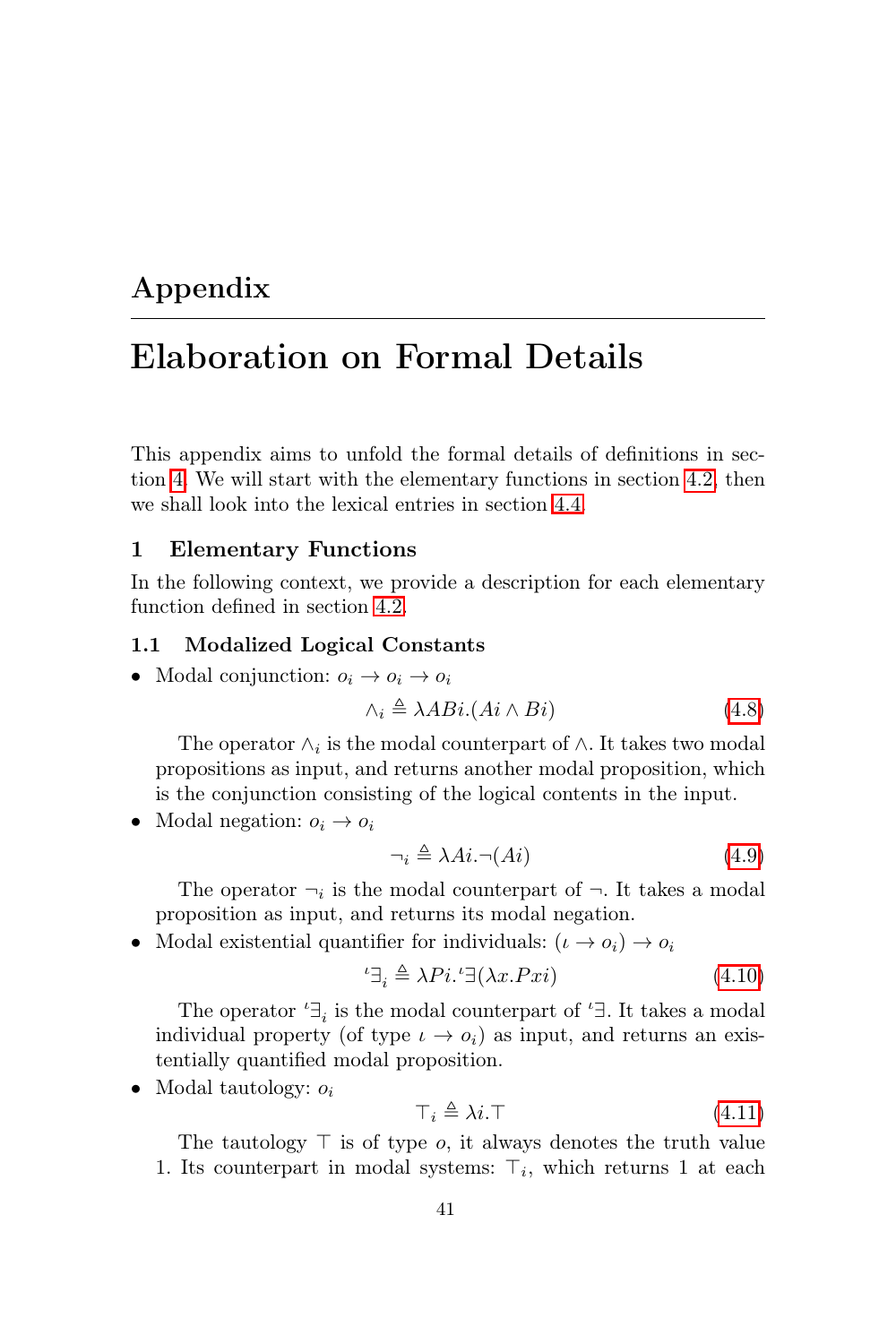#### 42 / Modal Subordination in Type Theoretic Dynamic Logic

possible world, is of type  $o_i$ .

#### 1.2 Environment and Salient World Manipulation

• Retrieve the salient world:  $\gamma_i \rightarrow s$ 

$$
\mathbf{woi} \triangleq \lambda e. \pi_1 e \tag{4.12}
$$

The function woi is relatively straightforward. It takes a left context e as input and returns its salient world, which is simply the first projection of e.

• Retrieve the generalized environment:  $\gamma_i \rightarrow T_{genv}$ 

$$
\mathbf{genv} \triangleq \lambda e. \pi_2 e \tag{4.13}
$$

In contrast to the previous function **woi**, the function **genv** takes a left context e and returns its generalized environment, which corresponds to the second projection of the input e.

• Retrieve the environment:  $\gamma_i \rightarrow s \rightarrow T_{env}$ 

$$
env \triangleq \lambda ei.(\text{genv } e i) \tag{4.14}
$$

The function env is established upon genv (formula [4.13\)](#page-19-1). It takes a left context and a possible world, and returns a specific environment at the input world.

• Modify the salient world:  $\gamma_i \rightarrow s \rightarrow \gamma_i$ 

$$
change\_woi \triangleq \lambda ei. \langle i, (genv e) \rangle \tag{4.15}
$$

The function **change** woi takes a left context e and a possible world  $i$  as input. It yields a new left context, where the salient world is modified to the input world  $i$ , the generalized environment is the one of the input left context.

• Retrieve the background:  $\gamma_i \rightarrow s \rightarrow o_i$ 

$$
\mathbf{bkgd} \triangleq \lambda ei.\pi_1(\mathbf{env} \ e \ i) \tag{4.16}
$$

The function bkgd takes a left context e (a Cartesian product consisting of a salient world and a generalized environment) and a possible world i as input. It yields a modal proposition, which is the background (the first element of the environment) of the left context e at the given world i.

• Retrieve the base:  $\gamma_i \to s \to o_i$ 

$$
\mathbf{base} \triangleq \lambda ei.\pi_2(\mathbf{env} \ e \ i) \tag{4.17}
$$

The function base takes a left context e (a Cartesian product consisting of a salient world and a generalized environment) and a possible world i as input. It yields a modal proposition, which is the base (the second element of the environment) of the left context e at the given world i.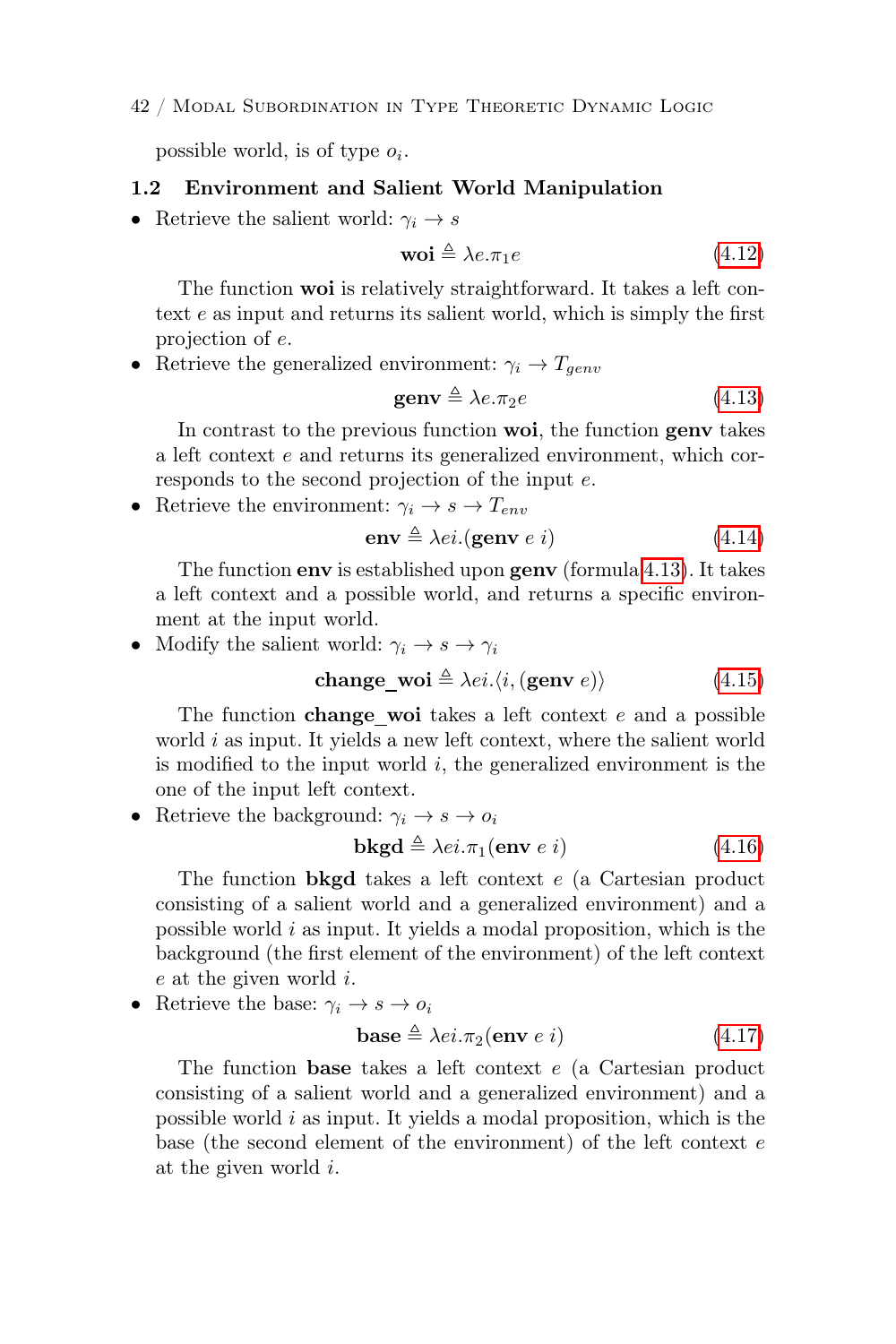#### 1.3 Context Manipulation

• Update the generalized environment:  $T_{genv} \rightarrow s \rightarrow T_{env} \rightarrow T_{genv}$ 

$$
\mathbf{up\_genv} \triangleq \lambda GiE.G[i := E] \tag{4.18}
$$

The function up genv takes three arguments as input:

1.A generalized environment G, which is of type  $T_{genv}$ ;

2.A possible world  $i$ , which is of type  $s$ , it denotes the target world at which the generalized environment is to be updated;

3.A to-be-updated environment E, which of type  $T_{env}$ .

It thus yields another generalized environment, namely  $G[i := E]$ .

• Update the left context:  $\gamma_i \rightarrow s \rightarrow o_i \rightarrow \gamma_i$ 

up context  $\triangleq \lambda e i A.$  (woi e),

$$
\begin{array}{ll}\n\textbf{up\_genv} \\
(\textbf{genv } e) \\
i \\
\langle A \wedge_i (\textbf{bkgd } e i), A \wedge_i (\textbf{base } e i) \rangle \\
\end{array} \tag{4.19}
$$

The function up context takes three arguments as input:

- 1.A left context e, which is of type  $\gamma_i$ ;
- 2.A possible world  $i$  at which the update process takes place, it is of type s;
- 3.A modal proposition A, which is the to-be-updated logical content, it is of type  $o_i$ .

It yields an updated left context, with the logical content of the modal proposition A added in both the background and the base of e at world i.

• Copy the left context:  $\gamma_i \rightarrow s \rightarrow s \rightarrow \gamma_i$ 

copy context  $\triangleq \lambda e^{i j}$ . ((woi e),

up genv

(genv e) j  $(env \, e \, i)$ [\(4.20\)](#page-20-3)

 $\left\langle \right\rangle$ 

The function copy context takes a left context  $e$  and two possible worlds  $i$  and  $j$  as input. It yields a left context, which has the same salient world as the input left context, but the original environment at world  $i$  will be copied to all worlds that are accessible from j.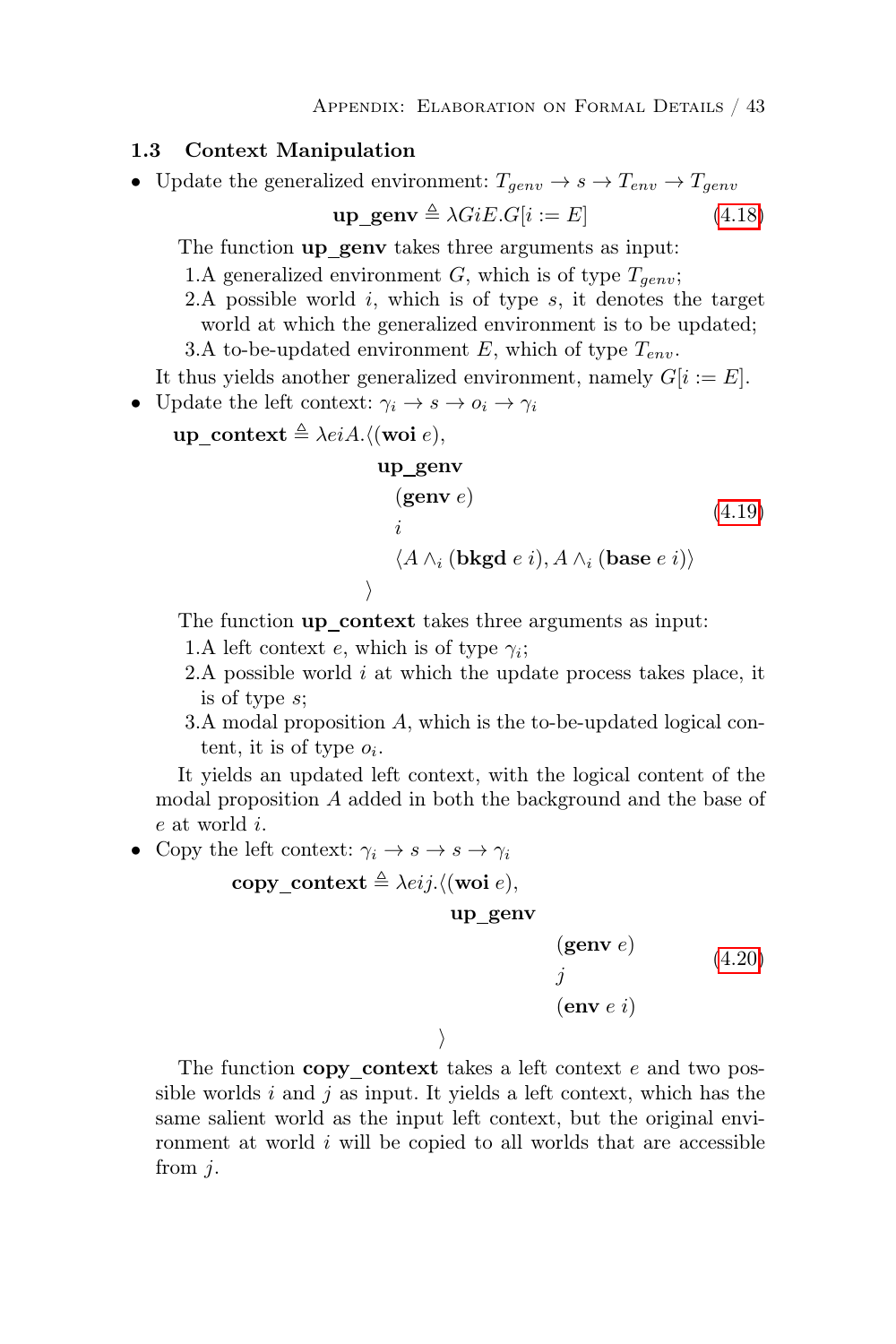- 44 / Modal Subordination in Type Theoretic Dynamic Logic
- Reset the base in a left context:  $\gamma_i \to s \to \gamma_i$

reset\_base 
$$
\triangleq \lambda ei. \langle (\text{woi } e),
$$

\nup\_genv

\n(genv  $e$ )

\n $i$ 

\n $\langle (\text{bkgd } e \, i), \top_i \rangle$ 

\n $\rangle$ 

During the discourse processing, we will have to reset the base at various steps (particularly, when the proposition in the base has already been used) in order to avoid information duplication. The above function reset base helps to achieve this goal. Basically, reset base takes a left context  $e$  and a possible world  $i$  as input. It yields another left context, which contains the same salient world, and a modified generalized environment, where the base information is reset.

• The empty left context:  $\gamma_i$ 

$$
\mathsf{nil}_i \triangleq \langle \mathbf{H}, \lambda i. \langle \top_i, \top_i \rangle \rangle \tag{4.22}
$$

The term  $\left[\text{n}\right]$  represents the void left context in M-TTDL. It is a context at the current world H, and both background and base propositions in the environment are the modal tautology  $\top_i$ . It is similar to the nil in TTDL.

• The empty right context:  $\gamma_i \rightarrow o_i$ 

$$
\mathbf{stop}_i \triangleq \lambda e. \top_i \tag{4.23}
$$

Analogous to the term stop (formula [2.1\)](#page-5-0) in previous frameworks, the above term  $\mathbf{stop}_i$  is an empty right context in M-TTDL. It takes a left context as input, no matter what its value is, it always returns the modal tautology  $\top_i$ . As discussed in section [4.1,](#page-14-1) the way that the context is unfolded is rather complex in M-TTDL. Thus at the end of the discourse processing, stop<sub>i</sub> may be employed together with  $\text{nil}_i$ in order to obtain a more concise and compact logical representation. We see its application in section [4.6.](#page-26-0)

#### <span id="page-43-0"></span>2 Lexical Entries for Modals

This part of the appendix aims to give a detailed explanation for the lexical entries defined in section [4.4.](#page-23-0)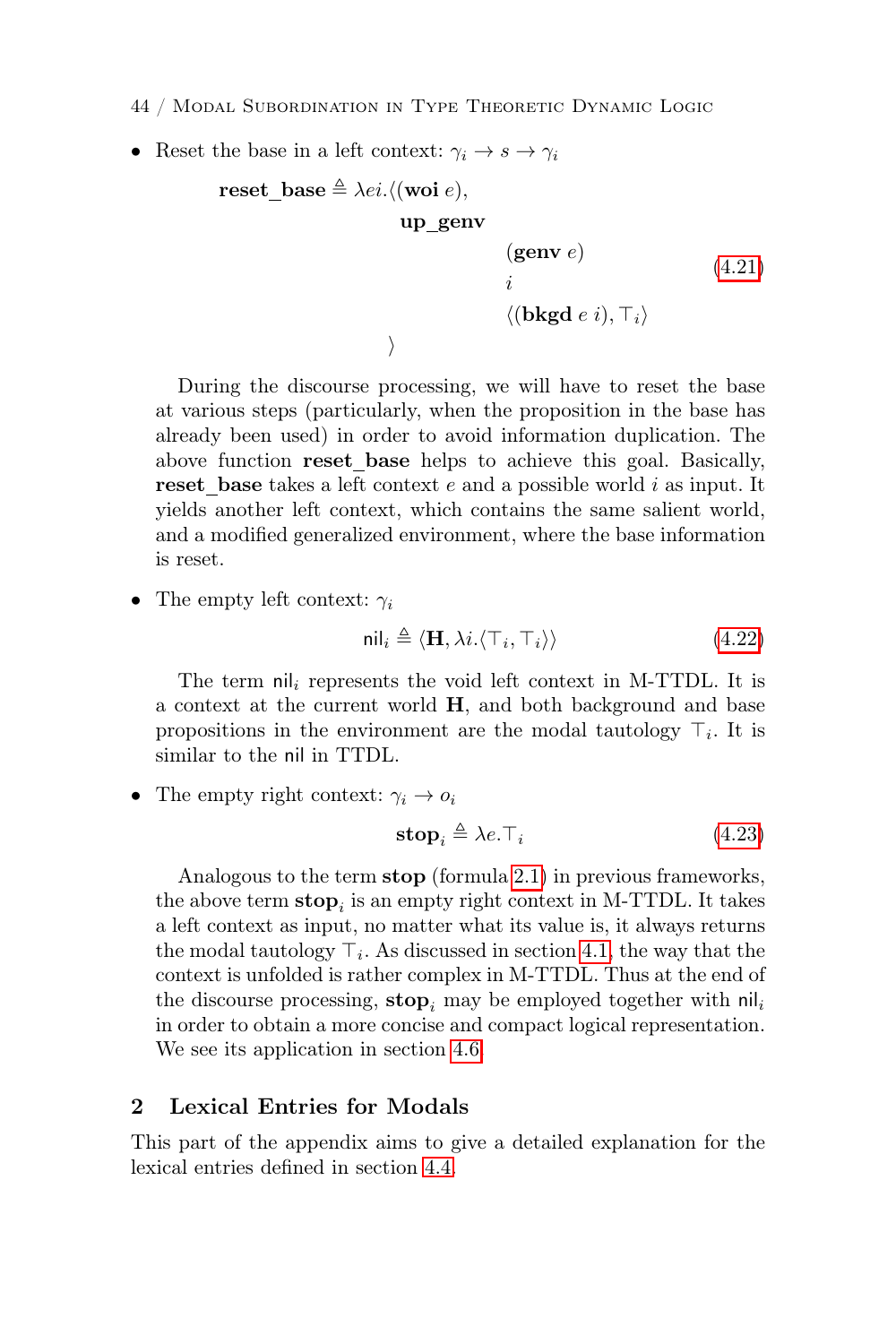#### 2.1 Possibility Modal Operator

The entry of the modal operator  $\diamond$  is defined as follows:

$$
\Diamond \triangleq \lambda A e \phi i.^{s} \exists j. (\mathbf{R} i j \land
$$
  
base *e i j*  $\land$   

$$
A (\text{copy\_context } e i j)
$$
  

$$
(\lambda e' j'. \phi (\text{reset\_base } (\text{change\_woi } e' j') i) i )
$$
  
*j*) (4.28)

The above entry can be understood as follows. The quantifier  $\,{}^s\exists$ ranges over possible world variables,  $\bf{R}$  denotes the accessibility relation, so  ${}^s \exists j$ **.R** i j means there exists a possible world j which is accessible from world  $i$ . The modal base at world  $i$ , namely, the proposition that is necessarily true at the utterance world, should be satisfied in all of its accessible worlds, including  $j$ . This explains the sub-part **base**  $e \, i \, j$ , which serves as the common background in world  $j$ . As to the input proposition  $A$ , it is first applied to a left context, where the environment at the utterance world  $i$  is copied to the newly established possible world j, this corresponds to **copy** context  $e \, i \, j$ . Then, a right context, where the base at world i is reset to the modal tautology  $\top_i$ , and the world of interest is switched to world  $i$ , is passed to  $A$ . Finally, the input proposition is evaluated at world  $i$ .

In conclusion, a dynamic proposition  $A$  is **possibly true**, namely  $\Diamond A$  is satisfied, iff there is a possible world j, which is accessible from the utterance world  $i$ , such that:

- The propositions which are necessarily true at world  $i$ , namely the modal base at  $i$ , should be satisfied at world  $i$ ;
- The possible world  $j$  inherits the generalized environment from the utterance world i, and the base information at the utterance world *i* is reset to  $\top_i$ ;
- The salient world is updated to world  $i$ .
- The modalized proposition is evaluated at world  $i$ .

Now let's have a look at an example. Assume A is a dynamic proposition (of type  $\Omega_i$ ), where no modality is involved, a is the logical content of A (of type  $o_i$ ). That is to say, A is constructed by translating a with respect to the dynamization rules, see definition [4.5.](#page-22-0) In order to illustrate how the above entry of  $\diamond$  works, we shall contrast the environment of proposition A and  $\diamond A$ .

Assume mb is the modal base function, which returns the background information at a given world. For more detail, please refer back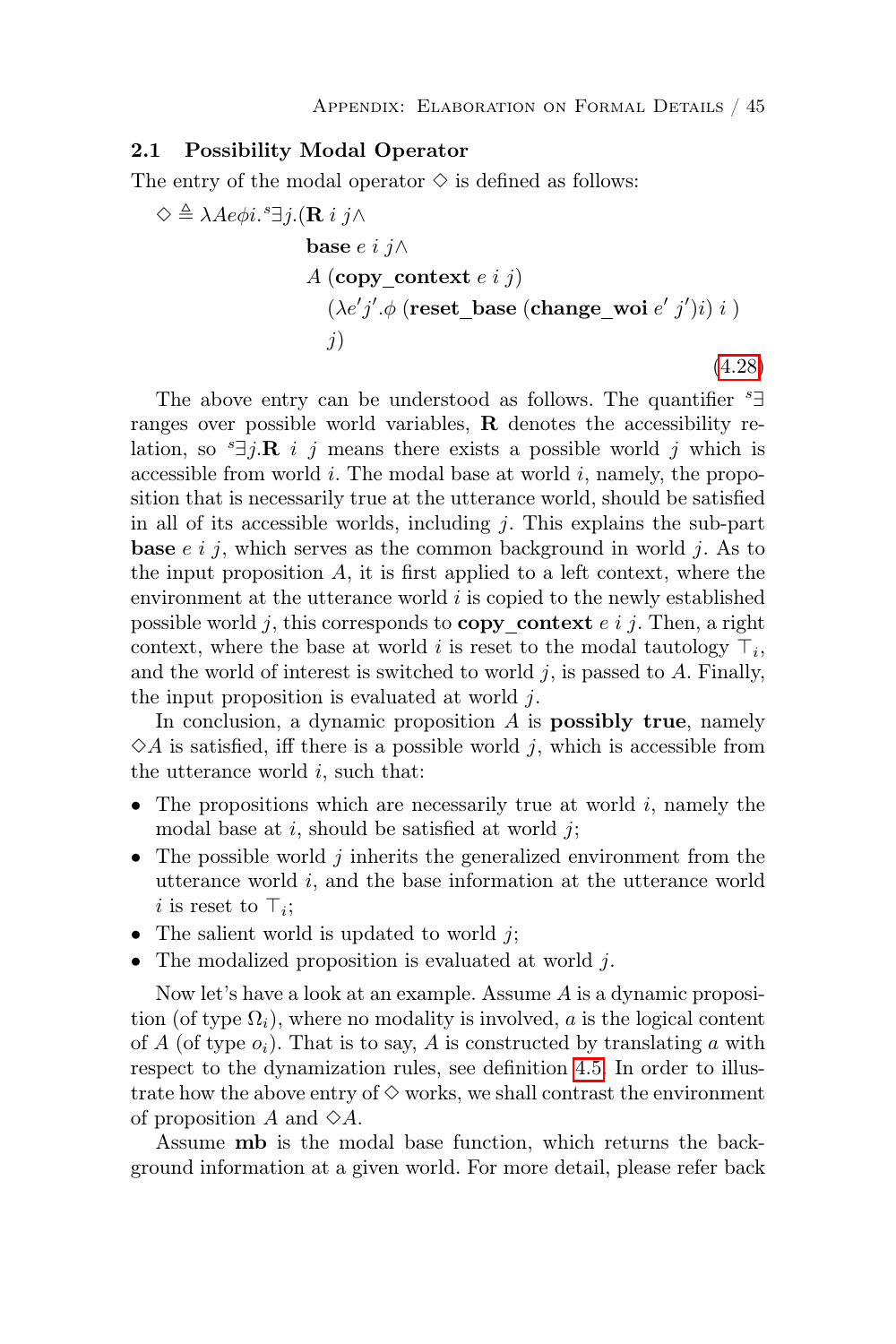to Kratzer's theory in section [3.2.](#page-11-1) The possible worlds hierarchy for interpreting the dynamic modal proposition  $\tilde{A}$  is presented in figure [1,](#page-45-0) where circles are used to denote possible worlds, a solid line with an arrow indicates the accessibility relation, a dotted line means the accessibility relation is not specified. Besides, we use the grey color to signify the salient world, assume the current left context is e, we will term the salient world  $w_s$ , namely  $w_s = \textbf{woi } e$ . For the world of utterance, we uniquely term it i. Finally, we place the propositions that are true at each world besides it, e.g.,  $A$  is besides world  $i$  in figure [1.](#page-45-0) In subsequent diagrams, we will use the same notation style.



<span id="page-45-0"></span>FIGURE 1 Possible Worlds Hierarchy of A

that  $(\mathbf{mb} \ i) \land A$  and A have the same truth conditions, because  $(\mathbf{mb} \ i)$ concerned with any modality, it is true iff  $A$  is satisfied at i. Remark further information on the relation between the utterance world  $i$  and By default, proposition  $A$  is uttered at world  $i$ . Because  $A$  is not is already satisfied at i. As shown in figure [1,](#page-45-0) the interpretation of  $A$ will not change the salient world. In addition, since we do not have the salient world  $w_s$ , their accessibility is unspecified. Table [1](#page-45-1) lists the detailed content of the environment at each possible world in question:

| <b>Existing World</b> | Environment                                                                            |
|-----------------------|----------------------------------------------------------------------------------------|
|                       | $\langle a \wedge_i (bkgd e i), a \wedge_i (base e i) \rangle$                         |
| $w_{\rm c}$           | $\langle (\mathbf{bkgd} e(\mathbf{woi} e)), (\mathbf{base} e(\mathbf{woi} e)) \rangle$ |

<span id="page-45-1"></span>TABLE 1 Environment at Each World of A

To sum up, after the interpretation of  $A$ , both elements in the environment at world  $i$ , namely the background and base are updated with a; while the environment at the salient world  $w_s$  is not modified.

Let's turn to  $\diamondsuit A$ , its possible worlds hierarchy is depicted in figure [2:](#page-46-0)

Again, the proposition  $\Diamond A$  is uttered at world *i*. A is possibly true background information at i. As presented above, the lexical entry of at the utterance world *i*, or equivalently,  $\diamond A$  is true at *i*, iff (mb *i*)  $\land$ A is true at an accessible world from i, e.g., j, where  $(\mathbf{mb} i)$  is the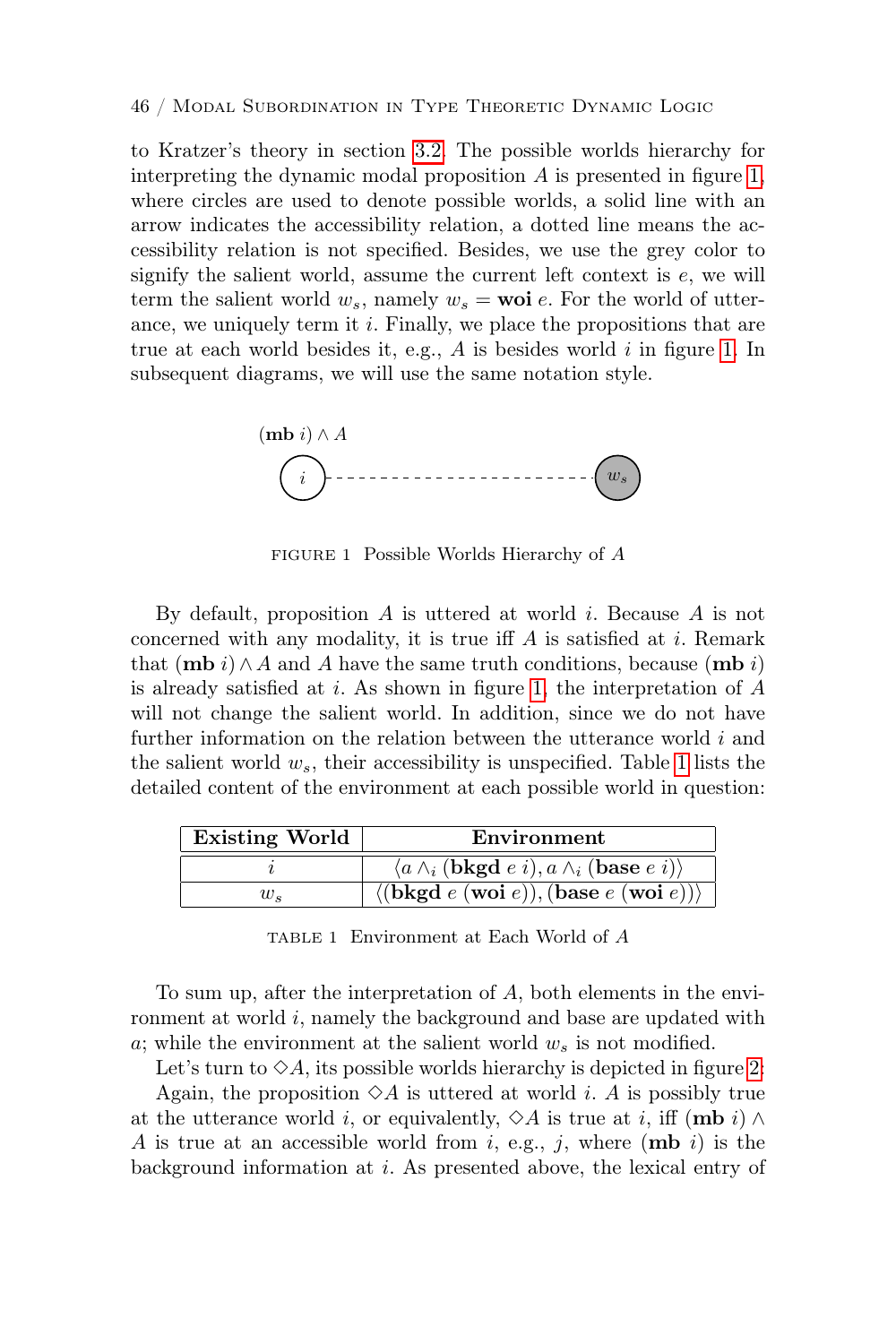

<span id="page-46-0"></span> $\mathcal{L}_{\mathcal{P}}$  is  $\mathcal{L}_{\mathcal{P}}$  and  $\mathcal{L}_{\mathcal{P}}$  and  $\mathcal{L}_{\mathcal{P}}$ FIGURE 2 Possible Worlds Hierarchy of  $\diamond A$ 

detailed content of environment at each world is listed in table  $2$ :  $\diamond$  modifies the salient world to the newly established world *j*. The

<span id="page-46-1"></span>

| $\langle (\mathbf{bkgd} e i), \top_i \rangle$ | Existing World | Environment                                                                              |
|-----------------------------------------------|----------------|------------------------------------------------------------------------------------------|
|                                               |                |                                                                                          |
|                                               |                | $\langle a \wedge_i (\mathbf{bkgd} \ e \ i), a \wedge_i (\mathbf{base} \ e \ i) \rangle$ |

TABLE 2 Environment at Each World of  $\diamond A$ 

The interpretation of  $\diamond A$  requires an accessible possible world from same time, the base information at the evaluation world is reset to a the utterance world, in which  $A$  is satisfied. Furthermore, its logical content a is updated to the environment of the salient world. At the modal tautology to avoid information duplication.

# 2.2 Necessity Modal Operator

The entry of the modal operator  $\Box$  is defined as follows:

$$
\Box \triangleq \lambda Ae\phi i. (*\forall j. (\mathbf{R} i j \rightarrow
$$
  
(base *e i j* \rightarrow  
(*A* (copy  
context *e i j*) stop<sub>i</sub> *j*)))) (4.29)  
 $\land \phi ei$ 

explains the sub-part **base** e i j. Different from in  $\diamond$ , where the modal The above entry can be understood as follows. The quantifier ∀ s ranges over possible world variables, so  $\sqrt[s]{j} \mathbf{R} i j$  means for every possible world  $j$  that is accessible from the utterance world  $i$ . The modal base at world  $i$ , namely, the proposition that is necessarily true at the utterance world, should be satisfied in all of its accessible worlds. This base is conjuncted, it plays the role of antecedent of an implication in the necessity modality. As to the input proposition A, similar to  $\diamond$ , it is first applied to a left context, where the environment at the utterance world  $i$  is copied to the newly established possible world  $j$ , this corresponds to copy context  $e \, i \, j$ . However, due to the semantics of the necessity modality, referents introduced in the scope of  $\Box$  shall not be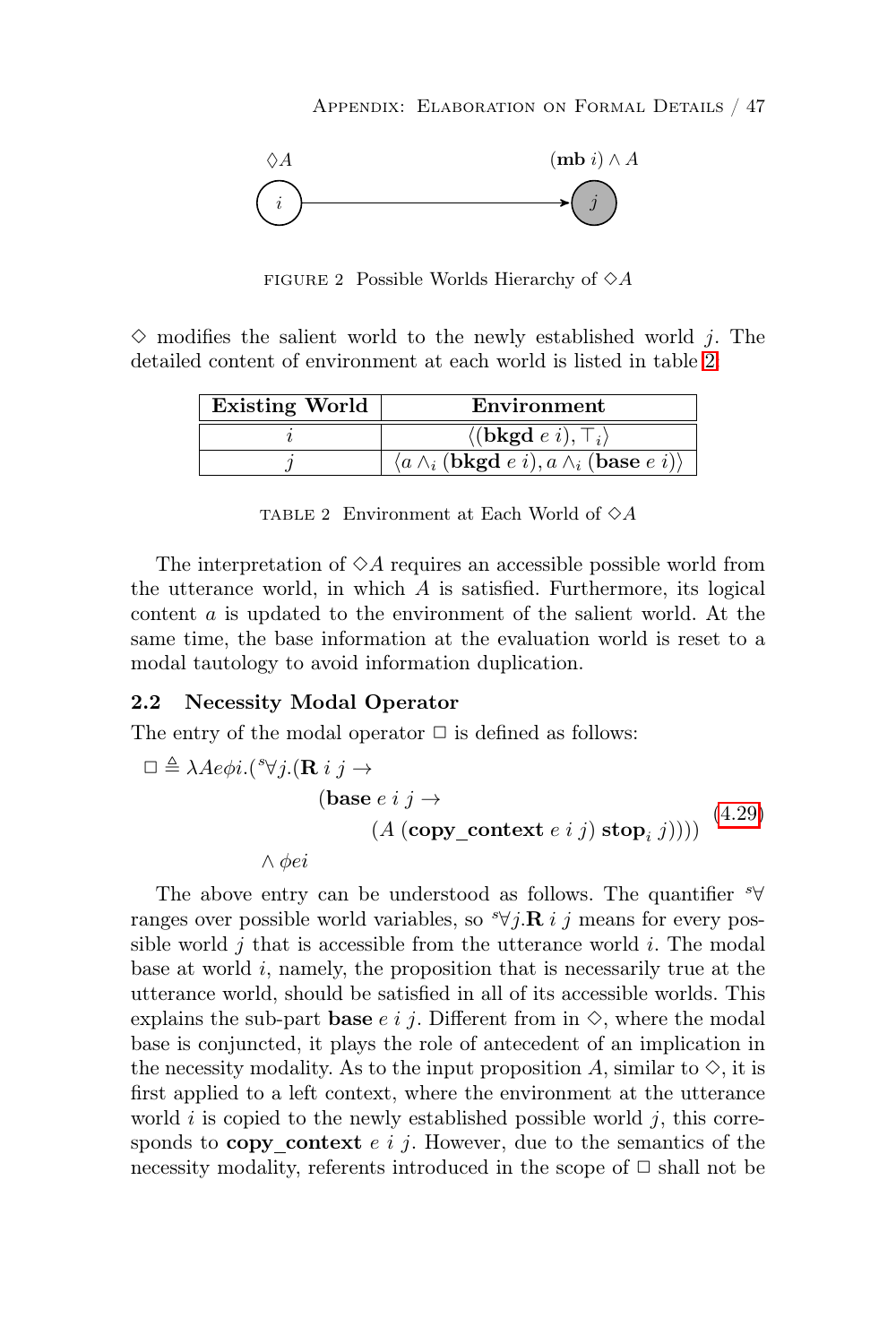accessed from subsequent context. As a result, the empty continuation **stop**<sub>i</sub> is passed to A, and the current left context will not be modified after processing the modalized proposition.

In conclusion, a dynamic proposition  $A$  is **necessarily true**, namely  $\Box A$  is satisfied, iff for every possible world j, if j is accessible from the utterance world i, then:

- The propositions which are necessarily true at world  $i$ , namely the modal base at i, should be satisfied and serve as premise assumption at world j;
- The possible world  $j$  inherits the generalized environment from the utterance world i;  $\mathcal{F}_{i}$
- Information at every possible world  $j$  cannot to be passed to subsequent sentences;
- The left context is not changed, the utterance world of the modalized proposition is still i, and proposition A is evaluated at world j.

Now we turn to an example. Like  $\diamond A$ ,  $\Box A$  is also established upon A. We may compare the following information with the one presented in figure [1](#page-45-0) and table [1.](#page-45-1) The possible worlds hierarchy of interpreting  $\Box A$  is illustrated in figure [3:](#page-47-0)



<span id="page-47-0"></span>FIGURE 3 Possible Worlds Hierarchy of  $\Box A$ 

Same as above, the utterance world is  $i$ . A is necessarily true at the utterance world i, or equivalently,  $\Box A$  is true at i, iff  $(\mathbf{mb} i) \rightarrow A$  is true at every accessible world from  $i$ , where  $(\mathbf{mb} i)$  is the background information at i. As discussed above, the lexical entry of  $\Box$  does not modify the salient world, which is still the original  $w_s$ . Also, the relation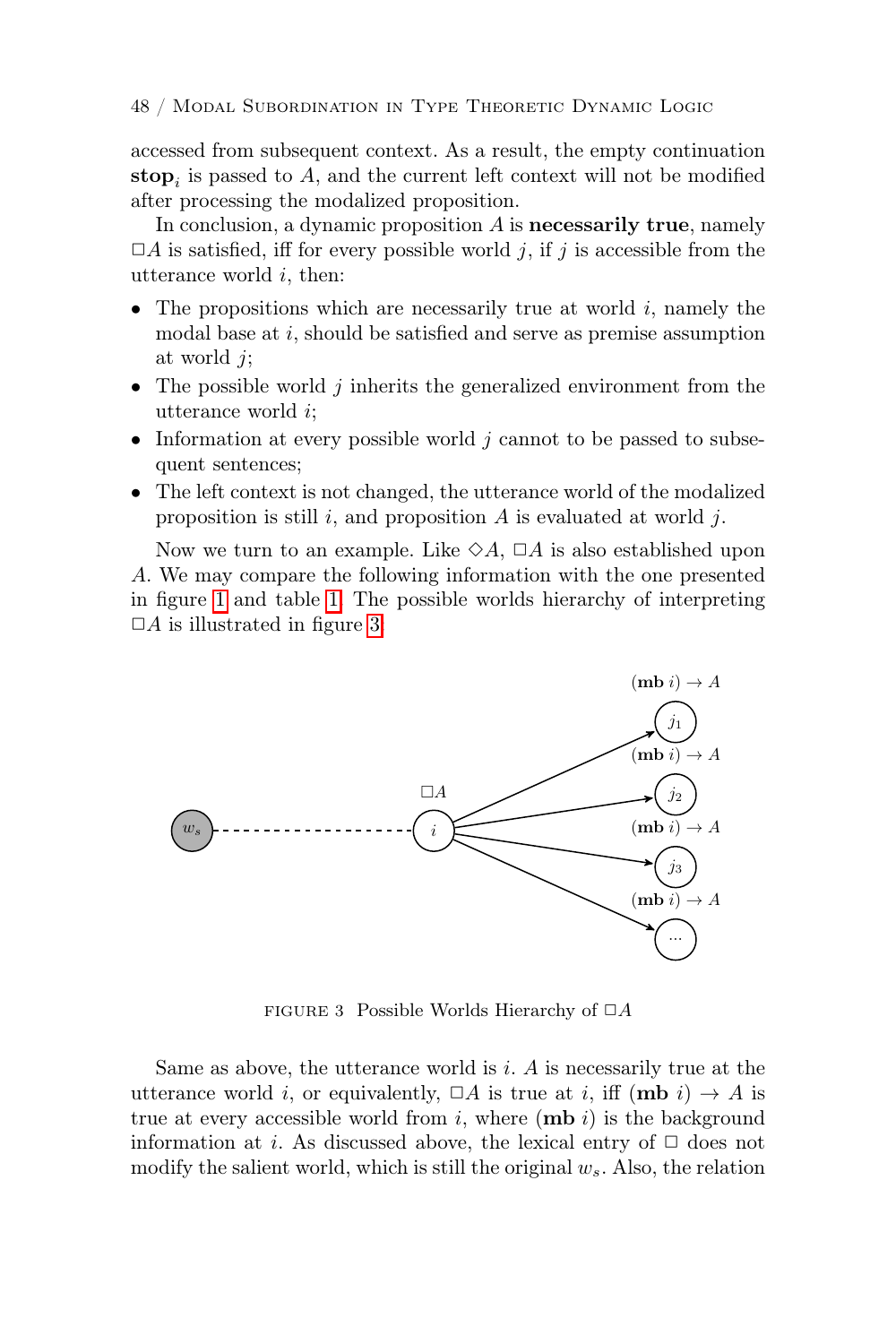between the salient world and the utterance world is not specified. For the detailed content of environment at each possible world, we can refer to table [3:](#page-48-0)

| <b>Existing World</b> | Environment                                                                            |
|-----------------------|----------------------------------------------------------------------------------------|
|                       | $\langle (\mathbf{bkgd} e i), (\mathbf{base} e i) \rangle$                             |
|                       | $\langle (\mathbf{bkgd} e j), (\mathbf{base} e j) \rangle$                             |
| $w_{\rm c}$           | $\langle (\text{bkgd } e \text{ (woi } e)), (\text{base } e \text{ (woi } e)) \rangle$ |

<span id="page-48-0"></span>TABLE 3 Environment at Each World of  $\Box A$ 

After interpreting a necessity modality, the environment at every existing world, such as the salient world  $w_s$ , the utterance world i, and all its accessible worlds j, remain unchanged. Hence the operator  $\Box$  does not modify the context change potential of the preceding discourse. On the one hand, it does not change the salient world; on the other hand, it does not modify the context at any possible world.

#### 2.3 Evaluation "at" Some Possible World

The entry of the at function is defined as follows:

$$
\mathbf{at} \triangleq \lambda j A e \phi i.
$$
\n
$$
\mathbf{if} (j = i)
$$
\n
$$
(A e \phi i)
$$
\n
$$
(\mathbf{base} e i j \wedge
$$
\n
$$
A (\mathbf{up\_context} e j (\mathbf{base} e i))
$$
\n
$$
(\lambda e' j' . \phi (\mathbf{reset\_base} e' i)i)
$$
\n
$$
j)
$$
\n(4.30)

In the above formula, the two input arguments,  $j$  and  $A$ , stand for the target world of evaluation and the dynamic proposition to be evaluated, respectively. The rest of the entry can be understood as follows. Firstly, the operator if is a logical constant, it is used to determine whether the target world  $j$  is identical to the current utterance world  $i$  or not. If the two worlds happen to coincide, the second argument will be returned. No modification is needed in this case: the proposition is by default evaluated in the utterance world. Otherwise, if the proposition is to be evaluated in another world than the utterance world  $i$ , the third argument will be returned. In this case, the base at  $i$  is updated to the context of the target world  $j$  by the context update function (we do not use the function copy context because it will overwrite the environment at world j). Furthermore, as for  $\diamond$ , after employing the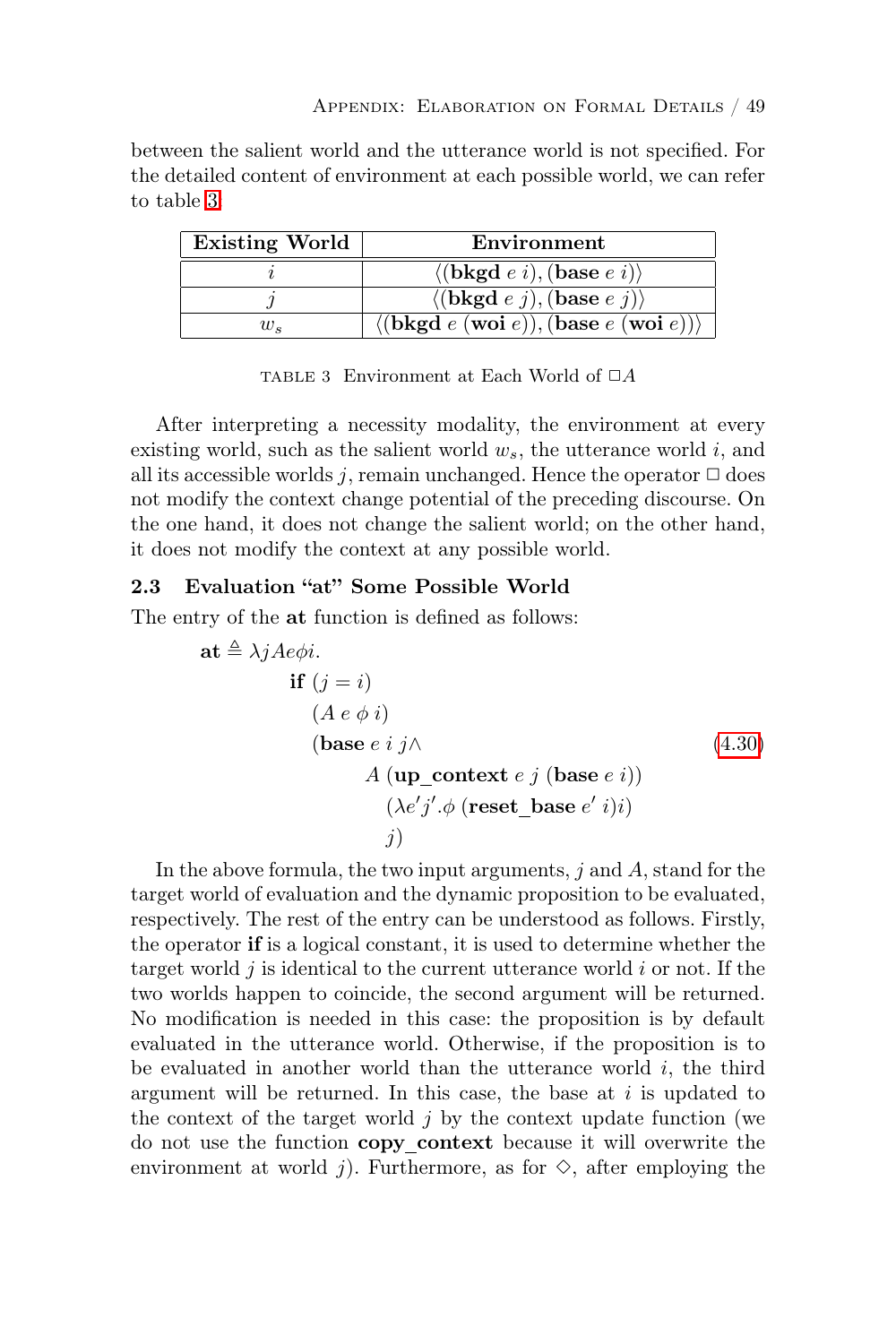modal base at world  $i$ , we reset it as the modal tautology, this explains the sub-part reset\_base  $e'$  *i*.

In conclusion, a dynamic proposition  $A$ , which is uttered at world  $i$ , is interpreted true at another possible world  $j$ , iff

- The base proposition at the utterance world  $i$  is passed to the target world *i*:
- The context at world  $j$  is updated with the base proposition from world i;
- The base of the utterance world  $i$  is reset after being employed;
- The logical content of proposition A is evaluated at the target world j.

Finally, as above, we provide an illustration, which elucidates the environment of  $extbf{at} \textbf{H}$  A, where  $extbf{H}$  is a possible world constant, A is the dynamic proposition to be evaluated. Again, we assume a is the logical content of A. Since  $\alpha t$  H A is built upon A, we may contrast the following analysis with the information in figure [1](#page-45-0) and table [1,](#page-45-1) which will not be repeated here any more.

First of all, the possible worlds hierarchy of  $\alpha$ **t**  $H$  *A* is illustrated in figure [4:](#page-49-0)



<span id="page-49-0"></span>FIGURE 4 Possible Worlds Hierarchy of  $extbf{at} H$  A

at H  $\overrightarrow{A}$  being true at H is equivalent to A being true at i, as shown in We have to distinguish two cases: if the utterance world  $i$  is equal to the target world  $\bf{H}$ , at  $\bf{H}$  A and A are identical formulas, that is to say,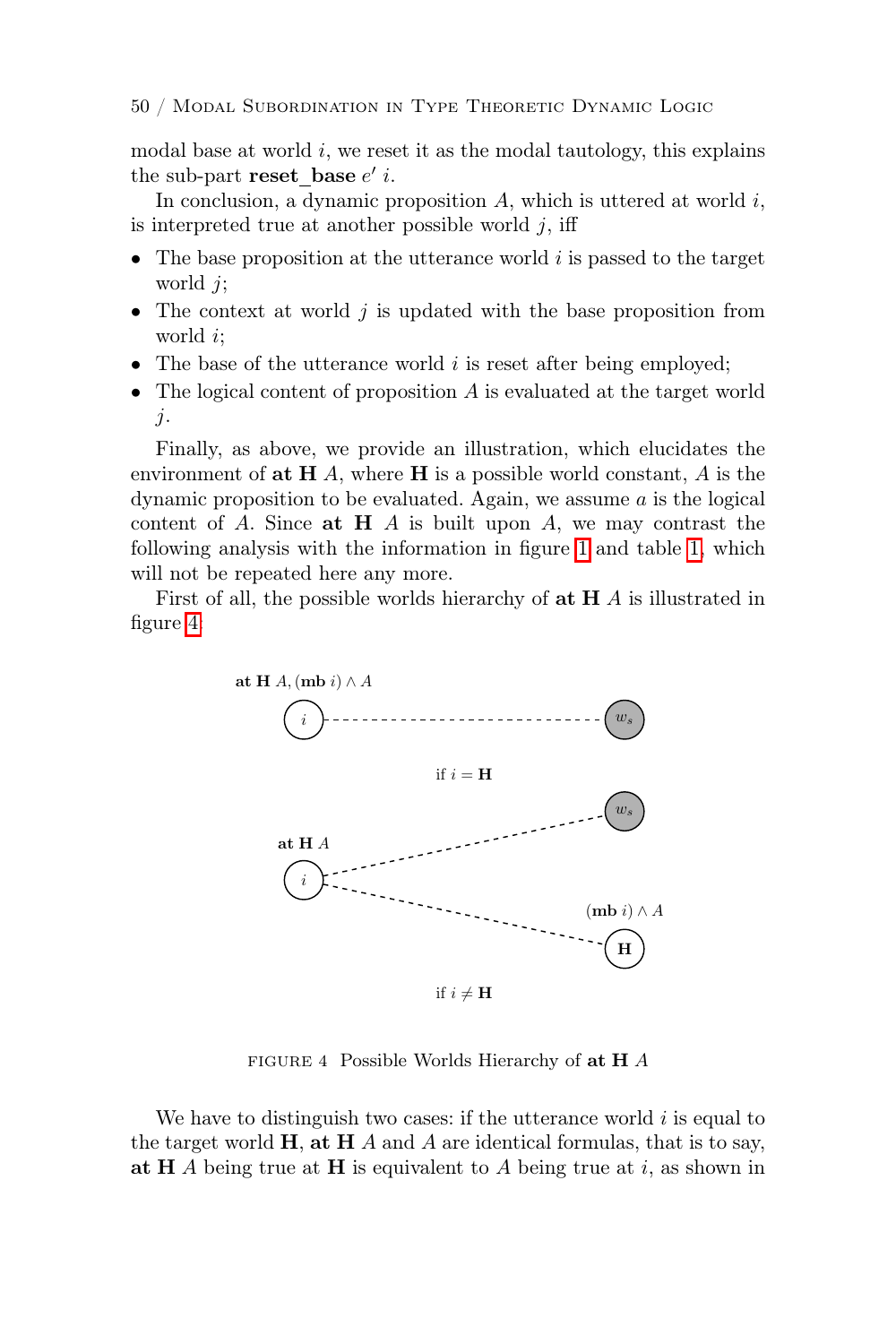the upper part of figure [4;](#page-49-0) otherwise, if  $i$  and  $\bf{H}$  are different worlds, at H A is true at i means (mb i)  $\wedge$  A is true at H, where (mb i) is the background information at the utterance world  $i$ , as shown in the lower portion of figure [4.](#page-49-0) The at function merely evaluates a dynamic proposition at another world, it does not change the default salient world  $w_s$ . Also no explicit accessibility relation among possible worlds, such as between i and  $w_s$ , between i and  $H$ , can be induced from at.

As to the detailed content of the environment at each world, we will also have to distinguish the above mentioned two cases. These two situations are listed separately in table [4:](#page-50-0)

| <b>Existing World</b> |                     | Environment                                                                                  |
|-----------------------|---------------------|----------------------------------------------------------------------------------------------|
| $i = H$               | H                   | $\langle a \wedge_i (\mathbf{bkgd} \; e \; i), a \wedge_i (\mathbf{base} \; e \; i) \rangle$ |
|                       | $w_{s}$             | $\langle (\mathbf{bkgd} e(\mathbf{woi} e)), (\mathbf{base} e(\mathbf{woi} e)) \rangle$       |
| $i \neq H$            | $\boldsymbol{\eta}$ | $\langle (\mathbf{bkgd} e i), \top_i \rangle$                                                |
|                       | $w_{s}$             | ((bkgd e (woi e)), (base e (woi e)))                                                         |
|                       | H                   | $\langle a \wedge_i (base e i) \wedge_i bkgd(e, H),$                                         |
|                       |                     | $a \wedge_i (base e i) \wedge_i base(e, H)$                                                  |

<span id="page-50-0"></span>TABLE 4 Environment at Each World of at H A

On the one hand, when the target world  $H$  is identical to the utterance world i, the result of **at H**  $\vec{A}$  is the same as the one for dynamic proposition A, see table [1.](#page-45-1) This is exactly what we expect. On the other hand, when  $H$  is different from i, the base proposition of i, together with the logical content of  $A$ , will be updated to the environment of  $H$ .

#### 2.4 Modal Expressions

The lexical entry of the modal verb *might* is defined as follows:

$$
[might]_{M\text{-}TTDL} = \lambda Ae\phi i.(\text{at (woi } e) (\Diamond A))e\phi i \tag{4.31}
$$

The unfolding of [4.31](#page-24-0) is rather tedious, we will not do it here. Instead, as previously, we will provide the possible worlds hierarchy and the environment status of  $\llbracket \text{might} \rrbracket_{M-T T D L}$  as an illustration. Since might involves function at, we will have to determine the identity between the salient world  $w_s$  and the utterance world i. The following analysis, which will be divided into two separate cases, is analogous to the one for at. In addition, since  $\llbracket \text{might} \rrbracket_{M-T T D L}$  is built upon A, we can compare the following analysis with the information in figure [1](#page-45-0) and table [1,](#page-45-1) which will not be repeated here any more.

The possible worlds hierarchy of interpreting  $\llbracket \text{might} \rrbracket_{M-T T D L}$  is illustrated in figure [5,](#page-51-0) in which we abbreviate  $\llbracket might \rrbracket_{M-T T D L}$  as **M** A.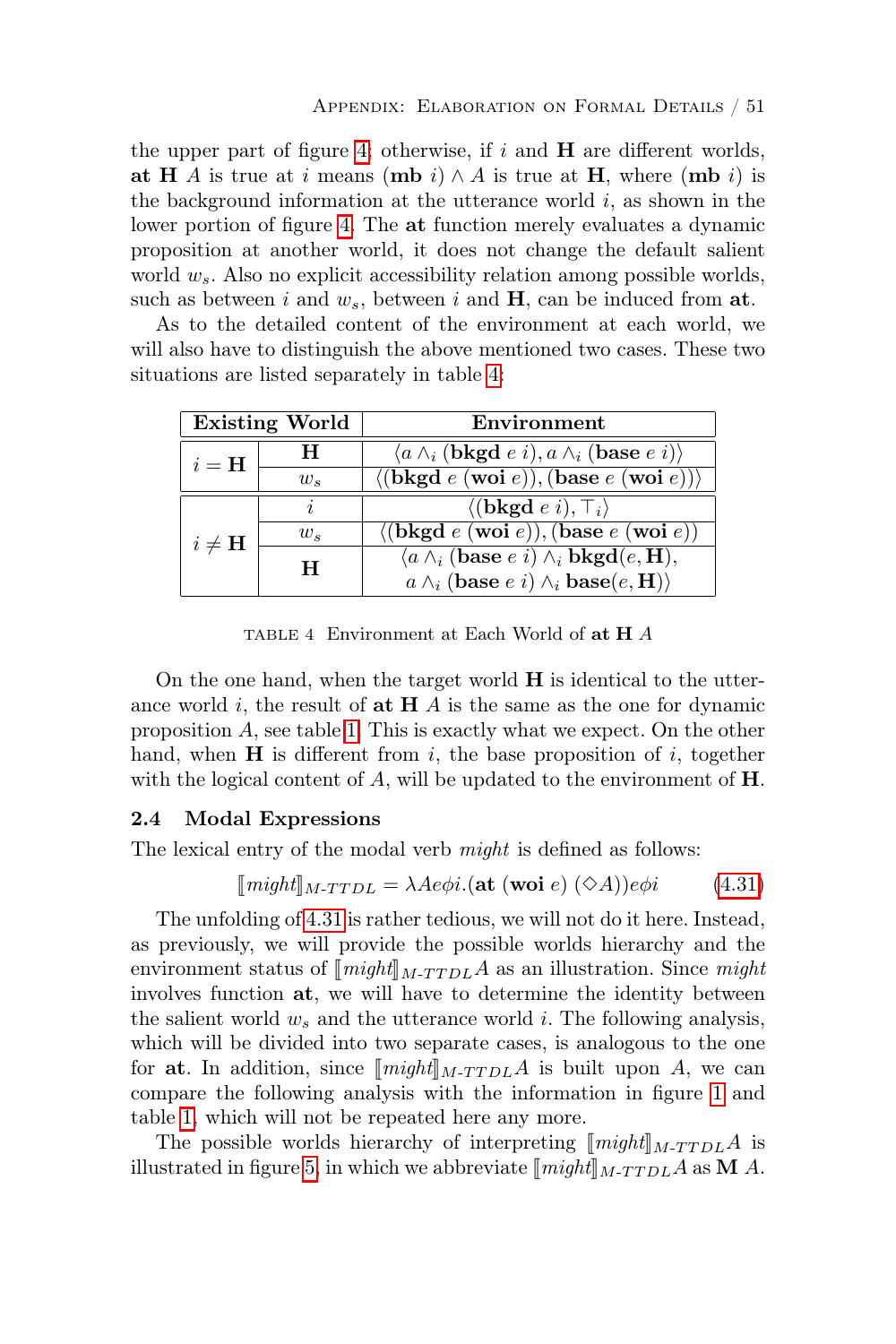52 / Modal Subordination in Type Theoretic Dynamic Logic Its environment status is listed in table [5.](#page-51-1)



<span id="page-51-0"></span>FIGURE 5: Possible Worlds Hierarchy of  $[\![\mathit{might}]\!]_{M\text{-}TTDL}$  A

|              | <b>Existing World</b> | Environment                                                                                  |
|--------------|-----------------------|----------------------------------------------------------------------------------------------|
| $i = w_s$    |                       | $\langle (\mathbf{bkgd} e i), \top_i \rangle$                                                |
|              |                       | $\langle a \wedge_i (\mathbf{bkgd} \; e \; i), a \wedge_i (\mathbf{base} \; e \; i) \rangle$ |
| $i \neq w_s$ |                       | $\langle (\mathbf{bkgd} e i), \top_i \rangle$                                                |
|              | $w_{s}$               | $\langle (\text{base } e \ i) \wedge_i (\text{bkgd } e \ (\text{woi } e)), \top_i \rangle$   |
|              | $\iota$               | $\langle a \wedge_i (base e i) \wedge_i (bkgd e (woi e)),$                                   |
|              |                       | $a \wedge_i (base e i) \wedge_i (base e (wo i e)))$                                          |

<span id="page-51-1"></span>TABLE 5 Environment at Each World of  $\llbracket might \rrbracket_{M-T T D L}$ A

If we compare the effect of  $[might]_{M-T T D L}$  with  $\diamond$ , namely figure [5](#page-51-0) with figure [2,](#page-46-1) table [5](#page-51-1) with table 2, we can find out that  $\llbracket \text{might} \rrbracket_{M-T T D L}$ and  $\Diamond A$  generate the same result when the default salient world  $w_s$ is identical to the utterance world  $i$ ; however, if the two worlds are different,  $\langle \text{might} |_{M-T T D L} A \rangle$  and  $\Diamond A$  will generate different results. This is because when interpreting  $[\![might]\!]_{M-T T D L}$  a new possible world j will be established over the salient world  $w_s$ , rather than over the utterance world  $i$ , as shown in the lower part of figure [5.](#page-51-0)

The semantic entry for the modal verb *would* is defined as follows:

$$
[would]_{M\text{-}TTDL} = \lambda A e \phi i. (\text{at (woi } e) (\Box A)) e \phi i \tag{4.32}
$$

Likewise, we will not unfold [4.32,](#page-25-1) but an analogous illustration con-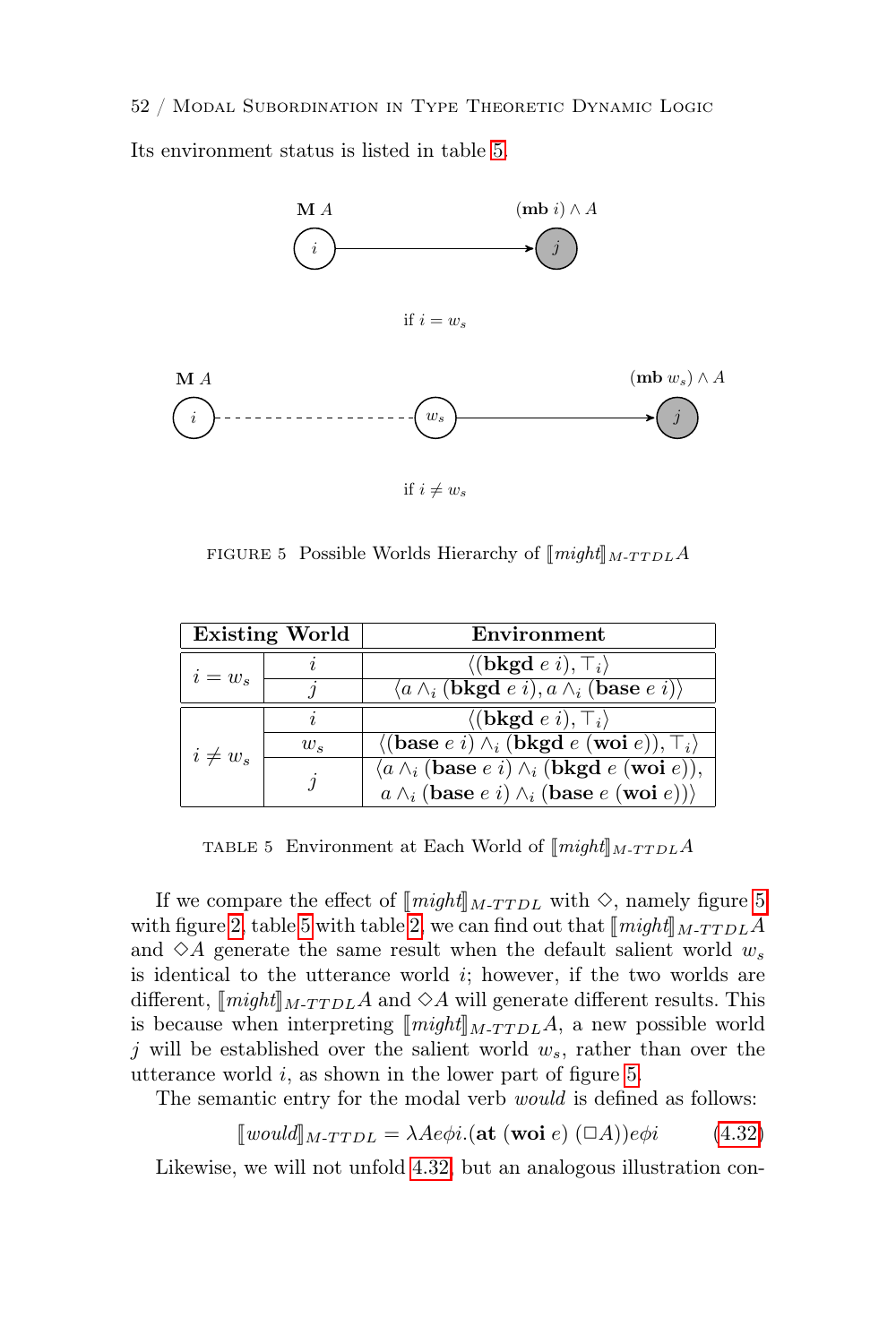taining the possible worlds structure and the environment status will be provided. As  $\llbracket \text{might} \rrbracket_{M-T T D L}$   $A$ ,  $\llbracket \text{would} \rrbracket_{M-T T D L}$  is also built upon A, we can compare the following analysis with the information in figure [1](#page-45-0) and table [1.](#page-45-1)

The possible worlds hierarchy of interpreting  $\llbracket would \rrbracket_{M-T T D L}$  is il-lustrated in figure [6,](#page-52-0) in which we abbreviate  $\llbracket would \rrbracket_{M-T T D L}$  as **W** A:



<span id="page-52-0"></span>FIGURE 6 Possible Worlds Hierarchy of  $[\text{would}]_{M\text{-}TTDL}$  A

are different, are separately presented. The environment status for  $\llbracket would \rrbracket_{M-T T D L}$  is listed in table [6.](#page-52-1) The two situations, one where  $i$  equals  $w_s$ , and the other where they

|              | <b>Existing World</b> | Environment                                                            |
|--------------|-----------------------|------------------------------------------------------------------------|
| $i = w_s$    |                       | $\langle (\mathbf{bkgd} e i), (\mathbf{base} e i) \rangle$             |
|              |                       | $\langle (\mathbf{bkgd} e j), (\mathbf{base} e j) \rangle$             |
| $i \neq w_s$ |                       | $\langle (\mathbf{bkgd} e i), \top_i \rangle$                          |
|              | $w_{s}$               | $\langle$ (base e i) $\wedge_i$ (bkgd e (woi e)),                      |
|              |                       | (base $e \in i \setminus \wedge_i$ (base $e$ (woi $e$ )))              |
|              |                       | $\langle (\mathbf{bkgd} \; e \; j), (\mathbf{base} \; e \; j) \rangle$ |

<span id="page-52-1"></span>TABLE 6 Environment at Each World of  $\llbracket would \rrbracket_{M-T T D L} A$ 

As motivated by the comparison between might and  $\diamond$ , a cor-